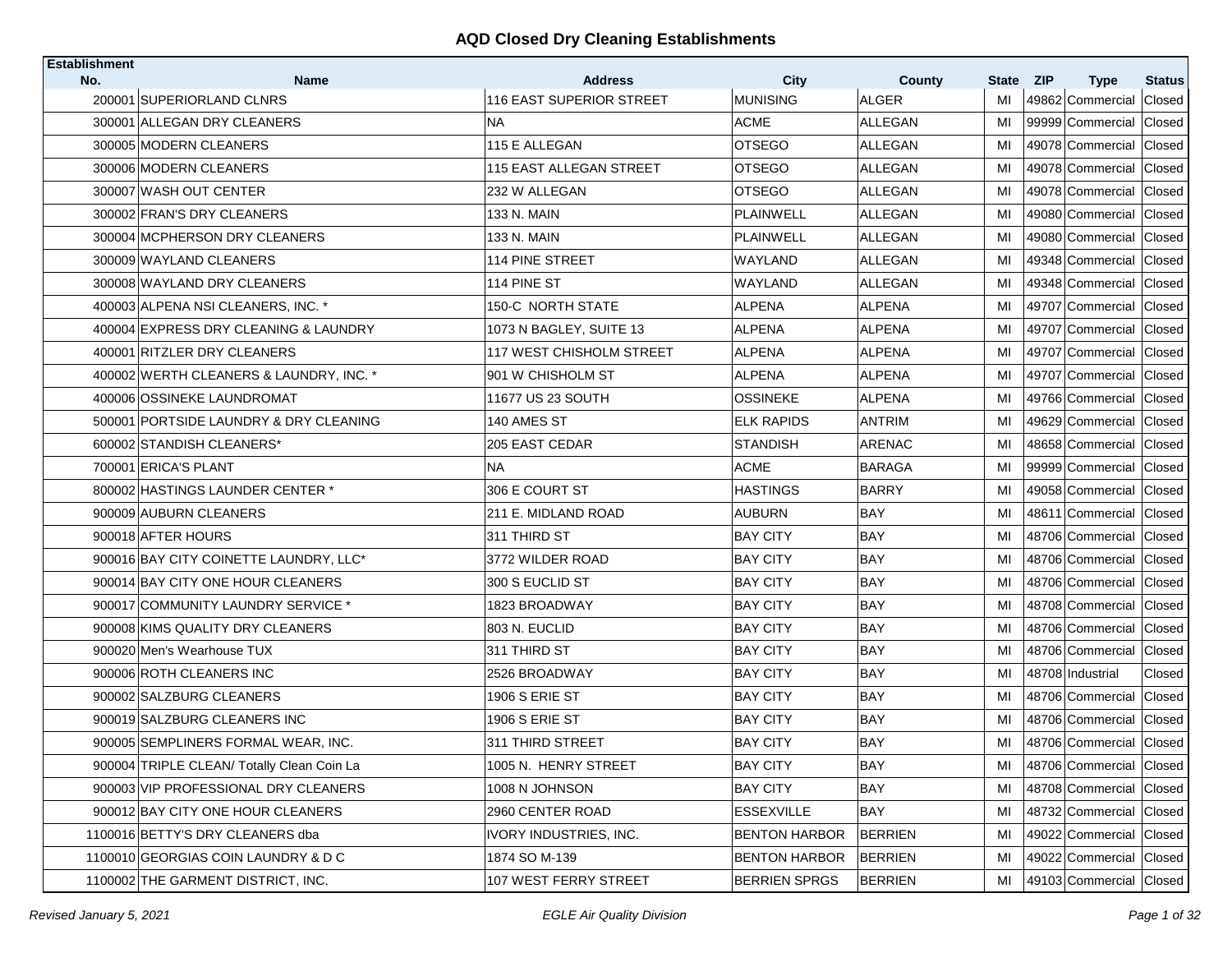| <b>Establishment</b> |                                             |                              |                     |                |              |                         |               |
|----------------------|---------------------------------------------|------------------------------|---------------------|----------------|--------------|-------------------------|---------------|
| No.                  | <b>Name</b>                                 | <b>Address</b>               | City                | County         | <b>State</b> | – ZIP<br><b>Type</b>    | <b>Status</b> |
|                      | 1100003 SHRIDER CUSTOM CLEANERS             | 111 E. FRONT ST.             | <b>BUCHANAN</b>     | <b>BERRIEN</b> | MI           | 49107 Commercial        | Closed        |
|                      | 1100014 COLOMA FABRICARE                    | 330 E CENTER ST              | <b>COLOMA</b>       | <b>BERRIEN</b> | MI           | 49038 Commercial        | Closed        |
|                      | 1100013 CONCORD CUSTOM CLEANERS #139 *      | 920 EAST MAIN STREET         | <b>NILES</b>        | <b>BERRIEN</b> | MI           | 49120 Commercial        | Closed        |
|                      | 1100012 GARDEN CITY DRY CLEANERS. INC.      | 1027 WAYNE STREET            | <b>NILES</b>        | <b>BERRIEN</b> | MI           | 49120 Commercial        | Closed        |
|                      | 1100011 GENES POLY CLEAN #2*                | 1704 MILLER DR               | <b>NILES</b>        | <b>BERRIEN</b> | MI           | 49120 Commercial        | Closed        |
|                      | 1100017 N & B ENTERPRISES                   | 1704 MILLER DRIVE            | <b>NILES</b>        | <b>BERRIEN</b> | MI           | 49120 Commercial        | Closed        |
|                      | 1100009 THE MISSING SOCK LAUNDRY AND DRY *  | 1704 MILLER DR               | <b>NILES</b>        | <b>BERRIEN</b> | MI           | 49120 Commercial        | Closed        |
|                      | 1100015 CHRISTOPHER CLEANERS                | 810 HIGHLAND AVENUE, UNIT 13 | <b>SAINT JOSEPH</b> | <b>BERRIEN</b> | MI           | 49085 Commercial        | Closed        |
|                      | 1100018 GEORGIAS TWO                        | 4086 RED ARROW HWY           | <b>SAINT JOSEPH</b> | <b>BERRIEN</b> | MI           | 49085 Commercial        | Closed        |
|                      | 1100001 LONDON PRIDE CLEANERS (DBA)         | 723 A ST. JOSEPH DRIVE       | SAINT JOSEPH        | <b>BERRIEN</b> | MI           | 49085 Commercial        | Closed        |
|                      | 1100008 MIDWEST INDUSTRIAL LAUNDRY SERVICES | 622 LANGLEY                  | <b>SAINT JOSEPH</b> | <b>BERRIEN</b> | MI           | 49085 Industrial        | Closed        |
|                      | 1100004 SANITARY DRY CLEANERS, INC.         | 425 STATE STREET             | SAINT JOSEPH        | <b>BERRIEN</b> | MI           | 49085 Commercial        | Closed        |
|                      | 1100007 VARSITY CLEANERS                    | 810 HIGHLAND AVENUE, UNIT 13 | <b>SAINT JOSEPH</b> | <b>BERRIEN</b> | MI           | 49085 Commercial        | Closed        |
|                      | 1200001 CLEANER WORLD OF COLDWATER          | 398 MARSHALL STREET          | <b>COLDWATER</b>    | <b>BRANCH</b>  | MI           | 49036 Commercial        | Closed        |
|                      | 1200003 SNYDERS COIN LAUNDRY & DRY CLEANING | 71 WEST PEARL STREET         | <b>COLDWATER</b>    | <b>BRANCH</b>  | MI           | 49036 Commercial        | Closed        |
|                      | 1300011 DAVIDS CLEANER WORLD                | 200 E MICHIGAN AVE           | <b>ALBION</b>       | CALHOUN        | MI           | 49224 Commercial        | Closed        |
|                      | 1300018 ONE HOUR MARTINIZING-ALBION *       | 205 W CASS ST                | <b>ALBION</b>       | <b>CALHOUN</b> | MI           | 49224 Commercial        | Closed        |
|                      | 1300003 SPEARS CLEANER WORLD DC CENTER      | 200 EAST MICHIGAN AVENUE     | <b>ALBION</b>       | CALHOUN        | MI           | 49224 Commercial        | Closed        |
|                      | 1300013 AMERICAN CLEANERS OF BC, INC.       | 132 SOUTHWEST CAPITAL AVE.   | <b>BATTLE CREEK</b> | <b>CALHOUN</b> | MI           | 49017 Commercial        | Closed        |
|                      | 1300009 BAKER BROTHERS CLEANERS             | 314 EAST EMMETT STREET       | <b>BATTLE CREEK</b> | CALHOUN        | MI           | 49015 Commercial        | Closed        |
|                      | 1300017 BAKER BROTHERS CLEANERS             | 314 EMMETT ST                | <b>BATTLE CREEK</b> | CALHOUN        | MI           | 49017 Commercial        | Closed        |
|                      | 1300012 COLUMBIA CLEANERS BATTLE CREEK, LLC | 880 CAPITAL, S.W.            | <b>BATTLE CREEK</b> | CALHOUN        | MI           | 49015 Commercial        | Closed        |
|                      | 1300015 LAUNDER CENTER & DC*                | 955 E COLUMBIA AVE           | <b>BATTLE CREEK</b> | CALHOUN        | MI           | 49015 Commercial        | Closed        |
|                      | 1300008 LAUNDRY CENTER #2                   | 124 EASTWOOD                 | <b>BATTLE CREEK</b> | <b>CALHOUN</b> | MI           | 49017 Commercial        | Closed        |
|                      | 1300001 LAUNDRY CENTER *                    | <b>85 E COLUMBIA</b>         | <b>BATTLE CREEK</b> | CALHOUN        | MI           | 49015 Commercial        | Closed        |
|                      | 1300006 ONE HOUR MARTINIZING                | 644 CAPITAL AVE SW           | <b>BATTLE CREEK</b> | <b>CALHOUN</b> | MI           | 49015 Commercial        | Closed        |
|                      | 1300004 PINK POODLE DRY CLEANERS            | 5420 A BECKLY ROAD #180      | <b>BATTLE CREEK</b> | CALHOUN        | MI           | 49015 Commercial        | Closed        |
|                      | 1300005 PINK POODLE DRY CLEANERS            | 596 W. COLUMBIA AVE.         | <b>BATTLE CREEK</b> | <b>CALHOUN</b> | MI           | 49017 Commercial        | Closed        |
|                      | 1300014 CLASSIC DRY CLEANING & TAILORING    | 905 W MICHIGAN AVE           | <b>MARSHALL</b>     | CALHOUN        | MI           | 49068 Commercial Closed |               |
|                      | 1300010 HERITAGE CLEANERS *                 | 155 W MICHIGAN AVE           | <b>MARSHALL</b>     | <b>CALHOUN</b> | MI           | 49068 Commercial Closed |               |
|                      | 1300007 MARSHALLS NORGE VILLAGE             | 429 E MICHIGAN AVE           | <b>MARSHALL</b>     | CALHOUN        | MI           | 49068 Commercial Closed |               |
|                      | 1300002 NEEDHAM CLEANERS                    | 118 E. MICHIGAN AVENUE       | <b>MARSHALL</b>     | CALHOUN        | MI           | 49068 Commercial        | Closed        |
|                      | 1400002 THE WASHBOARD *                     | 700 EAST STATE STREET        | <b>CASSOPOLIS</b>   | CASS           | MI           | 49031 Commercial        | <b>Closed</b> |
|                      | 1400001 PRIDE CLEANERS                      | 220 SOUTH FRONT STREET       | <b>DOWAGIAC</b>     | CASS           | MI           | 49047 Commercial        | Closed        |
|                      | 1500001 BRADFORD'S MASTER DRY CLEANERS      | 100 W HURLBUT STREET         | <b>CHARLEVOIX</b>   | CHARLEVOIX     | MI           | 49720 Commercial Closed |               |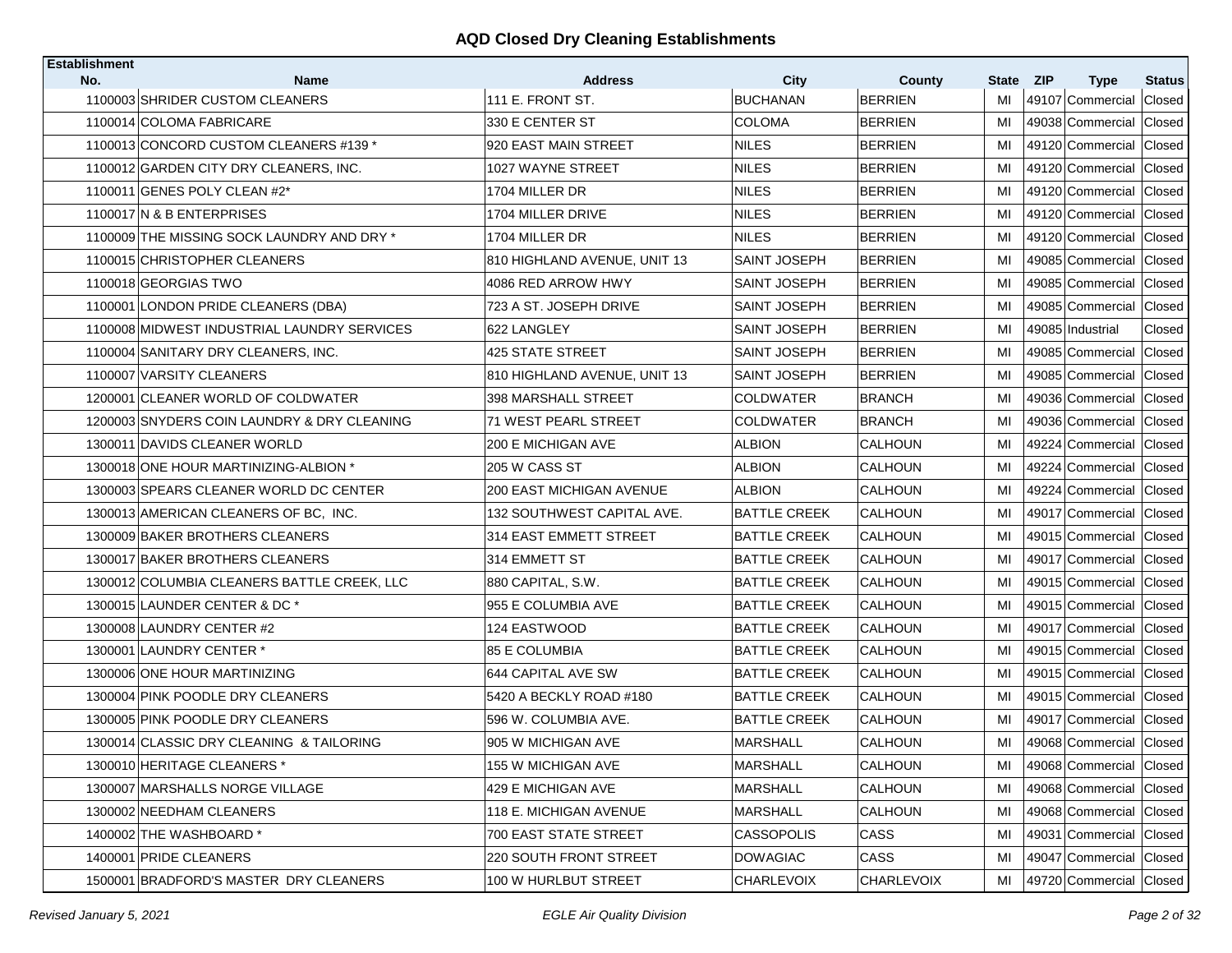| <b>Establishment</b> |                                                       |                                  |                                  |                             |             |                                               |                         |
|----------------------|-------------------------------------------------------|----------------------------------|----------------------------------|-----------------------------|-------------|-----------------------------------------------|-------------------------|
| No.                  | <b>Name</b><br>1500002 HOOKERS CLEANERS OF CHARLEVOIX | <b>Address</b><br>701 1/2 BRIDGE | <b>City</b><br><b>CHARLEVOIX</b> | County<br><b>CHARLEVOIX</b> | State<br>MI | <b>ZIP</b><br><b>Type</b><br>49720 Commercial | <b>Status</b><br>Closed |
|                      | 1500003 JORDAN CLEANING CENTER *                      | <b>128 SOUTH LAKE STREET</b>     | EAST JORDAN                      | <b>CHARLEVOIX</b>           | MI          | 49727 Commercial                              | Closed                  |
|                      | 1600001 BROWN'S DRYCLEANING, INC.                     | 306 N. MAIN ST.                  | CHEBOYGAN                        | <b>CHEBOYGAN</b>            | MI          | 49721 Commercial                              | Closed                  |
|                      |                                                       |                                  |                                  |                             |             |                                               |                         |
|                      | 1700002 PLAZA LAUNDROMAT & DRY CLEANER                | 3362 I-75 BUSINESS               | <b>SAULT S MARIE</b>             | <b>CHIPPEWA</b>             | MI          | 49783 Commercial                              | Closed                  |
|                      | 1800001 AMERICAN CLEANERS                             | 109 W FIFTH ST                   | CLARE                            | <b>CLARE</b>                | MI          | 48617 Commercial                              | Closed                  |
|                      | 1800003 EMERALD ISLE CLEANERY *                       | 919 N. MCEWAN                    | <b>CLARE</b>                     | <b>CLARE</b>                | MI          | 48617 Commercial                              | Closed                  |
|                      | 1800005 ISAACS AMERICAN CLEANERS LLC                  | 109 W FIFTH ST                   | <b>CLARE</b>                     | <b>CLARE</b>                | MI          | 48617 Commercial Closed                       |                         |
|                      | 1800004 KLEEN GENE LAUNDROMAT                         | 129 N. SECOND ST.                | HARRISON                         | <b>CLARE</b>                | MI          | 48625 Commercial                              | Closed                  |
|                      | 1800002 TIMBERLANE CLEANERS, INC.*                    | 1538 NORTH FIRST STREET          | HARRISON                         | <b>CLARE</b>                | MI          | 48625 Commercial                              | Closed                  |
|                      | 1900002 DEWITT LAUNDRY & CLEANERS                     | 128 SOUTH BRIDGE STREET          | DEWITT                           | <b>CLINTON</b>              | MI          | 48820 Commercial                              | Closed                  |
|                      | 1900004 SUNSHINE CENTER LAUNDRY & DRY CLEAN           | 16799 S. US 27                   | LANSING                          | <b>CLINTON</b>              | MI          | 48906 Commercial Closed                       |                         |
|                      | 1900001 CLEAN N' TIME                                 | 805 SOUTH US 27                  | SAINT JOHNS                      | <b>CLINTON</b>              | MI          | 48879 Commercial                              | Closed                  |
|                      | 2000001 RIVERLAND DRYCLEANING                         | <b>122 E MICHIGAN AVENUE</b>     | <b>GRAYLING</b>                  | <b>CRAWFORD</b>             | MI          | 49738 Commercial                              | Closed                  |
|                      | 2000002 SCRUB BOARD LAUNDROMAT & DRYCLEANIN           | <b>104 CHARLES STREET</b>        | <b>GRAYLING</b>                  | <b>CRAWFORD</b>             | MI          | 49738 Commercial                              | Closed                  |
|                      | 2000003 THE NEIGHBORHOOD CLEANERS                     | <b>122 MICHIGAN AVENUE</b>       | <b>GRAYLING</b>                  | <b>CRAWFORD</b>             | MI          | 49738 Commercial                              | Closed                  |
|                      | 2100003 FISHERS FAMILY DRY CLEANERS                   | 230 STEPHENSON AVE               | ESCANABA                         | <b>DELTA</b>                | MI          | 49829 Commercial                              | Closed                  |
|                      | 2100004 NU WAY CLEANERS                               | 106 N 15 ST                      | ESCANABA                         | <b>DELTA</b>                | MI          | 49829 Commercial                              | Closed                  |
|                      | 2100002 SHAW CLEANERS                                 | <b>15 SOUTH TENTH STREET</b>     | GLADSTONE                        | <b>DELTA</b>                | MI          | 49837 Commercial                              | Closed                  |
|                      | 2200002 THE QUALITY CLEANERS                          | 204 W. HUGHITT STREET            | IRON MOUNTAIN                    | <b>DICKINSON</b>            | MI          | 49801<br>Commercial                           | Closed                  |
|                      | 2200003 TWIN CITY CLEANERS, INC.                      | 393 WOODWARD AVENUE              | KINGSFORD                        | <b>DICKINSON</b>            | MI          | 49802 Commercial                              | Closed                  |
|                      | 2300006 CARRIAGE CLEANERS OF CHARLOTTE*               | 110 E. LAWRENCE                  | CHARLOTTE                        | <b>EATON</b>                | MI          | 48813 Commercial                              | Closed                  |
|                      | 2300008 HOMETOWN CLEANERS                             | 324 SOUTH COCHRAN                | CHARLOTTE                        | <b>EATON</b>                | MI          | 48813 Commercial                              | <b>Closed</b>           |
|                      | 2300001 THE CLOTHESLINE                               | 324 S. COCHRAN                   | CHARLOTTE                        | <b>EATON</b>                | MI          | 48813 Commercial                              | Closed                  |
|                      | 2300004 HUB DRY CLEANERS                              | 111 EAST KNIGHT STREET           | <b>EATON RAPIDS</b>              | <b>EATON</b>                | MI          | 48827 Commercial Closed                       |                         |
|                      | 2300005 CARRIAGE CLEANERS *                           | 269 S CLINTON ST                 | GRAND LEDGE                      | <b>EATON</b>                | MI          | 48837 Commercial                              | Closed                  |
|                      | 2300007 DELTA WAVERLY LAUNDRY & CLEANERS              | 310 S. WAVERLY ROAD              | LANSING                          | <b>EATON</b>                | MI          | 48917 Commercial                              | Closed                  |
|                      | 2300002 ONE HOUR MARTINIZING-DELTA *                  | 4244 W SAGINAW                   | LANSING                          | EATON                       | MI          | 48917 Commercial                              | Closed                  |
|                      | 2400002 TOWNE CLEANERS *                              | 301 WEST LAKE                    | HARBOR SPGS                      | <b>EMMET</b>                | MI          | 49740 Commercial                              | Closed                  |
|                      | 2500046 COLONY CLEANERS                               | 5506 LAPEER RD                   | <b>BURTON</b>                    | <b>GENESEE</b>              | MI          | 48509 Commercial                              | Closed                  |
|                      | 2500014 MR. KLEAN                                     | 1364 E BRISTOL RD                | <b>BURTON</b>                    | <b>GENESEE</b>              | MI          | 48529 Commercial Closed                       |                         |
|                      | 2500024 UNITED CLEANERS                               | 4001 DAVISON ROAD                | <b>BURTON</b>                    | <b>GENESEE</b>              | MI          | 48509 Commercial Closed                       |                         |
|                      | 2500023 UNITED CLEANERS, INC.                         | 4001 DAVISON ROAD, SUITE H       | <b>BURTON</b>                    | <b>GENESEE</b>              | MI          | 48509 Commercial Closed                       |                         |
|                      | 2500054 JANS PROFESSIONAL CLEANERS                    | 130 GRIFFES ST                   | <b>CLIO</b>                      | <b>GENESEE</b>              | MI          | 48420 Commercial Closed                       |                         |
|                      | 2500069 DAVISON CLEANERS                              | 1024 S STATE RD                  | DAVISON                          | <b>GENESEE</b>              | MI          | 48423 Commercial Closed                       |                         |
|                      | 2500056 HOLIDAY 1 HOUR CLEANERS                       | 1063 S STATE ST                  | <b>DAVISON</b>                   | <b>GENESEE</b>              | MI          | 48423 Commercial Closed                       |                         |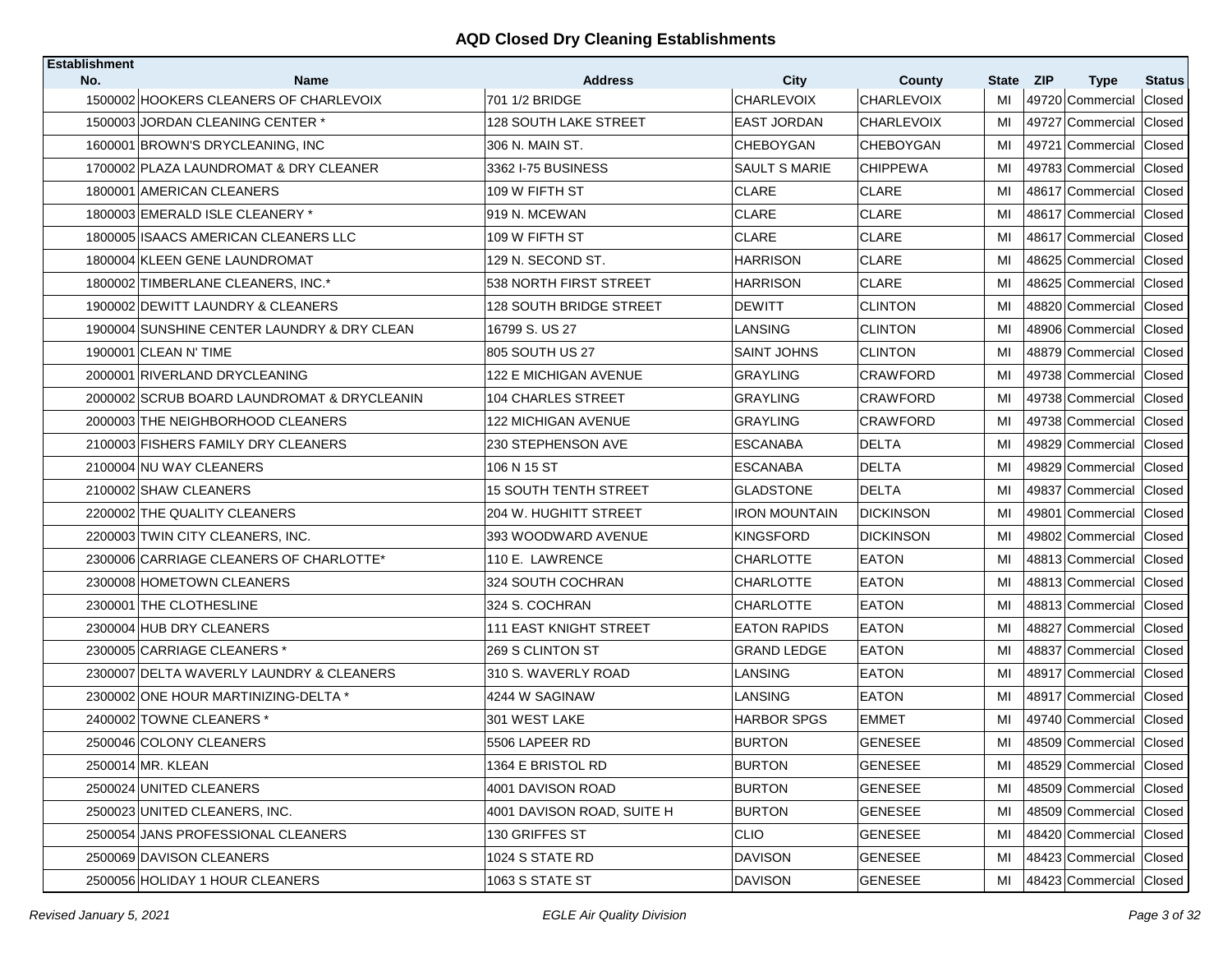| <b>Establishment</b> |                                             |                                  |                               |                          |          |                                      |                  |
|----------------------|---------------------------------------------|----------------------------------|-------------------------------|--------------------------|----------|--------------------------------------|------------------|
| No.                  | <b>Name</b><br>2500045 PARIS DRY CLEANERS   | <b>Address</b><br>715 N STATE ST | <b>City</b><br><b>DAVISON</b> | County<br><b>GENESEE</b> | State    | <b>ZIP</b><br><b>Type</b>            | <b>Status</b>    |
|                      | 2500047 ULTRA ECONO-WASH                    | 400 WEST FLINT STREET            | <b>DAVISON</b>                | <b>GENESEE</b>           | MI<br>МI | 48423 Commercial<br>48423 Commercial | Closed<br>Closed |
|                      | 2500038 CLASSIC CLEANERS                    |                                  |                               |                          | MI       |                                      |                  |
|                      |                                             | 2807 SILVER LAKE RD              | <b>FENTON</b>                 | <b>GENESEE</b>           |          | 48430 Commercial                     | Closed           |
|                      | 2500039 DIXIE CLEANERS OF FENTON            | 218 FIRST ST                     | <b>FENTON</b>                 | <b>GENESEE</b>           | MI       | 48430 Commercial                     | Closed           |
|                      | 2500058 HANSON CLEANERS INC                 | 1017 N LEROY ST                  | <b>FENTON</b>                 | <b>GENESEE</b>           | MI       | 48430 Commercial                     | Closed           |
|                      | 2500057 HANSON DRY CLEANERS                 | 1017 N LEROY ST                  | <b>FENTON</b>                 | <b>GENESEE</b>           | MI       | 48430 Commercial                     | Closed           |
|                      | 2500041 ABSOLUTELY THE BEST CLEANERS        | 3026 FLUSHING ROAD               | FLINT                         | <b>GENESEE</b>           | MI       | 48504 Commercial                     | Closed           |
|                      | 2500066 ABSOLUTELY THE BEST CLEANERS        | 3607 BEECHER ROAD                | <b>FLINT</b>                  | <b>GENESEE</b>           | MI       | 48503 Commercial                     | Closed           |
|                      | 2500043 BLUE RIBBON CLEANERS                | 3119 N. FRANKLIN AVE.            | FLINT                         | <b>GENESEE</b>           | MI       | 48506 Commercial                     | Closed           |
|                      | 2500042 BOWLES CLEANERS                     | 120 EAST PASADENA                | <b>FLINT</b>                  | <b>GENESEE</b>           | MI       | 48506 Commercial                     | Closed           |
|                      | 2500040 CALLAHAN CLEANERS                   | G4057 CLIO ROAD                  | <b>FLINT</b>                  | <b>GENESEE</b>           | MI       | 48504 Commercial Closed              |                  |
|                      | 2500031 CARLSON CLEANERS                    | 2040 SOUTH AVERILL               | FLINT                         | <b>GENESEE</b>           | MI       | 48503 Commercial                     | Closed           |
|                      | 2500036 COTHARINS & CAMERONS CLEANERS       | 3113 CORUNNA RD                  | <b>FLINT</b>                  | <b>GENESEE</b>           | MI       | 48503 Commercial                     | Closed           |
|                      | 2500035 D & R CLEANERS                      | 2813 CORUNNA ROAD                | <b>FLINT</b>                  | <b>GENESEE</b>           | MI       | 48503 Commercial                     | Closed           |
|                      | 2500032 EVERGREEN ENTERPRISES. INC *        | 2040 SOUTH AVERILL               | <b>FLINT</b>                  | <b>GENESEE</b>           | MI       | 48503 Commercial                     | Closed           |
|                      | 2500037 EXCLUSIVE CLEANERS INC              | 1515 W THIRD AVE                 | FLINT                         | <b>GENESEE</b>           | MI       | 48503 Commercial                     | Closed           |
|                      | 2500053 FABRIC CARE CENTER                  | 3015 N. DORT HIGHWAY             | <b>FLINT</b>                  | <b>GENESEE</b>           | MI       | 48506 Commercial                     | Closed           |
|                      | 2500060 GREAT GIANT LAUNDRY                 | G5180 NORTH SAGINAW              | FLINT                         | <b>GENESEE</b>           | MI       | 48505 Commercial                     | Closed           |
|                      | 2500068 Halmony Coin Laundry & Dry Cleaners | 1435 E. Atherton Road            | <b>FLINT</b>                  | <b>GENESEE</b>           | MI       | 48507 Commercial                     | Closed           |
|                      | 2500062 LEWIS'S DRY CLEANERS                | 3219 NORTH SAGINAW STREET        | <b>FLINT</b>                  | <b>GENESEE</b>           | MI       | 48505 Commercial                     | Closed           |
|                      | 2500050 NEW GREEN CLEANER, INC.             | G4132 VAN SLYKE                  | <b>FLINT</b>                  | <b>GENESEE</b>           | MI       | 48507 Commercial                     | Closed           |
|                      | 2500048 ONE STOP LAUNDRY AND DRY CLEANER    | 2549 CORUNNA ROAD                | FLINT                         | <b>GENESEE</b>           | MI       | 48504 Commercial Closed              |                  |
|                      | 2500067 PRO CLEAN                           | 5030 W PIERSON RD                | FLINT                         | <b>GENESEE</b>           | MI       | 48504 Commercial                     | Closed           |
|                      | 2500009 PRO-CLEAN, INC. *                   | 3433 LAPEER ROAD                 | <b>FLINT</b>                  | <b>GENESEE</b>           | MI       | 48503 Commercial Closed              |                  |
|                      | 2500011 PRO-CLEAN, INC. *                   | 5214 FLEMING ROAD                | <b>FLINT</b>                  | <b>GENESEE</b>           | MI       | 48505 Commercial                     | Closed           |
|                      | 2500005 ROYAL CLEANERS AND LAUNDRY          | 2812 CLIO RD                     | <b>FLINT</b>                  | <b>GENESEE</b>           | MI       | 48504 Commercial                     | Closed           |
|                      | 2500004 SEELEYS CLEANERS & LAUNDRY, INC.    | 2002 FENTON ROAD                 | <b>FLINT</b>                  | <b>GENESEE</b>           | MI       | 48507 Commercial                     | Closed           |
|                      | 2500002 SERVICE DRY CLEANERS                | 3219 N. SAGINAW ST.              | <b>FLINT</b>                  | <b>GENESEE</b>           | MI       | 48505 Commercial                     | Closed           |
|                      | 2500003 SERVICE DRY CLEANERS                | 3219 N. SAGINAW STREET           | <b>FLINT</b>                  | <b>GENESEE</b>           | MI       | 48505 Commercial Closed              |                  |
|                      | 2500065 SKY CLEANERS                        | 2813 CORUNNA ROAD #2             | <b>FLINT</b>                  | <b>GENESEE</b>           | MI       | 48503 Commercial Closed              |                  |
|                      | 2500008 STAR CLEANERS                       | 4248 RICHFIELD RD                | <b>FLINT</b>                  | <b>GENESEE</b>           | MI       | 48506 Commercial Closed              |                  |
|                      | 2500028 TROY CLEANERS & COIN LAUNDRY        | 4248 RICHFIELD ROAD              | <b>FLINT</b>                  | <b>GENESEE</b>           | MI       | 48506 Commercial                     | Closed           |
|                      | 2500020 TROY CLEANERS*                      | 3102 FLUSHING ROAD               | <b>FLINT</b>                  | <b>GENESEE</b>           | MI       | 48504 Commercial Closed              |                  |
|                      | 2500063 VAN SLYKE LAUNDROMAT & CLEANERS dba | <b>MCQUEEN INC</b>               | <b>FLINT</b>                  | <b>GENESEE</b>           | MI       | 48507 Commercial                     | Closed           |
|                      | 2500064 VIVIANS VALUE CLEANERS              | 3102 FLUSHING ROAD               | <b>FLINT</b>                  | <b>GENESEE</b>           | MI       | 48504 Commercial Closed              |                  |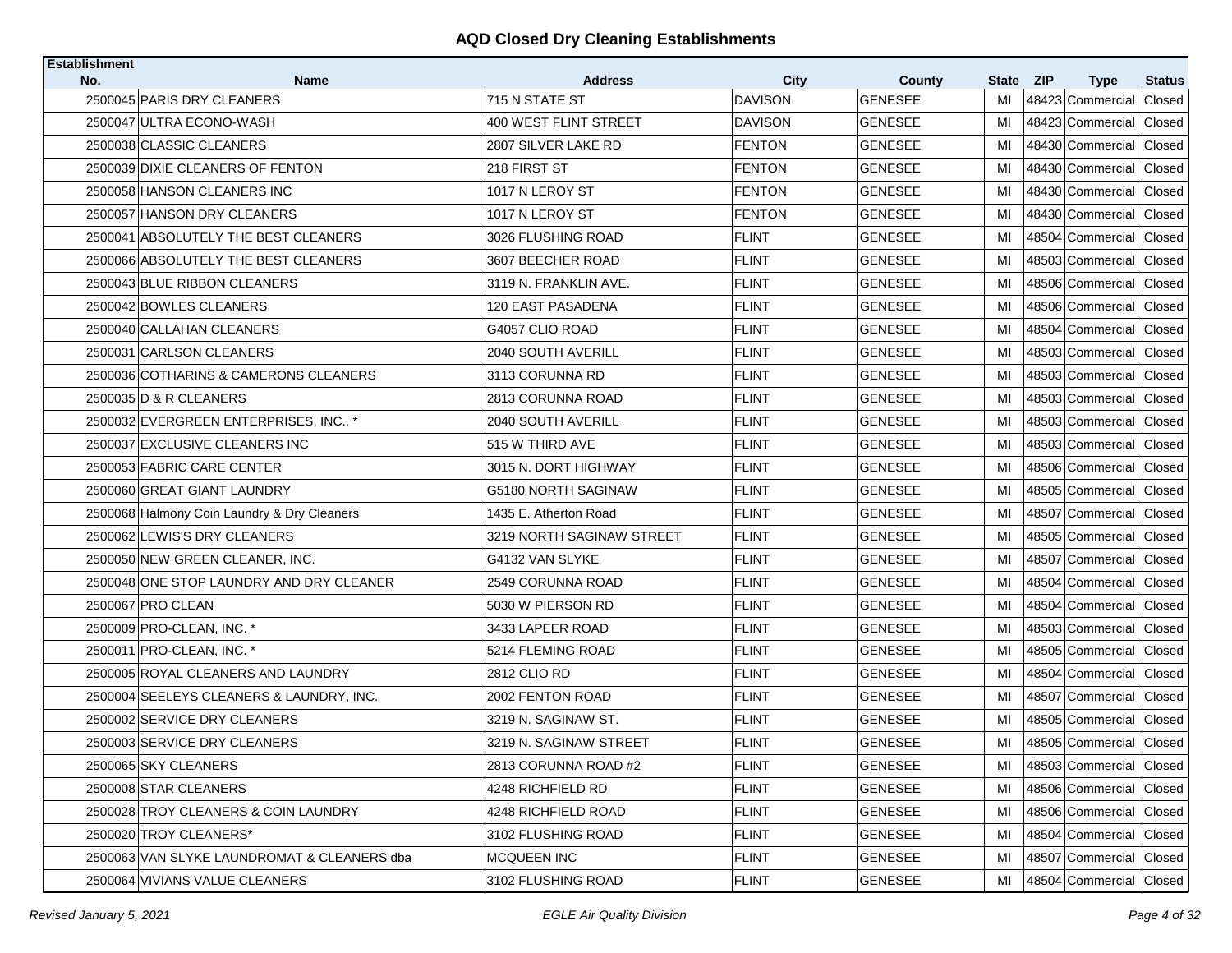| <b>Establishment</b> |                                             |                                 |                         |                          |                    |            |                                             |               |
|----------------------|---------------------------------------------|---------------------------------|-------------------------|--------------------------|--------------------|------------|---------------------------------------------|---------------|
| No.                  | <b>Name</b><br>2500016 THE VILLAGE CLEANERS | <b>Address</b><br>250 W MAIN ST | City<br><b>FLUSHING</b> | County<br><b>GENESEE</b> | <b>State</b><br>MI | <b>ZIP</b> | <b>Type</b>                                 | <b>Status</b> |
|                      | 2500017 THE VILLAGE CLEANERS                | 250 WEST MAIN STREET            | <b>FLUSHING</b>         | <b>GENESEE</b>           | MI                 |            | 48433 Commercial<br>48433 Commercial Closed | Closed        |
|                      |                                             | 6483 W. CARPENTER RD.           |                         | <b>GENESEE</b>           |                    |            |                                             |               |
|                      | 2500025 VILLAGE CLEANERS                    |                                 | <b>FLUSHING</b>         |                          | MI                 |            | 48433 Commercial                            | Closed        |
|                      | 2500021 TRUE GREEN CLEANERS                 | 7471 NORTH GENESEE              | <b>GENESEE</b>          | GENESEE                  | MI                 |            | 48437 Commercial                            | Closed        |
|                      | 2500044 ALLEN'S CLEANERS                    | 1020 E. GRAND BLANC RD.         | <b>GRAND BLANC</b>      | <b>GENESEE</b>           | MI                 |            | 48439 Commercial                            | Closed        |
|                      | 2500059 GRAND BLANC CLEANERS                | 126 EAST GRAND BLANC ROAD       | <b>GRAND BLANC</b>      | <b>GENESEE</b>           | MI                 |            | 48439 Commercial                            | Closed        |
|                      | 2500061 GRAND BLANC CLEANERS                | 126 E. GRAND BLANC ROAD         | <b>GRAND BLANC</b>      | <b>GENESEE</b>           | MI                 |            | 48439 Commercial Closed                     |               |
|                      | 2500029 PERFECT QUALITY CLEANERS            | 11608 S SAGINAW ST              | <b>GRAND BLANC</b>      | <b>GENESEE</b>           | MI                 |            | 48439 Commercial                            | Closed        |
|                      | 2500034 TROY CLEANERS *                     | G5703 SOUTH SAGINAW             | <b>GRAND BLANC</b>      | <b>GENESEE</b>           | MI                 |            | 48439 Commercial Closed                     |               |
|                      | 2500022 TROY CLEANERS*                      | 3075 E HILL RD                  | <b>GRAND BLANC</b>      | <b>GENESEE</b>           | MI                 |            | 48439 Commercial                            | Closed        |
|                      | 2500026 YOUR CLEANERS                       | 11833 S SAGINAW                 | <b>GRAND BLANC</b>      | <b>GENESEE</b>           | MI                 |            | 48439 Commercial Closed                     |               |
|                      | 2500001 MT. MORRIS CLEANERS                 | 11956 N SAGINAW ST              | <b>MOUNT MORRIS</b>     | <b>GENESEE</b>           | MI                 |            | 48458 Commercial                            | Closed        |
|                      | 2500049 OBRIEN CLEANERS                     | 11424 N SAGINAW                 | <b>MOUNT MORRIS</b>     | <b>GENESEE</b>           | MI                 |            | 48458 Commercial Closed                     |               |
|                      | 2500010 SUPER CLEANERS INC                  | 8603 MILLER RD                  | <b>SWARTZ CREEK</b>     | <b>GENESEE</b>           | MI                 |            | 48473 Commercial                            | Closed        |
|                      | 2700002 IRONWOOD CLEANERS & LAUNDROMAT      | 323 SOUTH LOWELL STREET         | <b>IRONWOOD</b>         | <b>GOGEBIC</b>           | MI                 |            | 49938 Commercial Closed                     |               |
|                      | 2700001 IRONWOOD CLEANERS AND LAUNDROMAT*   | 323 S. LOWELL STREET            | <b>IRONWOOD</b>         | <b>GOGEBIC</b>           | MI                 |            | 49938 Commercial                            | Closed        |
|                      | 2800007 KINGSLEY LAUNDROMAT *               | <b>MAIN STREET 119</b>          | <b>KINGSLEY</b>         | <b>GRAND TRAVERSE</b>    | MI                 |            | 49649 Commercial                            | Closed        |
|                      | 2800008 MASTER DRY CLEANERS                 | 725 E 8TH ST                    | <b>TRAVERSE CITY</b>    | <b>GRAND TRAVERSE</b>    | MI                 |            | 49686 Commercial                            | Closed        |
|                      | 2800005 ONE HOUR MARTINIZING - PINE *       | 115 PINE ST                     | <b>TRAVERSE CITY</b>    | <b>GRAND TRAVERSE</b>    | MI                 |            | 49684 Commercial                            | Closed        |
|                      | 2800004 ONE HOUR MARTINIZING-GIANT *        | 726 MUNSON AVENUE               | <b>TRAVERSE CITY</b>    | <b>GRAND TRAVERSE</b>    | МI                 |            | 49684 Commercial Closed                     |               |
|                      | 2800009 sunshine cleaners                   | 124 NORTH MAPLE STREET          | <b>TRAVERSE CITY</b>    | <b>GRAND TRAVERSE</b>    | MI                 |            | 49684 Commercial                            | Closed        |
|                      | 2800006 ACME COIN LNDRY & DRY CLNING *      | 3593 BUNKER HILL ROAD           | TURNER                  | <b>GRAND TRAVERSE</b>    | МI                 |            | 49690 Commercial Closed                     |               |
|                      | 2900002 MODERN CLEANERS *                   | 122 W. SUPERIOR                 | ALMA                    | <b>GRATIOT</b>           | MI                 |            | 48801 Commercial                            | Closed        |
|                      | 3000003 MOYERS DRY CLEANERS                 | 41 WALDRON ST                   | HILLSDALE               | HILLSDALE                | MI                 |            | 49242 Commercial Closed                     |               |
|                      | 3000002 SUD-Z DRY CLEANERS                  | 164 LEWIS ST                    | HILLSDALE               | HILLSDALE                | MI                 |            | 49242 Commercial                            | Closed        |
|                      | 3000005 SUD-Z DRY CLEANERS INC              | 164 LEWIS ST                    | <b>HILLSDALE</b>        | <b>HILLSDALE</b>         | MI                 |            | 49242 Commercial Closed                     |               |
|                      | 3000004 SUNSHINE LAUNDRY                    | 38 WALDRON STREET               | HILLSDALE               | HILLSDALE                | MI                 |            | 49242 Commercial                            | Closed        |
|                      | 3000001 KEN'S KLEANERS                      | 1417 EVANS STREET               | JONESVILLE              | <b>HILLSDALE</b>         | MI                 |            | 49250 Commercial Closed                     |               |
|                      | 3100003 MULLEN CLEANERS                     | 429 5TH STREET                  | CALUMET                 | <b>HOUGHTON</b>          | MI                 |            | 49913 Commercial Closed                     |               |
|                      | 3100004 CROWN CLEANERS                      | 305 E MONTEZUMA                 | HOUGHTON                | HOUGHTON                 | MI                 |            | 49931 Commercial Closed                     |               |
|                      | 3100002 KEWEENAW KLEANERS                   | 305 E MONTEZUMA                 | <b>HOUGHTON</b>         | <b>HOUGHTON</b>          | MI                 |            | 49931 Commercial Closed                     |               |
|                      | 3200004 CITY CLEANERS                       | 610 E HURON AVE                 | <b>BAD AXE</b>          | <b>HURON CO</b>          | MI                 |            | 48413 Commercial Closed                     |               |
|                      | 3200002 WASH KING LAUNDRY                   | 656 SOUTH VAN DYKE              | <b>BAD AXE</b>          | <b>HURON CO</b>          | MI                 |            | 48413 Commercial Closed                     |               |
|                      | 3200001 HURON LAUNDRY & CLEANERS            | 224 SOUTH HURON AVENUE          | <b>HARBOR BEACH</b>     | <b>HURON CO</b>          | MI                 |            | 48441 Commercial Closed                     |               |
|                      | 3200006 HURON LAUNDRY & CLEANERS            | 224 SOUTH HURON AVENUE          | <b>HARBOR BEACH</b>     | <b>HURON CO</b>          | MI                 |            | 48441 Commercial Closed                     |               |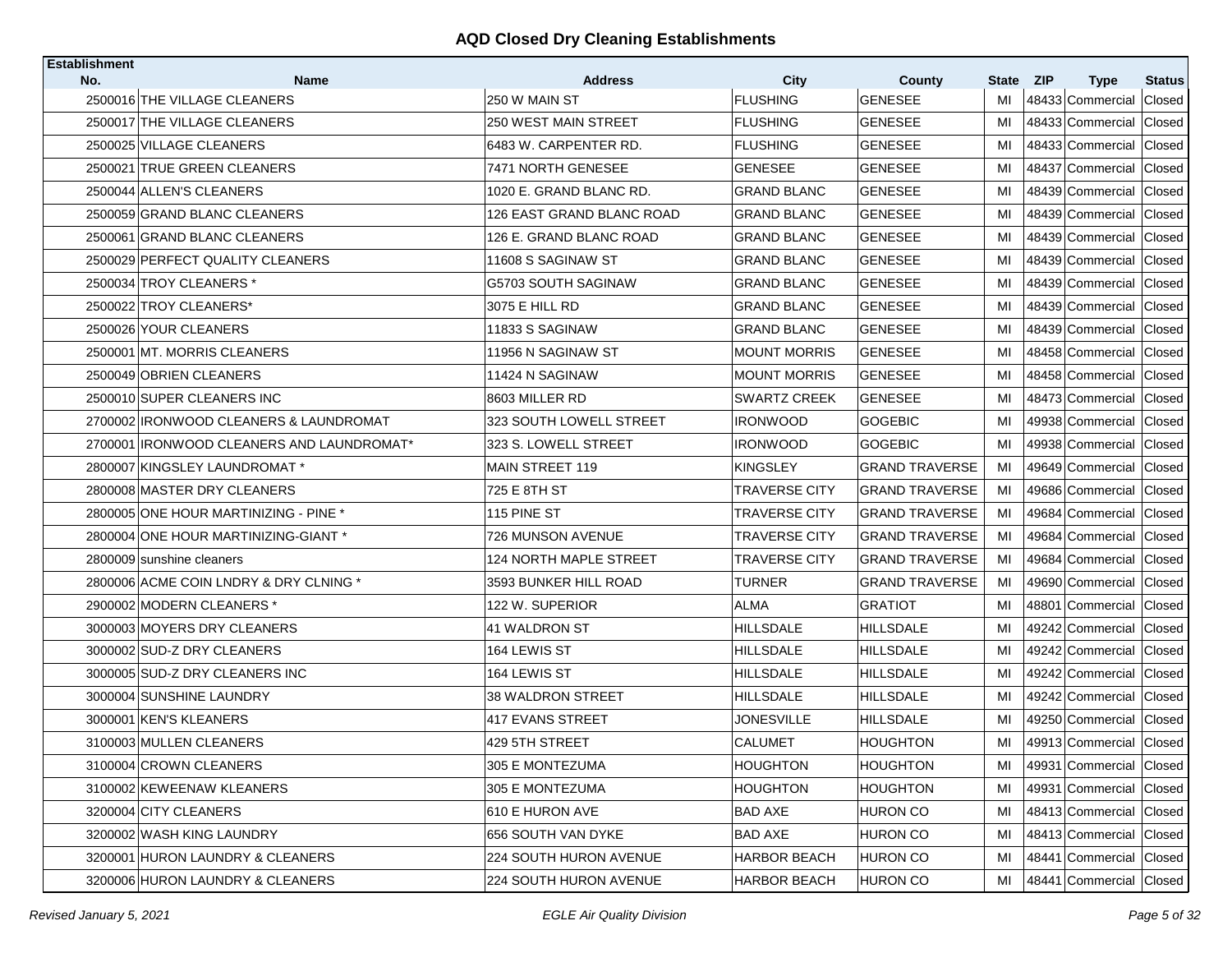| <b>Establishment</b> |                                            |                                   |                     |                 |       |            |                         |               |
|----------------------|--------------------------------------------|-----------------------------------|---------------------|-----------------|-------|------------|-------------------------|---------------|
| No.                  | <b>Name</b>                                | <b>Address</b>                    | <b>City</b>         | County          | State | <b>ZIP</b> | <b>Type</b>             | <b>Status</b> |
|                      | 3200007 HURON LAUNDRY & CLEANERS           | <b>224 SOUTH HURON AVENUE</b>     | <b>HARBOR BEACH</b> | <b>HURON CO</b> | MI    |            | 48441 Commercial        | Closed        |
|                      | 3200003 EICHER'S CLEANERS*                 | 7226 MICHIGAN AVE                 | <b>PIGEON</b>       | <b>HURON CO</b> | MI    |            | 48755 Commercial        | Closed        |
|                      | 3200005 EILERS CLEANERS                    | 115 EAST MAIN                     | <b>SEBEWAING</b>    | HURON CO        | MI    |            | 48759 Commercial        | Closed        |
|                      | 3300019 BARYAMES CLEANERS INC *            | 1518 W GRAND RIVER                | <b>EAST LANSING</b> | <b>INGHAM</b>   | MI    |            | 48823 Commercial        | Closed        |
|                      | 3300032 LAUNDRY AND CLEANING VILLAGE, INC. | 123 NORTH HAGADORN ROAD           | <b>EAST LANSING</b> | <b>INGHAM</b>   | MI    |            | 48823 Commercial        | Closed        |
|                      | 3300005 ONE HOUR MARTINIZING-E LANSING*    | 1331 E GRAND RIVER                | <b>EAST LANSING</b> | <b>INGHAM</b>   | MI    |            | 48823 Commercial        | Closed        |
|                      | 3300008 SHARP CLEANERS                     | 623 EAST GRAND RIVER, SUITE 200   | <b>EAST LANSING</b> | <b>INGHAM</b>   | MI    |            | 48823 Commercial        | Closed        |
|                      | 3300030 SPARTAN CLEANERS                   | 3046 LAKE LANSING RD              | <b>EAST LANSING</b> | <b>INGHAM</b>   | MI    |            | 48823 Commercial        | Closed        |
|                      | 3300011 THE NEIGHBORHOOD CLEANERS          | 3498 LAKE LANSING RD #140         | <b>EAST LANSING</b> | <b>INGHAM</b>   | MI    |            | 48823 Commercial        | Closed        |
|                      | 3300012 TWICHELLS DRY CLEANERS AND TAILORS | 221 MAC AVENUE                    | <b>EAST LANSING</b> | <b>INGHAM</b>   | MI    |            | 48823 Commercial        | Closed        |
|                      | 3300027 VOGUE CLEANERS OF HASLETT*         | 1557 HASLETT RD                   | <b>HASLETT</b>      | <b>INGHAM</b>   | MI    |            | 48840 Commercial Closed |               |
|                      | 3300028 HOLT CLEANERS                      | 2375 N CEDAR                      | HOLT                | <b>INGHAM</b>   | MI    |            | 48842 Commercial        | Closed        |
|                      | 3300036 BARYAMES CLEANERS INC              | 2423 S CEDAR ST                   | LANSING             | <b>INGHAM</b>   | MI    |            | 48910 Commercial        | Closed        |
|                      | 3300021 BARYAMES TUX SHOP                  | 3023 W. SAGINAW                   | LANSING             | <b>INGHAM</b>   | MI    |            | 48917 Commercial        | Closed        |
|                      | 3300023 BILL GILL DRY CLEANERS             | 1021 N MARTIN LUTHER KING JR BLVD | <b>LANSING</b>      | <b>INGHAM</b>   | MI    |            | 48915 Commercial        | Closed        |
|                      | 3300024 BRE-Z-LAUNDRY & DRY CLEANERS       | 820 W. MILLER RD.                 | LANSING             | <b>INGHAM</b>   | MI    |            | 48911 Commercial        | Closed        |
|                      | 3300026 FABRICARE, INC.                    | 3222 SOUTH LOGAN STREET           | LANSING             | <b>INGHAM</b>   | MI    |            | 48910 Commercial        | Closed        |
|                      | 3300018 GARMENT CARE CENTER                | 1001 W. SAGINAW                   | LANSING             | <b>INGHAM</b>   | MI    |            | 48915 Commercial        | Closed        |
|                      | 3300031 KENT DELUXE CLEANERS dba           | 2911 S WASHINGTON                 | LANSING             | <b>INGHAM</b>   | MI    |            | 48910 Commercial        | Closed        |
|                      | 3300034 METRO COIN LAUNDRY & DRY CLEAN     | 5208 S MARTIN LUTHER KING JR BLVD | LANSING             | <b>INGHAM</b>   | MI    |            | 48911 Commercial        | Closed        |
|                      | 3300015 MICHIGAN SUEDE AND LEATHER INC     | 914 FILLEY STREET                 | LANSING             | <b>INGHAM</b>   | MI    |            | 48906 Commercial        | Closed        |
|                      | 3300004 ONE HOUR MARTINIZING*              | 1926 WEST SAGINAW                 | LANSING             | <b>INGHAM</b>   | MI    |            | 48915 Commercial Closed |               |
|                      | 3300003 ONE HOUR MARTINIZING-LOGAN *       | 3330 S MARTIN LUTHER KING JR BLVD | LANSING             | <b>INGHAM</b>   | MI    |            | 48910 Commercial        | Closed        |
|                      | 3300010 SOUTH CEDAR COIN LAUNDRY           | 4622 SOUTH CEDAR STREET           | LANSING             | <b>INGHAM</b>   | MI    |            | 48910 Commercial Closed |               |
|                      | 3300017 SOUTHLAND WASH & CLEAN             | 900 SOUTHLAND DR                  | LANSING             | <b>INGHAM</b>   | MI    |            | 48910 Commercial        | Closed        |
|                      | 3300001 SUNSHINE LAUNDROMAT & DRY CLNR     | 402 N. HOMER                      | <b>LANSING</b>      | <b>INGHAM</b>   | MI    |            | 48912 Commercial Closed |               |
|                      | 3300013 UNITED ONE HOUR MARTINIZING *      | 2918 NORTH EAST                   | LANSING             | <b>INGHAM</b>   | MI    |            | 48906 Commercial        | Closed        |
|                      | 3300009 VOGUE CLEANERS OF LANSING *        | 926 W. SAGINAW                    | <b>LANSING</b>      | <b>INGHAM</b>   | MI    |            | 48915 Commercial        | Closed        |
|                      | 3300016 VINCE CLEANERS                     | 111 CARNEY STREET                 | LESLIE              | <b>INGHAM</b>   | MI    |            | 49251 Commercial Closed |               |
|                      | 3300029 HSA INC MAPLE CEDAR LAUNDRY *      | 230 S CEDAR ST                    | <b>MASON</b>        | <b>INGHAM</b>   | MI    |            | 48854 Commercial Closed |               |
|                      | 3300025 MERIDIAN CLEANERS                  | 1862 W GRAND RIVER                | <b>OKEMOS</b>       | <b>INGHAM</b>   | MI    |            | 48864 Commercial Closed |               |
|                      | 3300002 OKEMOS CLEANERS                    | 2155 HAMILTON RD                  | <b>OKEMOS</b>       | <b>INGHAM</b>   | MI    |            | 48864 Commercial        | Closed        |
|                      | 3300006 ONE HOUR MARTINIZING-OKEMOS*       | 2110 METHODIST ST                 | <b>OKEMOS</b>       | <b>INGHAM</b>   | MI    |            | 48864 Commercial Closed |               |
|                      | 3300014 UNIVERSITY CLEANERS                | 1917 W GRAND RIVER                | <b>OKEMOS</b>       | <b>INGHAM</b>   | MI    |            | 48864 Commercial        | Closed        |
|                      | 3400001 CLOTHING CARE CENTER, INC.         | 327 W. WASHINGTON                 | <b>IONIA</b>        | IONIA           | MI    |            | 48846 Industrial        | Closed        |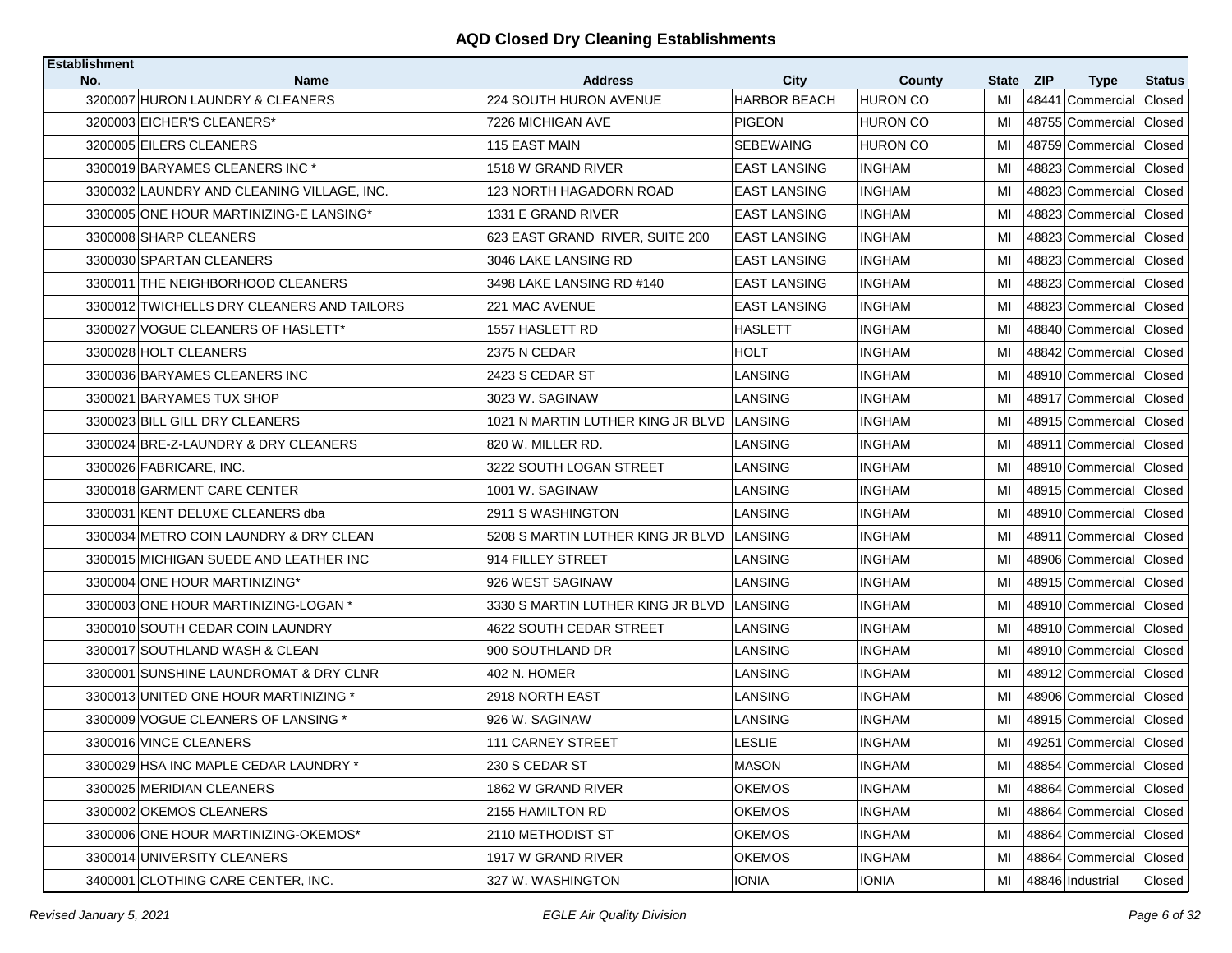| <b>Establishment</b>                        |                                  |                                |                  |       |            |                         |               |
|---------------------------------------------|----------------------------------|--------------------------------|------------------|-------|------------|-------------------------|---------------|
| No.<br><b>Name</b>                          | <b>Address</b>                   | <b>City</b>                    | County           | State | <b>ZIP</b> | <b>Type</b>             | <b>Status</b> |
| 3400002 COUNTRY CLEANERS AND CRAFTS         | 823 4TH AVENUE                   | <b>LAKE ODESSA</b>             | IONIA            | MI    |            | 48849 Commercial        | Closed        |
| 3500002 OSCODA NSI CLEANERS, INC.           | 5460 CEDAR LAKE ROAD             | <b>OSCODA</b>                  | <b>IOSCO</b>     | MI    |            | 48750 Commercial Closed |               |
| 3500001 ARTS CLEANERS                       | <b>117 MATHEWS ST</b>            | TAWAS CITY                     | IOSCO            | MI    |            | 48764 Commercial        | Closed        |
| 3600001 RAINBOW CLEANERS OF IRON RIVER      | 226 WEST ADAMS STREET            | <b>IRON RIVER</b>              | <b>IRON</b>      | MI    |            | 49935 Commercial        | Closed        |
| 3700003 E-Z CLEAN LAUNDRY & DRY CLEANING    | 2399 EAST REMUS ROAD             | MOUNT PLEASNT                  | <b>ISABELLA</b>  | MI    |            | 48858 Commercial        | Closed        |
| 3800011 BRAIL CLEANERS*                     | 405 W. PROSPECT                  | <b>JACKSON</b>                 | <b>JACKSON</b>   | MI    |            | 49203 Commercial        | Closed        |
| 3800018 BRE-Z COIN LAUNDRY & DRY CLEAN      | 1701 WOODBRIDGE                  | JACKSON                        | JACKSON          | MI    |            | 49203 Commercial        | Closed        |
| 3800016 CHRISTIAN CLEANERS                  | <b>1105 EAST MICHIGAN AVENUE</b> | JACKSON                        | JACKSON          | MI    |            | 49201 Commercial        | Closed        |
| 3800017 LIBRA INDUSTRIES INC OF MICHIGAN *  | 1435 N BLACKSTONE ST             | JACKSON                        | JACKSON          | MI    |            | 49202 Industrial        | Closed        |
| 3800014 MINI-MAXI WASH & DRY CLEAN CENTER   | 906 N WISNER                     | JACKSON                        | JACKSON          | MI    |            | 49202 Commercial        | Closed        |
| 3800012 OHM - MONROE *                      | 808 W MONROE ST                  | JACKSON                        | JACKSON          | MI    |            | 49202 Commercial Closed |               |
| 3800019 ONE HOUR MARTINIZING-EASTGATE*      | 3136 E. MICHIGAN AVENUE          | JACKSON                        | JACKSON          | MI    |            | 49202 Commercial        | Closed        |
| 3800013 ONE HOUR MARTINIZING-PROSPECT*      | 320 W PROSPECT ST                | JACKSON                        | JACKSON          | MI    |            | 49203 Commercial        | Closed        |
| 3800001 SNOW WHITE LAUNDRY                  | 432 NORTH BLACKSTONE             | JACKSON                        | JACKSON          | MI    |            | 49201 Commercial        | Closed        |
| 3800002 STETLERS CLEANERS, INC.             | 1042 COOPER STREET               | JACKSON                        | JACKSON          | MI    |            | 49202 Commercial        | Closed        |
| 3800004 VANDERCOOK LAUNDROMAT               | 109 E MCDEVITT ST                | JACKSON                        | JACKSON          | MI    |            | 49203 Commercial        | Closed        |
| 3800006 WHEELER'S CLEANERS & TUX            | <b>1301 NORTH WEST AVENUE</b>    | JACKSON                        | JACKSON          | MI    |            | 49202 Commercial        | Closed        |
| 3800010 WINZELER DRY CLEANERS *             | 1232 SOUTH WEST AVENUE           | JACKSON                        | JACKSON          | MI    |            | 49203 Commercial        | Closed        |
| 3800008 CENTER PLAZA DRY CLEANERS           | 4520 PAGE AVENUE                 | <b>MICHIGAN CENTER JACKSON</b> |                  | MI    |            | 49254 Commercial        | Closed        |
| 3900006 PARKVIEW CLEANERS INC*              | 201 S WEBSTER                    | AUGUSTA                        | <b>KALAMAZOO</b> | MI    |            | 49012 Commercial        | Closed        |
| 3900035 PARKVIEW CLEANERS INC*              | 201 S WEBSTER                    | AUGUSTA                        | <b>KALAMAZOO</b> | MI    |            | 49012 Commercial        | Closed        |
| 3900021 EASTLAND FABRIC CARE CENTER *       | 5610 GULL RD                     | COMSTOCK                       | <b>KALAMAZOO</b> | MI    |            | 49041 Commercial Closed |               |
| 3900002 WOLVERINE LEATHER SERVICE           | 116 E MICHIGAN AVE               | GALESBURG                      | <b>KALAMAZOO</b> | MI    |            | 49053 Commercial        | Closed        |
| 3900012 WOLVERINE LEATHER SERVICE LTD*      | 116 E MICHIGAN AVE               | GALESBURG                      | KALAMAZOO        | MI    |            | 49053 Commercial Closed |               |
| 3900019 CARRIAGE CLEANERS *                 | 803 RIVERVIEW DR                 | <b>KALAMAZOO</b>               | <b>KALAMAZOO</b> | MI    |            | 49001 Commercial        | Closed        |
| 3900020 EAST MAIN CLEANERS *                | 3502 E MAIN ST                   | KALAMAZOO                      | <b>KALAMAZOO</b> | MI    |            | 49048 Commercial        | Closed        |
| 3900022 FAMILY LAUNDRY & DRY CLEANERS       | 1315 N. BURDICK ST.              | <b>KALAMAZOO</b>               | <b>KALAMAZOO</b> | MI    |            | 49007 Commercial        | Closed        |
| 3900023 FARNHAM CUSTOM CLEANERS             | 1011 DOUGLAS AVE                 | <b>KALAMAZOO</b>               | <b>KALAMAZOO</b> | MI    |            | 49007 Commercial        | Closed        |
| 3900013 HAWLEYS-FASHION CLEANERS            | 3504 SOUTH WESTNEDGE             | <b>KALAMAZOO</b>               | <b>KALAMAZOO</b> | MI    |            | 49001 Commercial Closed |               |
| 3900031 HURS CLEANERS                       | 3710 S WESTNEDGE AVE             | <b>KALAMAZOO</b>               | <b>KALAMAZOO</b> | MI    |            | 49008 Commercial Closed |               |
| 3900024 KALAMAZOO REGIONAL PSYCH HOSP       | OAKLAND DR BOX A                 | KALAMAZOO                      | <b>KALAMAZOO</b> | MI    |            | 49008 Industrial        | Closed        |
| 3900017 LAKE'S DRY CLEANERS & SHIRT SERVICE | 619 WEST MICHIGAN AVENUE         | <b>KALAMAZOO</b>               | <b>KALAMAZOO</b> | MI    |            | 49007 Commercial        | Closed        |
| 3900025 MILLWOOD CARRIAGE CLEANERS *        | 4001 PORTAGE ST                  | <b>KALAMAZOO</b>               | <b>KALAMAZOO</b> | MI    |            | 49001 Commercial Closed |               |
| 3900027 OLD TOWNE CLEANERS *                | 682 LAKE ST.                     | <b>KALAMAZOO</b>               | <b>KALAMAZOO</b> | MI    |            | 49001 Commercial        | Closed        |
| 3900014 PARIS CLEANERS AND LAUNDRY*         | 508 W CROSSTOWN                  | <b>KALAMAZOO</b>               | <b>KALAMAZOO</b> | MI    |            | 49008 Commercial Closed |               |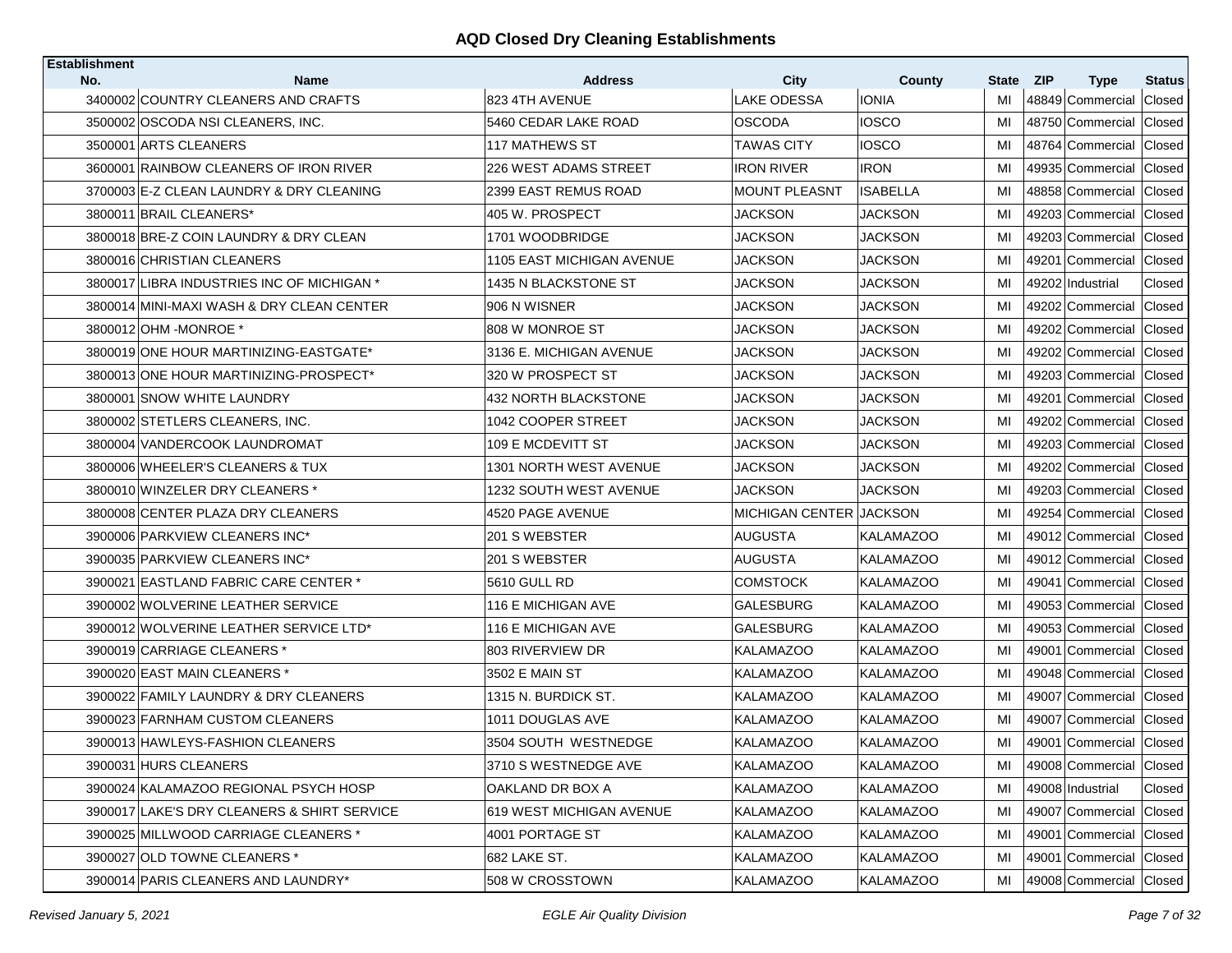| <b>Establishment</b> |                                            |                            |                      |                  |              |                           |               |
|----------------------|--------------------------------------------|----------------------------|----------------------|------------------|--------------|---------------------------|---------------|
| No.                  | <b>Name</b>                                | <b>Address</b>             | City                 | County           | <b>State</b> | <b>ZIP</b><br><b>Type</b> | <b>Status</b> |
|                      | 3900007 RVM INC DBA PARIS CLEANERS         | 508 W. CROSSTOWN PKWY.     | <b>KALAMAZOO</b>     | <b>KALAMAZOO</b> | MI           | 49008 Commercial          | Closed        |
|                      | 3900032 SK CLEANERS INC                    | 1606 N 9TH ST UNIT C       | <b>KALAMAZOO</b>     | <b>KALAMAZOO</b> | MI           | 49009 Commercial          | Closed        |
|                      | 3900001 SUN CLEANERS                       | 826 E CORK ST              | KALAMAZOO            | <b>KALAMAZOO</b> | MI           | 49001 Commercial          | Closed        |
|                      | 3900008 SUPERIOR DRY CLEANERS              | 3124 OAKLAND DR            | KALAMAZOO            | <b>KALAMAZOO</b> | MI           | 49008 Commercial          | Closed        |
|                      | 3900011 WESTWOOD CLEANERS                  | 4506 W MAIN ST             | KALAMAZOO            | <b>KALAMAZOO</b> | MI           | 49006 Commercial          | Closed        |
|                      | 3900005 VILLAGE SQUARE FABRIC CARE CNT     | 3054 S NINTH ST            | <b>OTSEGO</b>        | <b>KALAMAZOO</b> | MI           | 49077 Commercial          | Closed        |
|                      | 3900018 ONE HOUR MARTINIZING               | 6274 SOUTH WESTNEDGE       | <b>PORTAGE</b>       | <b>KALAMAZOO</b> | MI           | 49002 Commercial          | Closed        |
|                      | 3900029 ONE HOUR MARTINIZING - PORTAGE, LL | 5721 S. WESTNEDGE          | <b>PORTAGE</b>       | <b>KALAMAZOO</b> | MI           | 49002 Commercial          | Closed        |
|                      | 3900004 PORTAGE CLEANERS & LAUNDRY         | 2015 W CENTRE              | <b>PORTAGE</b>       | <b>KALAMAZOO</b> | MI           | 49002 Commercial          | Closed        |
|                      | 3900030 PORTAGE CLEANERS & LAUNDRY         | 2015 W CENTRE AVE          | PORTAGE              | <b>KALAMAZOO</b> | MI           | 49024 Commercial          | Closed        |
|                      | 3900015 VILLAGE GREEN NICE & CLEAN         | 6278 SOUTH WESTNEDGE       | PORTAGE              | <b>KALAMAZOO</b> | MI           | 49002 Commercial Closed   |               |
|                      | 3900028 OLD MILL CLENAERS                  | 8139 32ND STREET           | RICHLAND             | <b>KALAMAZOO</b> | MI           | 49083 Commercial          | Closed        |
|                      | 3900010 VILLAGE LAUNDRY                    | 7800 N. 34TH ST.           | <b>RICHLAND</b>      | <b>KALAMAZOO</b> | MI           | 49083 Commercial          | <b>Closed</b> |
|                      | 4000002 SUDS YOUR DUDS LAUNDROMAT          | 7890 S US-131              | FIFE LAKE            | KALKASKA         | MI           | 49633 Commercial          | Closed        |
|                      | 4000001 WASH TYME                          | 804 NORTH CEDAR            | KALKASKA             | KALKASKA         | MI           | 49646 Commercial Closed   |               |
|                      | 4100034 COOPERS DRY CLEANERS*              | 591 ADA DRIVE              | ADA                  | KENT             | MI           | 49301 Commercial          | Closed        |
|                      | 4100040 CALEDONIA CLEANERS                 | 9864 M-37 CHERRY VALLEY    | CALEDONIA            | KENT             | MI           | 49316 Commercial          | Closed        |
|                      | 4100015 Countryside                        | 9864 M-37 CHERRY VALLEY    | CALEDONIA            | KENT             | MI           | 49316 Commercial          | Closed        |
|                      | 4100043 BELL CLEANERS, LLC                 | 6471 28TH STREET, S.E.     | CASCADE              | <b>KENT</b>      | MI           | 49546 Commercial          | Closed        |
|                      | 4100054 KIM'S CLEANERS                     | 6781 CASCADE ROAD, S.E.    | CASCADE              | KENT             | MI           | 49546 Commercial          | Closed        |
|                      | 4100014 THE NEIGHBORHOOD CLEANERS          | 6471 28TH STREET, S.E.     | CASCADE              | <b>KENT</b>      | MI           | 49546 Commercial          | Closed        |
|                      | 4100035 COOPERS DRY CLEANERS               | 30 E. ELM                  | <b>CEDAR SPRINGS</b> | <b>KENT</b>      | MI           | 49319 Commercial Closed   |               |
|                      | 4100065 HOLIDAY LAUNDRY CENTER             | 4848 18 MILE ROAD, N.E.    | <b>CEDAR SPRINGS</b> | <b>KENT</b>      | MI           | 49319 Commercial          | Closed        |
|                      | 4100046 A & A DRY CLEANERS*                | 300 WEALTHY STREET, S.E.   | GRAND RAPIDS         | KENT             | MI           | 49503 Commercial          | Closed        |
|                      | 4100067 AFENDOULIS DRY CLEANERS            | 1138 MICHIGAN STREET, N.E. | <b>GRAND RAPIDS</b>  | KENT             | МI           | 49503 Commercial          | Closed        |
|                      | 4100074 BEST CLEANERS                      | 5925 28TH ST SE, SUITE D   | <b>GRAND RAPIDS</b>  | <b>KENT</b>      | MI           | 49546 Commercial          | <b>Closed</b> |
|                      | 4100052 BOMAK SUDS INC DBA JULIE'S LAUNDRY | 2016 CLYDE PARK, S.W.      | <b>GRAND RAPIDS</b>  | KENT             | MI           | 49509 Commercial          | Closed        |
|                      | 4100042 BRETON HI-TONE CLEANERS, INC.      | 1812 BRETON ROAD, S.E.     | <b>GRAND RAPIDS</b>  | <b>KENT</b>      | MI           | 49506 Commercial          | Closed        |
|                      | 4100033 BUNNY CLEANERS/ROWE MANAGEMENT     | 2806 S. DIVISION           | <b>GRAND RAPIDS</b>  | KENT             | MI           | 49548 Commercial Closed   |               |
|                      | 4100048 CASCADE DRY CLEANERS               | 6747 OLD 28TH ST SE        | <b>GRAND RAPIDS</b>  | <b>KENT</b>      | MI           | 49546 Commercial Closed   |               |
|                      | 4100037 CLASSIC CLEANERS                   | 7 OAKES, S.W.              | <b>GRAND RAPIDS</b>  | KENT             | MI           | 49503 Commercial Closed   |               |
|                      | 4100039 COOPER'S DRYCLEANERS               | 1537 LANGLEY               | <b>GRAND RAPIDS</b>  | KENT             | MI           | 49508 Commercial Closed   |               |
|                      | 4100055 CRYSTAL DRY CLEANERS, INC.         | 1131 LEONARD STREET, N.W.  | <b>GRAND RAPIDS</b>  | KENT             | MI           | 49504 Commercial Closed   |               |
|                      | 4100062 CUTLERVILLE NORGETOWN              | 6290 S. DIVISION AVE.      | <b>GRAND RAPIDS</b>  | KENT             | MI           | 49548 Commercial          | Closed        |
|                      | 4100061 DAWNS DRY CLEANERS                 | 1333 WALKER VILLAGE        | <b>GRAND RAPIDS</b>  | KENT             | MI           | 49544 Commercial Closed   |               |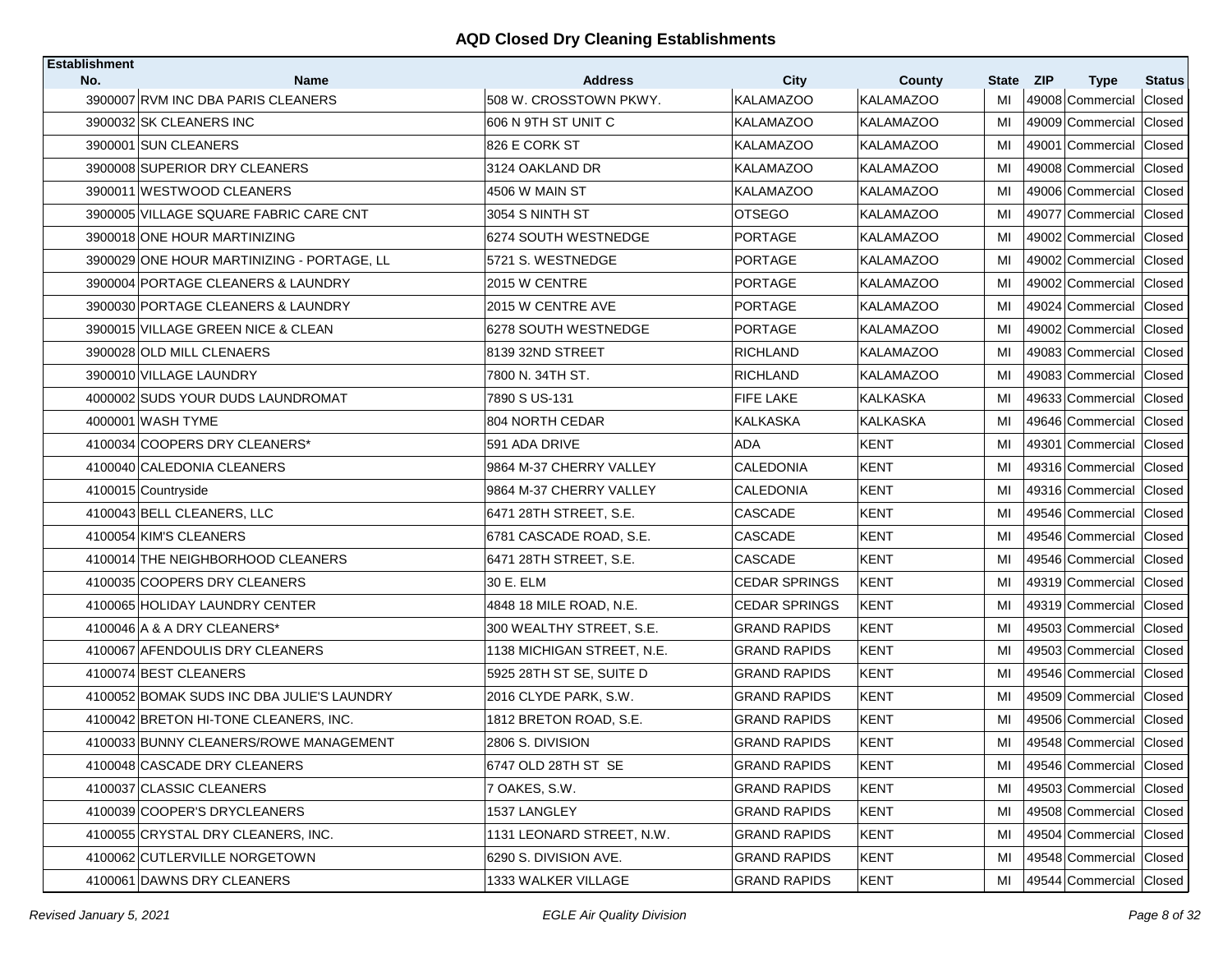| <b>Establishment</b> |                                                             |                                            |                                            |                            |              |            |                                             |               |
|----------------------|-------------------------------------------------------------|--------------------------------------------|--------------------------------------------|----------------------------|--------------|------------|---------------------------------------------|---------------|
| No.                  | <b>Name</b>                                                 | <b>Address</b>                             | <b>City</b>                                | County                     | <b>State</b> | <b>ZIP</b> | <b>Type</b>                                 | <b>Status</b> |
|                      | 4100058 FASHION DRY CLEANERS<br>4100057 FOTIAS DRY CLEANING | 1537 LANGLEY<br>1331 SOUTH DIVISION STREET | <b>GRAND RAPIDS</b><br><b>GRAND RAPIDS</b> | <b>KENT</b><br><b>KENT</b> | MI<br>MI     |            | 49508 Commercial<br>49507 Commercial Closed | Closed        |
|                      | 4100063 KLEAN BRITE DRY CLEANERS                            | 1604 4 MILE ROAD, N.E.                     | <b>GRAND RAPIDS</b>                        | KENT                       | MI           |            | 49525 Commercial                            | Closed        |
|                      |                                                             |                                            |                                            |                            |              |            |                                             |               |
|                      | 4100018 MASTER CLEANERS INC                                 | 1147 GIDDINGS AVE SE                       | <b>GRAND RAPIDS</b>                        | <b>KENT</b>                | MI           |            | 49506 Commercial                            | Closed        |
|                      | 4100008 N & J INDUSTRIAL PRODUCTS, INC.                     | 538 EASTERN, S.E.                          | <b>GRAND RAPIDS</b>                        | KENT                       | MI           |            | 49503 Industrial                            | Closed        |
|                      | 4100010 NATIONAL DRY CLEANERS                               | 959 CHERRY STREET, S.E.                    | <b>GRAND RAPIDS</b>                        | <b>KENT</b>                | MI           |            | 49506 Commercial                            | Closed        |
|                      | 4100006 ONE HOUR MARTINIZING-BRETON *                       | 2309 44TH ST SE                            | GRAND RAPIDS                               | KENT                       | MI           |            | 49505 Commercial                            | Closed        |
|                      | 4100002 ONE HOUR MARTINIZING-BURTON *                       | 1974 BRETON ROAD, S.E.                     | <b>GRAND RAPIDS</b>                        | KENT                       | MI           |            | 49506 Commercial                            | Closed        |
|                      | 4100072 ONE HOUR MARTINIZING-BURTON*                        | 2770 BRETON RD SE                          | <b>GRAND RAPIDS</b>                        | <b>KENT</b>                | MI           |            | 49506 Commercial Closed                     |               |
|                      | 4100073 ONE HOUR MARTINIZING-BURTON*                        | 2770 BRETON RD SE                          | <b>GRAND RAPIDS</b>                        | KENT                       | MI           |            | 49506 Commercial                            | Closed        |
|                      | 4100005 ONE HOUR MARTINIZING-EASTERN *                      | 2838 EASTERN SE                            | <b>GRAND RAPIDS</b>                        | KENT                       | MI           |            | 49508 Commercial Closed                     |               |
|                      | 4100025 RAINBOW CLEANERS                                    | 1812 BRETON ROAD, S.E.                     | <b>GRAND RAPIDS</b>                        | KENT                       | MI           |            | 49506 Commercial                            | Closed        |
|                      | 4100009 THE NEIGHBORHOOD CLEANERS                           | 6471 28TH STREET, S.E.                     | <b>GRAND RAPIDS</b>                        | <b>KENT</b>                | MI           |            | 49546 Commercial Closed                     |               |
|                      | 4100024 TIME CLEANERS AND LAUNDROMAT                        | 810 LEONARD ST NE                          | <b>GRAND RAPIDS</b>                        | KENT                       | MI           |            | 49503 Commercial                            | Closed        |
|                      | 4100029 TIME CLEANERS INC.                                  | 1328 28TH STREET, S.E.                     | <b>GRAND RAPIDS</b>                        | <b>KENT</b>                | MI           |            | 49508 Commercial Closed                     |               |
|                      | 4100020 UPTOWN CLEANERS INC *                               | 6467 28TH STREET                           | <b>GRAND RAPIDS</b>                        | KENT                       | MI           |            | 49506 Commercial                            | Closed        |
|                      | 4100021 UPTOWN CLEANERS INC*                                | 350 S DIVISION                             | <b>GRAND RAPIDS</b>                        | <b>KENT</b>                | MI           |            | 49503 Commercial                            | Closed        |
|                      | 4100022 UPTOWN CLEANERS, INC.*                              | 350 SOUTH DIVISION                         | <b>GRAND RAPIDS</b>                        | KENT                       | MI           |            | 49503 Commercial                            | Closed        |
|                      | 4100049 GOLDEN DRY CLEANING                                 | 2986 28TH STREET, S.W.                     | <b>GRANDVILLE</b>                          | <b>KENT</b>                | MI           |            | 49418 Commercial                            | Closed        |
|                      | 4100066 ROYAL DRY CLEANERS LLC                              | 3081 30TH STREET                           | <b>GRANDVILLE</b>                          | KENT                       | MI           |            | 49418 Commercial                            | Closed        |
|                      | 4100059 EVERGREEN CLEANERS & LAUNDRY*                       | 5315 EASTERN AVENUE, S.E.                  | <b>KENTWOOD</b>                            | <b>KENT</b>                | MI           |            | 49508 Commercial                            | Closed        |
|                      | 4100023 SU ALTERATIONS AND TAILORS                          | 1656 44TH ST SE                            | <b>KENTWOOD</b>                            | KENT                       | MI           |            | 49508 Commercial Closed                     |               |
|                      | 4100031 ROCKFORD DRY CLEANERS                               | 114 COURTLAND                              | <b>ROCKFORD</b>                            | <b>KENT</b>                | MI           |            | 49341 Commercial                            | Closed        |
|                      | 4100036 CLYDE PARK COIN LAUNDRY & CLEANERS                  | 3704 CLYDE PARK SW                         | WYOMING                                    | KENT                       | MI           |            | 49509 Commercial Closed                     |               |
|                      | 4100011 MR. EASY WASH KING *                                | 3887 S. DIVISION                           | WYOMING                                    | KENT                       | MI           |            | 49509 Commercial                            | Closed        |
|                      | 4100004 ONE HOUR MARTINIZING-WYOMING *                      | 1540 28TH STREET, S.W.                     | <b>WYOMING</b>                             | <b>KENT</b>                | MI           |            | 49509 Commercial Closed                     |               |
|                      | 4100047 RAMBLEWOOD HI-TONE CLEANERS, INC.                   | 2761 44TH STREET, S.W.                     | <b>WYOMING</b>                             | <b>KENT</b>                | MI           |            | 49508 Commercial                            | <b>Closed</b> |
|                      | 4100069 UPTOWN CLEANERS                                     | 5273 S, DIVISION                           | <b>WYOMING</b>                             | KENT                       | MI           |            | 49509 Commercial Closed                     |               |
|                      | 4400004 CLOTHES BASKET CLEANERS                             | <b>144 EAST THIRD STREET</b>               | <b>IMLAY CITY</b>                          | LAPEER                     | MI           |            | 48444 Commercial Closed                     |               |
|                      | 4400005 IMLAY CITY CLEANERS                                 | 213 E THIRD ST                             | <b>IMLAY CITY</b>                          | LAPEER                     | MI           |            | 48444 Commercial Closed                     |               |
|                      | 4400003 RAINBOW DRY CLEANERS                                | <b>144 EAST THIRD STREET</b>               | <b>IMLAY CITY</b>                          | LAPEER                     | MI           |            | 48444 Commercial Closed                     |               |
|                      | 4400007 COURT STREET DRY CLEANERS                           | 35 S COURT ST                              | LAPEER                                     | LAPEER                     | MI           |            | 48446 Commercial Closed                     |               |
|                      | 4400006 STAR CLEANERS                                       | 799 EAST STREET                            | LAPEER                                     | LAPEER                     | МI           |            | 48446 Commercial Closed                     |               |
|                      | 4400002 TROY CLEANERS                                       | 799 EAST STREET                            | <b>LAPEER</b>                              | LAPEER                     | MI           |            | 48446 Commercial Closed                     |               |
|                      | 4500001 WALES QUALITY CLEANERS *                            | 206 ST JOSEPH                              | <b>SUTTONS BAY</b>                         | LEELANAU                   | MI           |            | 49682 Commercial Closed                     |               |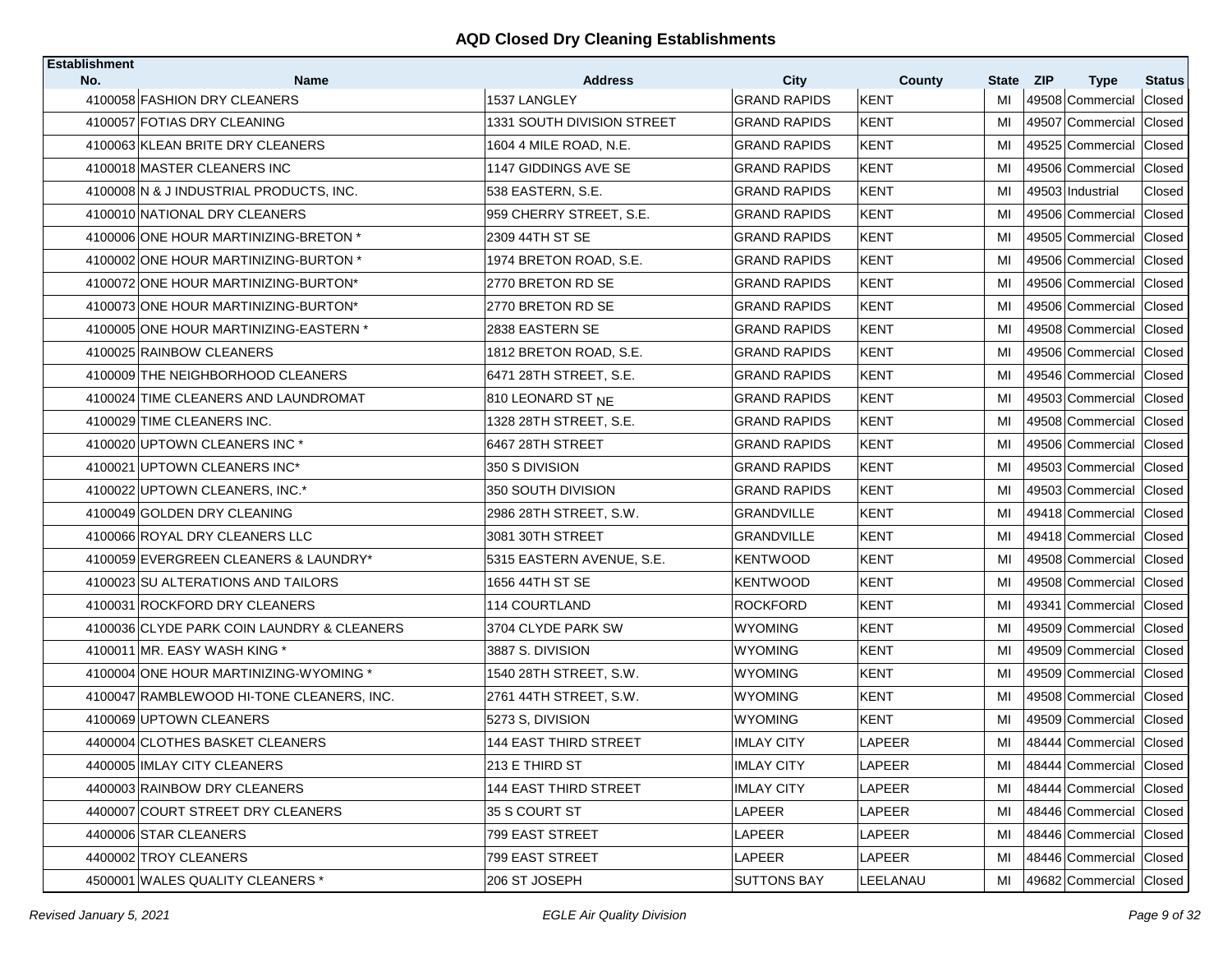| <b>Establishment</b><br>No. | <b>Name</b>                                | <b>Address</b>               | <b>City</b>          |                          | State | <b>ZIP</b> |                                 | <b>Status</b> |
|-----------------------------|--------------------------------------------|------------------------------|----------------------|--------------------------|-------|------------|---------------------------------|---------------|
|                             | 4600008 APPLES DRY CLEANERS EMPORIUM, INC. | 1060 SOUTH MAIN STREET       | <b>ADRIAN</b>        | County<br><b>LENAWEE</b> | MI    |            | <b>Type</b><br>49221 Commercial | Closed        |
|                             | 4600001 FABRICARE CENTER, INC.             | 1251 NORTH MAIN STREET       | <b>ADRIAN</b>        | LENAWEE                  | MI    |            | 49221 Commercial Closed         |               |
|                             | 4600003 SUPERIOR CLEANERS                  | 372 ERIE STREET              | ADRIAN               | LENAWEE                  | MI    |            | 49221 Commercial                | Closed        |
|                             | 4600002 WELCH THE CLEANER                  | <b>108 EAST BUTLER</b>       | <b>ADRIAN</b>        | LENAWEE                  | MI    | 49221      | Commercial                      | Closed        |
|                             | 4600010 LIPPENS CLEANERS & TAILORS         | <b>203 SOUTH LANE STREET</b> | <b>BLISSFIELD</b>    | LENAWEE                  | MI    |            | 49228 Commercial                | Closed        |
|                             | 4600007 CITY DRY CLEANERS                  | 126 S. CHURCH STREET         | <b>HUDSON</b>        | LENAWEE                  | MI    |            | 49247 Commercial                | Closed        |
|                             | 4600006 CLOTHESLINE CLEANERS               | 901 W. CHICAGO BLVD.         | TECUMSEH             | LENAWEE                  | MI    |            | 49286 Commercial Closed         |               |
|                             | 4600005 DR. CLEAN DRYCLEANERS              | 901 WEST CHICAGO BLVD.       | TECUMSEH             | LENAWEE                  | MI    |            | 49286 Commercial                | Closed        |
|                             | 4700015 CHALET CLEANERS                    | 2928 OLD US23                | <b>BRIGHTON</b>      | LIVINGSTON               | MI    |            | 48116 Commercial Closed         |               |
|                             | 4700013 COUNTRY FRESH DRY CLEANERS         | 701 WEST GRAND RIVER         | <b>BRIGHTON</b>      | LIVINGSTON               | MI    |            | 48116 Commercial                | Closed        |
|                             | 4700003 KNB Dry Cleaners LLC               | 8028 W. Grand River, Unit 12 | <b>BRIGHTON</b>      | LIVINGSTON               | MI    |            | 48114 Commercial Closed         |               |
|                             | 4700009 MAGIC CLEANERS                     | 2928 OLD US23                | <b>BRIGHTON</b>      | LIVINGSTON               | MI    |            | 48116 Commercial                | <b>Closed</b> |
|                             | 4700001 ONE HOUR MARTINIZING               | 8688 GRAND RIVER             | <b>BRIGHTON</b>      | LIVINGSTON               | MI    |            | 48116 Commercial Closed         |               |
|                             | 4700005 SUPERIOR CLEANERS                  | 9941 GRAND RIVER             | <b>BRIGHTON</b>      | LIVINGSTON               | MI    |            | 48116 Commercial                | Closed        |
|                             | 4700016 BRAUN CLEANERS*                    | 134 FREE STREET              | <b>FOWLERVILLE</b>   | <b>LIVINGSTON</b>        | MI    |            | 48836 Commercial                | Closed        |
|                             | 4700017 CHALET CLEANERS                    | 7490 EAST M-36               | <b>HAMBURG</b>       | LIVINGSTON               | MI    |            | 48139 Commercial                | Closed        |
|                             | 4700011 KUDERKO'S HOWELL LAUNDRY & DC      | 124 EAST SIBLEY              | <b>HOWELL</b>        | LIVINGSTON               | MI    |            | 48843 Commercial                | Closed        |
|                             | 4700010 MARCY'S LAUNDRY CENTER             | 920 EAST GRAND RIVER         | <b>HOWELL</b>        | LIVINGSTON               | MI    |            | 48843 Commercial                | Closed        |
|                             | 4700002 SNEDICORS CLEANERS                 | 3641 E GRAND RIVER           | <b>HOWELL</b>        | LIVINGSTON               | MI    |            | 48843 Commercial                | Closed        |
|                             | 4700004 SNEDICOR'S CLEANERS                | 220 SOUTH MICHIGAN           | <b>HOWELL</b>        | LIVINGSTON               | MI    |            | 48843 Commercial Closed         |               |
|                             | 4700018 A CLEANER IMAGE DRY CLEANING       | 12526 10 MILE ROAD, UNIT 110 | SOUTH LYON           | LIVINGSTON               | MI    |            | 48178 Commercial                | Closed        |
|                             | 4700008 MARCY CLEANERS                     | 12526 10 MILE ROAD, UNIT 110 | SOUTH LYON           | LIVINGSTON               | MI    |            | 48178 Commercial Closed         |               |
|                             | 4700007 PRESIDENTIAL CLEANERS, INC.        | 11930 WHITMORE LAKE          | <b>WHITMORE LAKE</b> | LIVINGSTON               | MI    |            | 48189 Commercial                | Closed        |
|                             | 4800002 THE WASHBOARD *                    | 110 W. JOHN ST.              | <b>NEWBERRY</b>      | LUCE                     | MI    |            | 49868 Commercial Closed         |               |
|                             | 4800001 UP NORTH LAUNDRY                   | 401 E. TRUMAN AVENUE         | NEWBERRY             | <b>LUCE</b>              | MI    |            | 49868 Commercial                | Closed        |
|                             | 5000053 VAN DYKE CLEANERS                  | 26677 VAN DYKE               | <b>CENTER LINE</b>   | <b>MACOMB</b>            | MI    |            | 48015 Commercial                | Closed        |
|                             | 5000119 JOSEPH CLEANERS                    | 46444 GRATIOT AVE.           | <b>CHESTERFIELD</b>  | <b>MACOMB</b>            | MI    |            | 48051 Commercial                | Closed        |
|                             | 5000116 49 CLEANERS                        | 40110 HAYES                  | <b>CLINTON TWP</b>   | <b>MACOMB</b>            | MI    |            | 48038 Commercial                | Closed        |
|                             | 5000135 BRITE CLEANERS                     | 36549 GRATIOT AVENUE         | <b>CLINTON TWP</b>   | <b>MACOMB</b>            | MI    |            | 48035 Commercial                | Closed        |
|                             | 50000135 BRITE CLEANERS                    | 36549 GRATIOT AVENUE         | <b>CLINTON TWP</b>   | <b>MACOMB</b>            | MI    |            | 48035 Commercial Closed         |               |
|                             | 5000089 CLOTHING CLINIC CLEANERS           | 39079 GARFIELD ROAD          | <b>CLINTON TWP</b>   | <b>MACOMB</b>            | MI    |            | 48038 Commercial Closed         |               |
|                             | 5000167 Crystal Econ-O-Wash                | 390 N. Gratiot               | <b>CLINTON TWP</b>   | <b>MACOMB</b>            | MI    |            | 48043 Commercial Closed         |               |
|                             | 5000033 DRY CLEANER DISCOUNT               | 36650 GARFIELD ROAD          | <b>CLINTON TWP</b>   | <b>MACOMB</b>            | MI    |            | 48035 Commercial Closed         |               |
|                             | 5000138 ELEGANT CLEANERS                   | 36771 GARFIELD ROAD          | <b>CLINTON TWP</b>   | <b>MACOMB</b>            | MI    |            | 48035 Commercial Closed         |               |
|                             | 5000118 GEORGE'S CLEANERS, INC.            | 35612 HARPER                 | <b>CLINTON TWP</b>   | <b>MACOMB</b>            | MI    |            | 48035 Commercial Closed         |               |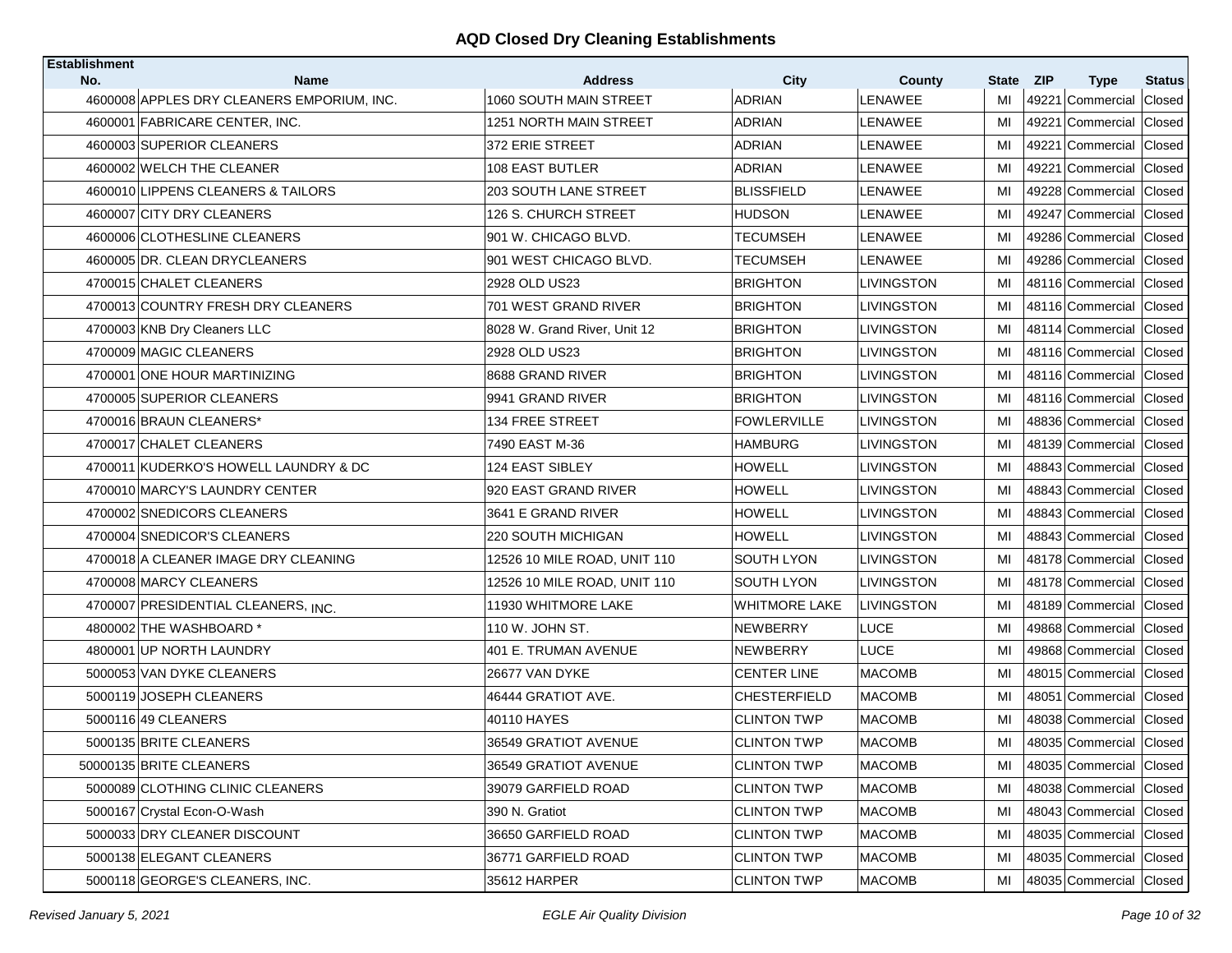| <b>Establishment</b> |                                                    |                                           |                                   |                         |             |            |                                 |               |
|----------------------|----------------------------------------------------|-------------------------------------------|-----------------------------------|-------------------------|-------------|------------|---------------------------------|---------------|
| No.                  | <b>Name</b><br>5000087 HOPES AMERICAN DRY CLEANING | <b>Address</b><br>37575 GROESBECK HIGHWAY | <b>City</b><br><b>CLINTON TWP</b> | County<br><b>MACOMB</b> | State<br>MI | <b>ZIP</b> | <b>Type</b><br>48036 Commercial | <b>Status</b> |
|                      | 5000105 J & L CLEANERS                             | 37243 GROESBECK HIGHWAY                   | <b>CLINTON TWP</b>                | <b>MACOMB</b>           | MI          |            | 48036 Commercial Closed         | Closed        |
|                      | 5000101 JOSEF MARC'S CLEANERS                      | 41840 GARFIELD ROAD                       | <b>CLINTON TWP</b>                | <b>MACOMB</b>           | MI          |            | 48038 Commercial                | Closed        |
|                      | 5000030 M&G GARFIELD CLEANERS                      | 39751 GARFIELD ROAD                       | <b>CLINTON TWP</b>                | <b>MACOMB</b>           | MI          |            | 48038 Commercial                | Closed        |
|                      | 5000013 OHM MARTINIZING-PARKWAY *                  | 37045 GROESBECK                           | <b>CLINTON TWP</b>                | <b>MACOMB</b>           | MI          |            | 48036 Commercial                | Closed        |
|                      | 5000010 ONE HOUR AMERICAN                          | 37575 GROESBECK HIGHWAY                   | <b>CLINTON TWP</b>                | <b>MACOMB</b>           | MI          |            | 48038 Commercial                | Closed        |
|                      | 5000007 ONE HOUR AMERICAN-HITCHINGPOST             | 36843 GARFIELD ROAD                       | <b>CLINTON TWP</b>                | <b>MACOMB</b>           | MI          |            | 48043 Commercial                | Closed        |
|                      | 5000031 ONE HOUR MARTINIZING OF METRO*             | 37555 HARPER                              | <b>CLINTON TWP</b>                | <b>MACOMB</b>           | MI          |            | 48035 Commercial                | Closed        |
|                      | 5000152 HOOVER CLEANERS                            | 21537 KELLY RD                            | <b>EASTPOINTE</b>                 | <b>MACOMB</b>           | MI          |            | 48021 Commercial                | Closed        |
|                      | 5000032 NORGE LAUNDRY & DRY CLEANING               | 15825 EAST 10 MILE ROAD                   | <b>EASTPOINTE</b>                 | <b>MACOMB</b>           | MI          |            | 48021 Commercial                | Closed        |
|                      | 5000008 ONE HOUR MARTINIZING OF KELLY              | 21537 KELLY RD                            | <b>EASTPOINTE</b>                 | <b>MACOMB</b>           | MI          |            | 48021 Commercial Closed         |               |
|                      | 5000086 ALL AMERICAN DRY CLEANERS                  | 34533 UTICA ROAD                          | <b>FRASER</b>                     | <b>MACOMB</b>           | MI          |            | 48026 Commercial                | Closed        |
|                      | 5000132 AMERICAN CLEANERS                          | 34533 UTICA ROAD                          | <b>FRASER</b>                     | <b>MACOMB</b>           | MI          |            | 48026 Commercial                | Closed        |
|                      | 5000065 RELJICS CLOTHING CLINIC CLEANERS           | 16724 15 MILE RD.                         | <b>FRASER</b>                     | <b>MACOMB</b>           | MI          |            | 48026 Commercial                | Closed        |
|                      | 5000058 SUNSHINE CENTER INC *                      | 31326 GROESBECK HWY                       | <b>FRASER</b>                     | <b>MACOMB</b>           | MI          |            | 48026 Commercial                | Closed        |
|                      | 5000074 CINDERELLA CLEANERS                        | 18501 HALL ROAD                           | <b>MACOMB</b>                     | <b>MACOMB</b>           | MI          |            | 48044 Commercial                | Closed        |
|                      | 5000072 GARMENT CARE SYSTEMS INC                   | 48894 HAYES ROAD                          | <b>MACOMB</b>                     | <b>MACOMB</b>           | MI          |            | 48044 Commercial                | Closed        |
|                      | 5000115 GOLDEN HANGER CLEANERS                     | 15449 HALL ROAD                           | <b>MACOMB</b>                     | <b>MACOMB</b>           | MI          |            | 48044 Commercial                | Closed        |
|                      | 5000145 GOLDEN HANGER CLEANERS                     | 15425 HALL ROAD                           | <b>MACOMB</b>                     | <b>MACOMB</b>           | MI          |            | 48044 Commercial                | Closed        |
|                      | 5000144 SCOTTSDALE CLEANERS                        | 50834 ROMEO PLANK                         | <b>MACOMB</b>                     | <b>MACOMB</b>           | MI          |            | 48044 Commercial                | Closed        |
|                      | 5000092 BRYER CLEANERS                             | <b>19 FIFTH STREET</b>                    | <b>MOUNT CLEMENS</b>              | <b>MACOMB</b>           | MI          |            | 48043 Commercial                | Closed        |
|                      | 5000108 KRAUSE CLEANERS                            | 59 NORTH GRATIOT                          | <b>MOUNT CLEMENS</b>              | <b>MACOMB</b>           | MI          |            | 48043 Commercial Closed         |               |
|                      | 5000060 SCHNEIDER'S CLEANERS INC.                  | 196 N. GRATIOT                            | <b>MOUNT CLEMENS</b>              | <b>MACOMB</b>           | MI          |            | 48043 Commercial                | Closed        |
|                      | 5000063 SPEARS CLEANERS                            | <b>178 NORTHBOUND GRATIOT</b>             | <b>MOUNT CLEMENS</b>              | <b>MACOMB</b>           | MI          |            | 48043 Commercial Closed         |               |
|                      | 5000137 SPEARS CLEANERS                            | <b>178 NORTHBOUND GRATIOT</b>             | MOUNT CLEMENS                     | <b>MACOMB</b>           | MI          |            | 48043 Commercial                | Closed        |
|                      | 5000084 A & B CLEANERS *                           | 33099 23 MILE RD                          | <b>NEW BALTIMORE</b>              | <b>MACOMB</b>           | MI          |            | 48047 Commercial                | Closed        |
|                      | 5000047 RUB A DUB                                  | 35350 23 MILE RD                          | <b>NEW BALTIMORE</b>              | <b>MACOMB</b>           | MI          |            | 48047 Commercial                | Closed        |
|                      | 5000085 ACTION CLEANERS                            | 59047 GRATIOT                             | <b>NEW HAVEN</b>                  | <b>MACOMB</b>           | MI          |            | 48048 Commercial                | Closed        |
|                      | 5000005 ONE HOUR MARTINIZING                       | 67400 MAIN STREET                         | <b>RICHMOND</b>                   | <b>MACOMB</b>           | MI          |            | 48062 Commercial Closed         |               |
|                      | 5000104 THE CLEANERS                               | 67400 MAIN STREET                         | <b>RICHMOND</b>                   | <b>MACOMB</b>           | MI          |            | 48062 Commercial Closed         |               |
|                      | 5000102 FIRST MATE CLEANERS, INC.                  | 117 W. LAFAYETTE                          | <b>ROMEO</b>                      | <b>MACOMB</b>           | MI          |            | 48065 Commercial Closed         |               |
|                      | 5000049 ROMEO VILLAGE CLEANERS                     | 231 EAST ST. CLAIR STREET                 | <b>ROMEO</b>                      | <b>MACOMB</b>           | MI          |            | 48065 Commercial Closed         |               |
|                      | 5000040 VILLAGE CLEANERS, INC.                     | 231 EAST ST. CLAIR                        | ROMEO                             | <b>MACOMB</b>           | MI          |            | 48065 Commercial Closed         |               |
|                      | 5000121 HONG KONG CLEANERS                         | 15825 E. 10 MILE ROAD                     | <b>ROSEVILLE</b>                  | <b>MACOMB</b>           | MI          |            | 48021 Commercial                | Closed        |
|                      | 5000106 KOBO CLEANERS                              | 28905 UTICA ROAD                          | <b>ROSEVILLE</b>                  | <b>MACOMB</b>           | MI          |            | 48066 Commercial Closed         |               |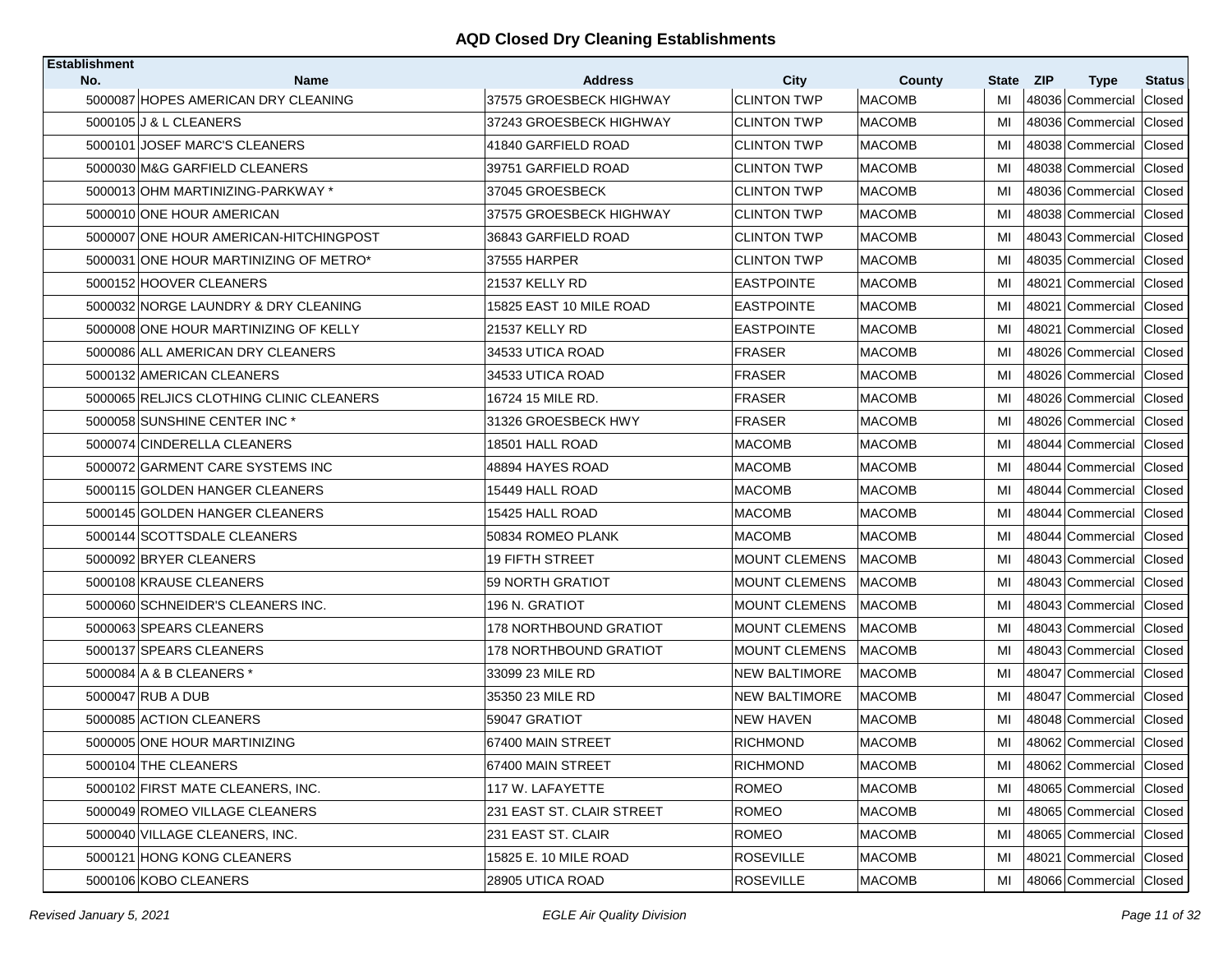| <b>Establishment</b> |                                           |                                 |                                 |                         |             |                                               |                         |
|----------------------|-------------------------------------------|---------------------------------|---------------------------------|-------------------------|-------------|-----------------------------------------------|-------------------------|
| No.                  | <b>Name</b><br>5000026 OHM OF EASTGATE    | <b>Address</b><br>26473 GRATIOT | <b>City</b><br><b>ROSEVILLE</b> | County<br><b>MACOMB</b> | State<br>MI | <b>ZIP</b><br><b>Type</b><br>48066 Commercial | <b>Status</b><br>Closed |
|                      | 5000006 OHM OF FOREST CITY *              | 30785 GRATIOT                   | <b>ROSEVILLE</b>                | <b>MACOMB</b>           | МI          | 48066 Commercial Closed                       |                         |
|                      | 5000055 RAINBOW FABRICARE, INC.           | 28722 UTICA ROAD                | <b>ROSEVILLE</b>                | <b>MACOMB</b>           | MI          | 48066 Commercial Closed                       |                         |
|                      |                                           |                                 |                                 |                         |             |                                               |                         |
|                      | 5000041 SPARKLE CLEANERS. INC.            | 25191 GRATIOT AVENUE            | <b>ROSEVILLE</b>                | <b>MACOMB</b>           | MI          | 48066 Commercial                              | Closed                  |
|                      | 5000043 WASH WORKS LAUNDRY                | 27090 GRATIOT                   | ROSEVILLE                       | <b>MACOMB</b>           | MI          | 48066 Commercial                              | Closed                  |
|                      | 5000076 EASTLAND CLEANERS                 | 21915 HARPER                    | <b>SAINT CLAIR</b>              | <b>MACOMB</b>           | MI          | 48080 Commercial                              | Closed                  |
|                      | 5000019 NEW VILLAGE CLEANERS              | 30011 HARPER                    | SAINT CLAIR                     | <b>MACOMB</b>           | MI          | 48082 Commercial Closed                       |                         |
|                      | 5000022 OHM OF HARPER                     | 27520 HARPER                    | SAINT CLAIR                     | <b>MACOMB</b>           | MI          | 48081 Commercial                              | Closed                  |
|                      | 5000057 ROCHAN CLEANERS                   | 29619 HARPER AVENUE             | <b>SAINT CLAIR</b>              | <b>MACOMB</b>           | MI          | 48082 Commercial Closed                       |                         |
|                      | 5000156 #1 CLEANERS                       | 45751 MOUND ROAD                | SHELBY TWP                      | <b>MACOMB</b>           | MI          | 48317 Commercial                              | Closed                  |
|                      | 5000157 7TH AVENUE CLEANERS               | 54991 SHELBY RD                 | SHELBY TWP                      | <b>MACOMB</b>           | MI          | 48316 Commercial Closed                       |                         |
|                      | 5000158 7TH AVENUE CLEANERS               | 54991 SHELBY RD                 | SHELBY TWP                      | <b>MACOMB</b>           | MI          | 48316 Commercial                              | <b>Closed</b>           |
|                      | 5000155 BELLA CLEANERS                    | 50560 SCHOENHERR RD             | SHELBY TWP                      | <b>MACOMB</b>           | MI          | 48315 Commercial                              | <b>Closed</b>           |
|                      | 5000096 CHARLIE'S CLEANERS                | 52901 SHELBY ROAD               | SHELBY TWP                      | <b>MACOMB</b>           | MI          | 48316 Commercial                              | Closed                  |
|                      | 5000091 CINDERELLA CLEANERS               | 48123 VAN DYKE                  | SHELBY TWP                      | <b>MACOMB</b>           | MI          | 48317 Commercial Closed                       |                         |
|                      | 5000146 DRY CLEANER DISCOUNT              | 47058 DEQUINDRE RD              | SHELBY TWP                      | <b>MACOMB</b>           | MI          | 48317 Commercial                              | Closed                  |
|                      | 5000080 FABRITEC CLEANERS. INC.           | 8216 23 MILE ROAD               | SHELBY TWP                      | <b>MACOMB</b>           | MI          | 48316 Commercial                              | Closed                  |
|                      | 5000125 HALL ROAD CLEANERS                | 13987 HALL ROAD                 | SHELBY TWP                      | <b>MACOMB</b>           | MI          | 48315 Commercial                              | Closed                  |
|                      | 5000100 JAMES THOMAS CLEANERS             | 50630 VAN DYKE                  | SHELBY TWP                      | <b>MACOMB</b>           | MI          | 48317 Commercial                              | Closed                  |
|                      | 5000099 KOKO CLEANERS                     | 54991 SHELBY RD                 | SHELBY TWP                      | <b>MACOMB</b>           | MI          | 48316 Commercial Closed                       |                         |
|                      | 5000140 MCKIG CLEANERS, LLC               | 50560 SCHOENHERR RD             | SHELBY TWP                      | <b>MACOMB</b>           | MI          | 48315 Commercial                              | Closed                  |
|                      | 5000021 NEIGHBORHOOD CLEANERS             | 50630 VAN DYKE                  | SHELBY TWP                      | <b>MACOMB</b>           | MI          | 48317 Commercial Closed                       |                         |
|                      | 5000113 PLUMBROOK CLEANERS                | 54156 VANDYKE                   | SHELBY TWP                      | <b>MACOMB</b>           | MI          | 48316 Commercial                              | Closed                  |
|                      | 5000162 Plumbrook Cleaners                | 13695 Schoenherr Road           | SHELBY TWP                      | <b>MACOMB</b>           | MI          | 00000 Commercial Closed                       |                         |
|                      | 5000039 Q DRY CLEANER                     | 45751 MOUND ROAD                | SHELBY TWP                      | <b>MACOMB</b>           | MI          | 48317 Commercial                              | Closed                  |
|                      | 5000139 SYLVIA'S CLEANERS                 | 55113 SHELBY ROAD               | SHELBY TWP                      | <b>MACOMB</b>           | MI          | 48316 Commercial Closed                       |                         |
|                      | 5000034 THE NEIGHBORHOOD CLEANERS         | 50630 VAN DYKE                  | SHELBY TWP                      | <b>MACOMB</b>           | MI          | 48317 Commercial                              | Closed                  |
|                      | 5000097 BOND CLEANERS                     | 25009 LITTLE MACK               | ST CLAIR SHRS                   | <b>MACOMB</b>           | MI          | 48080 Commercial Closed                       |                         |
|                      | 5000151 ONE HOUR MARTINIZING dba          | 27520 HARPER AVENUE             | <b>ST CLAIR SHRS</b>            | MACOMB                  | MI          | 48081 Commercial Closed                       |                         |
|                      | 5000061 SHORES CLEANERS AND SHIRT LAUNDRY | 31201 E. JEFFERSON AVENUE       | ST CLAIR SHRS                   | <b>MACOMB</b>           | MI          | 48082 Commercial Closed                       |                         |
|                      | 5000056 THOMAS DRY CLEANERS & DRAPERY     | 30115 HARPER AVENUE             | ST CLAIR SHRS                   | <b>MACOMB</b>           | MI          | 48082 Commercial Closed                       |                         |
|                      | 5000082 BEST CLEANERS                     | 37872 VAN DYKE                  | <b>STERLING HTS</b>             | <b>MACOMB</b>           | MI          | 48312 Commercial Closed                       |                         |
|                      | 5000068 CLOTHING CLINIC CLEANERS          | 37872 VAN DYKE                  | <b>STERLING HTS</b>             | <b>MACOMB</b>           | MI          | 48312 Commercial Closed                       |                         |
|                      | 5000122 GOLFVIEW DRY CLEANERS             | 38157 UTICA ROAD                | STERLING HTS                    | <b>MACOMB</b>           | MI          | 48311 Commercial Closed                       |                         |
|                      | 5000124 GRACE CLEANERS                    | 40748 VAN DYKE                  | <b>STERLING HTS</b>             | <b>MACOMB</b>           | MI          | 48077 Commercial Closed                       |                         |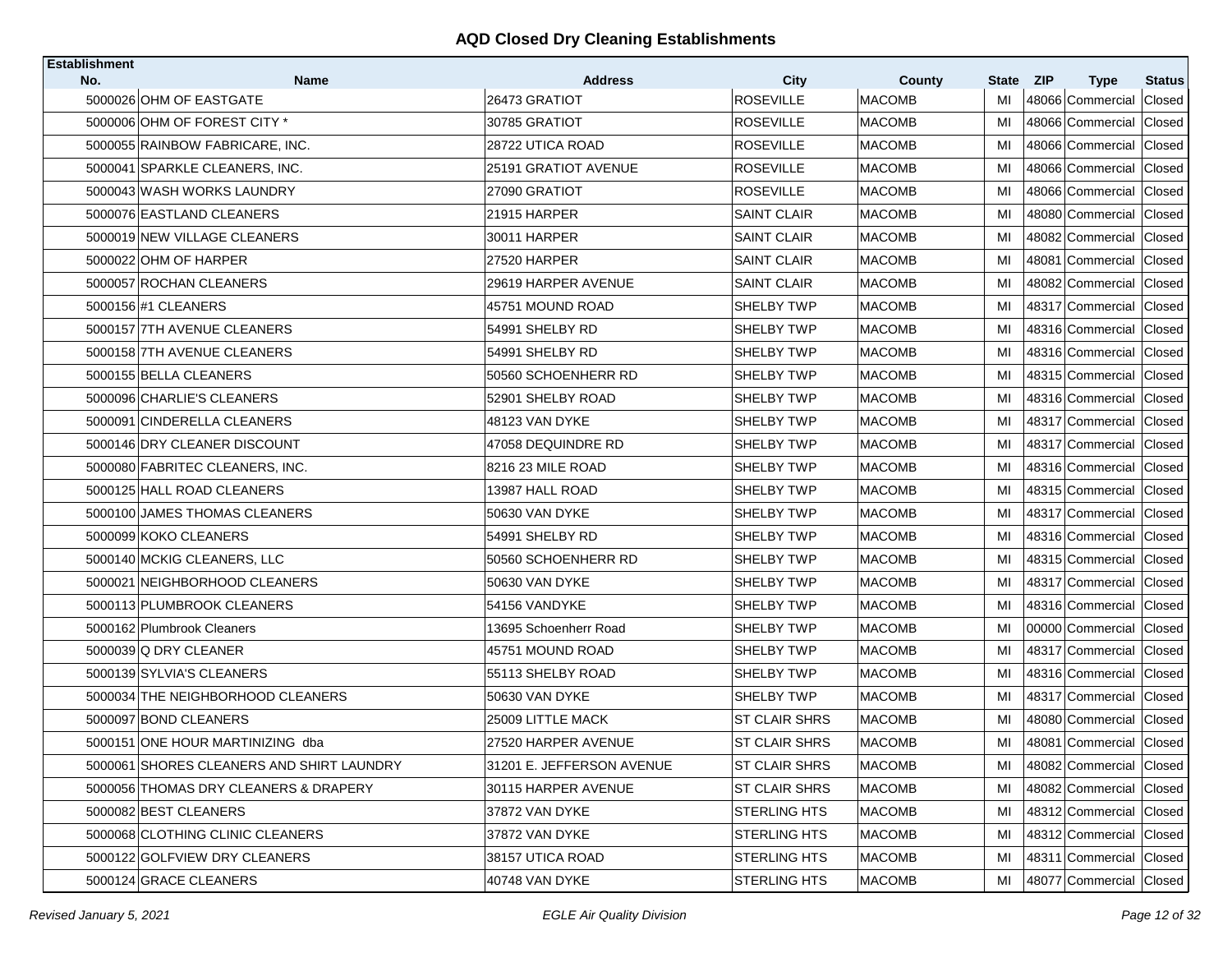| <b>Establishment</b> |                                       |                                     |                      |                         |             |                                               |                         |
|----------------------|---------------------------------------|-------------------------------------|----------------------|-------------------------|-------------|-----------------------------------------------|-------------------------|
| No.                  | Name<br>5000126 HATHERLY CLEANERS     | <b>Address</b><br>3633 15 MILE ROAD | City<br>STERLING HTS | County<br><b>MACOMB</b> | State<br>MI | <b>ZIP</b><br><b>Type</b><br>48310 Commercial | <b>Status</b><br>Closed |
|                      | 5000130 HONG KONG CLEANERS            | 14408 15 MILE ROAD                  | STERLING HTS         | <b>MACOMB</b>           | MI          | 48312 Commercial                              | Closed                  |
|                      | 5000004 HONOR CLEANERS                | 35260 DODGE PARK DRIVE              | STERLING HTS         | <b>MACOMB</b>           | MI          | 48312 Commercial                              | Closed                  |
|                      |                                       |                                     |                      |                         |             |                                               |                         |
|                      | 5000111 MAGIC CLEANERS                | 4074 17 MILE ROAD                   | <b>STERLING HTS</b>  | <b>MACOMB</b>           | MI          | 48310 Commercial                              | Closed                  |
|                      | 5000024 MARKS MARTINIZING             | 4155 14 MILE ROAD                   | STERLING HTS         | <b>MACOMB</b>           | MI          | 48310 Commercial Closed                       |                         |
|                      | 5000083 MELODY CLEANERS               | 33860 DEQUINDRE                     | <b>STERLING HTS</b>  | <b>MACOMB</b>           | MI          | 48310 Commercial                              | Closed                  |
|                      | 5000020 NEIGHBORHOOD DRY CLEANERS     | 2731 14 MILE ROAD                   | STERLING HTS         | <b>MACOMB</b>           | MI          | 48310 Commercial Closed                       |                         |
|                      | 5000014 PALACE CLEANERS               | 37230 DEQUINDRE                     | STERLING HTS         | <b>MACOMB</b>           | MI          | 48310 Commercial                              | Closed                  |
|                      | 5000050 POST IV CLEANERS *            | 43654 VANDYKE                       | STERLING HTS         | <b>MACOMB</b>           | MI          | 48078 Commercial Closed                       |                         |
|                      | 5000161 PRESIDENT TUXEDO              | 6501 SIMS DRIVE                     | STERLING HTS         | <b>MACOMB</b>           | MI          | 48313 Commercial                              | Closed                  |
|                      | 5000148 Wesner Tuxedo                 | 4155 14 MILE RD                     | <b>STERLING HTS</b>  | <b>MACOMB</b>           | MI          | 48310 Commercial Closed                       |                         |
|                      | 5000044 WINDMILL CLEANERS             | 2253 18 MILE ROAD                   | STERLING HTS         | <b>MACOMB</b>           | MI          | 48314 Commercial                              | Closed                  |
|                      | 5000059 Y B CLEANERS INC              | 43723 VAN DYKE                      | <b>STERLING HTS</b>  | <b>MACOMB</b>           | MI          | 48314 Commercial                              | Closed                  |
|                      | 5000035 HOPE CLEANERS                 | 45637 VAN DYKE                      | UTICA                | <b>MACOMB</b>           | MI          | 48078 Commercial                              | Closed                  |
|                      | 5000037 HOPE CLEANERS                 | 45637 VAN DYKE                      | <b>UTICA</b>         | <b>MACOMB</b>           | MI          | 48078 Commercial                              | Closed                  |
|                      | 5000009 ALPHA & OMEGA CLEANERS        | 29114 HOOVER                        | <b>WARREN</b>        | <b>MACOMB</b>           | MI          | 48088 Commercial                              | Closed                  |
|                      | 5000098 AMERICAN DRYCLEANING STORES   | 28829 HOOVER                        | <b>WARREN</b>        | <b>MACOMB</b>           | MI          | 48093 Commercial                              | Closed                  |
|                      | 5000117 BROADWAY COIN LAUNDRY         | 2169 E. EIGHT MILE ROAD             | WARREN               | <b>MACOMB</b>           | MI          | 48091 Commercial                              | Closed                  |
|                      | 5000093 BURGHARDT'S CLEANERS          | 32620 VAN DYKE                      | WARREN               | <b>MACOMB</b>           | MI          | 48093 Commercial                              | Closed                  |
|                      | 5000070 COLONIAL VILLAGE LAUNDROMAT   | 28751 RYAN ROAD                     | WARREN               | <b>MACOMB</b>           | MI          | 48092 Commercial Closed                       |                         |
|                      | 5000079 FAME CLEANERS                 | 27118 DEQUINDRE                     | WARREN               | <b>MACOMB</b>           | MI          | 48092 Commercial                              | Closed                  |
|                      | 5000142 FINEST CLEANERS               | 21647 VAN DYKE                      | WARREN               | <b>MACOMB</b>           | MI          | 48091 Commercial                              | Closed                  |
|                      | 5000123 GOLDEN NEEDLE CLEANERS        | 11479 EAST 13 MILE                  | WARREN               | <b>MACOMB</b>           | MI          | 48093 Commercial                              | Closed                  |
|                      | 5000078 GPS CLEANERS                  | 28829 HOOVER                        | WARREN               | <b>MACOMB</b>           | MI          | 48093 Commercial Closed                       |                         |
|                      | 5000128 HILLCREST CLEANERS            | 4100 EAST 13 MILE ROAD              | WARREN               | <b>MACOMB</b>           | MI          | 48092 Commercial                              | Closed                  |
|                      | 5000147 HOOVER CLEANERS               | 29114 HOOVER                        | <b>WARREN</b>        | <b>MACOMB</b>           | MI          | 48093 Commercial                              | Closed                  |
|                      | 5000025 J & C CLEANERS                | 29124 RYAN ROAD                     | WARREN               | <b>MACOMB</b>           | MI          | 48092 Commercial                              | Closed                  |
|                      | 5000018 MOUND CLEANERS                | 31670 MOUND ROAD                    | <b>WARREN</b>        | <b>MACOMB</b>           | MI          | 48092 Commercial                              | Closed                  |
|                      | 5000003 OHM OF HARVARD CORNERS *      | 13874 14 MILE RD                    | <b>WARREN</b>        | <b>MACOMB</b>           | MI          | 48093 Commercial Closed                       |                         |
|                      | 5000052 PRESIDENT TUXEDO              | 32185 HOLLINGSWORTH                 | <b>WARREN</b>        | <b>MACOMB</b>           | MI          | 48092 Industrial                              | Closed                  |
|                      | 5000054 RALPHS CLEANERS, INC.         | 11252 EAST 10 MILE ROAD             | WARREN               | <b>MACOMB</b>           | MI          | 48089 Commercial                              | Closed                  |
|                      | 5000062 SOUTH POINTE CLEANERS         | 4218 EAST 10 MILE ROAD              | WARREN               | <b>MACOMB</b>           | MI          | 48091 Commercial Closed                       |                         |
|                      | 5000036 TOWN WASH TUB                 | 21647 VAN DYKE                      | WARREN               | <b>MACOMB</b>           | MI          | 48091 Commercial Closed                       |                         |
|                      | 5000042 WASHINGTON DRY CLEANERS       | 59605 VAN DYKE                      | WASHINGTON           | <b>MACOMB</b>           | MI          | 48094 Commercial                              | Closed                  |
|                      | 5100001 AMERICAN CLEANERS OF MANISTEE | 285 RIVER ST.                       | <b>MANISTEE</b>      | <b>MANISTEE</b>         | MI          | 49660 Commercial Closed                       |                         |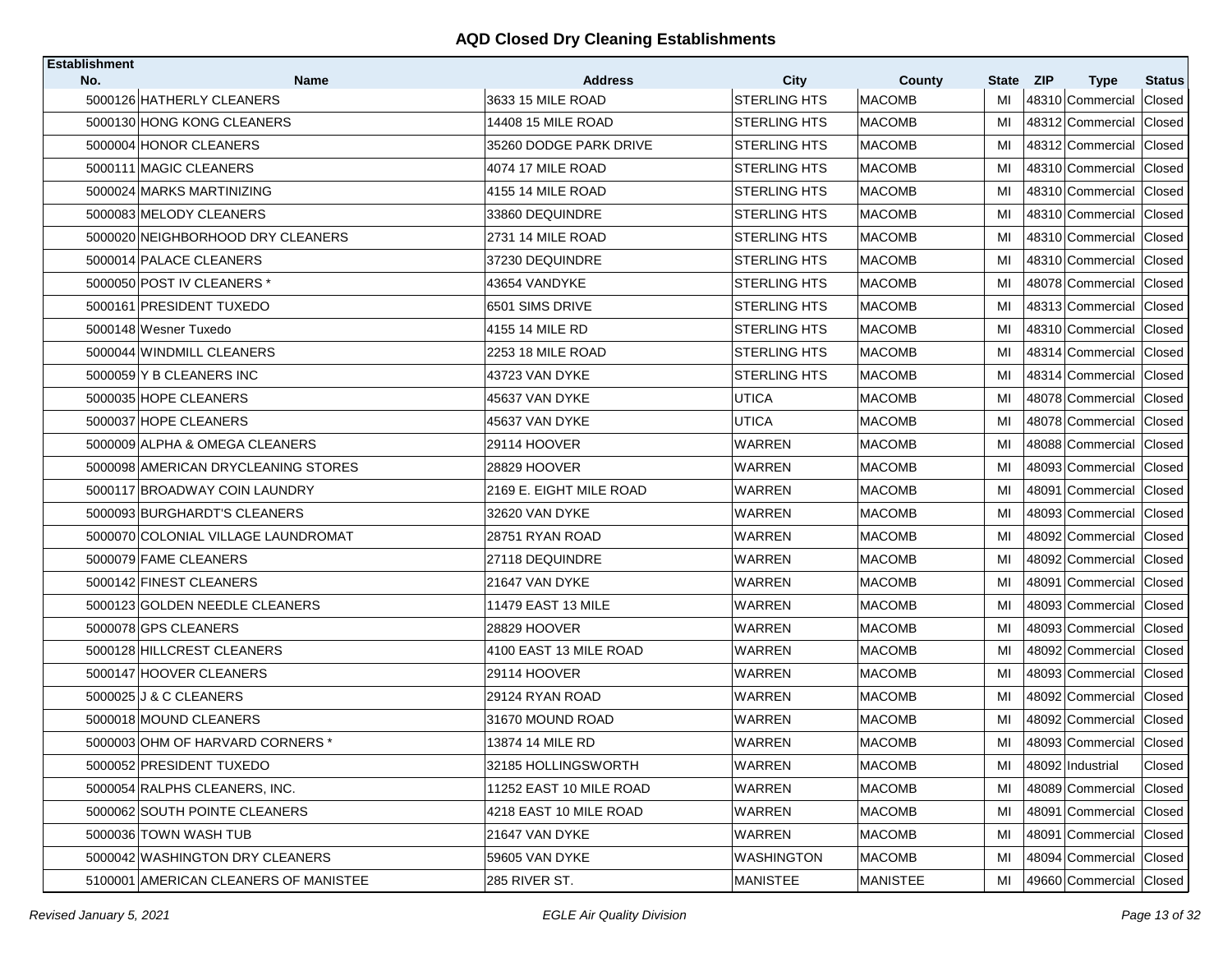| <b>Establishment</b> | <b>Name</b>                              |                              |                         |                           |                    |                                               |                         |
|----------------------|------------------------------------------|------------------------------|-------------------------|---------------------------|--------------------|-----------------------------------------------|-------------------------|
| No.                  | 5100003 MANISTEE CLEANING SOLUTION LLC   | <b>Address</b><br>306 1ST ST | City<br><b>MANISTEE</b> | County<br><b>MANISTEE</b> | <b>State</b><br>MI | <b>ZIP</b><br><b>Type</b><br>49660 Commercial | <b>Status</b><br>Closed |
|                      | 5100004 PORTAGE DRY CLEANERS             | 5360 MAIN STREET             | <b>ONEKAMA</b>          | <b>MANISTEE</b>           | МI                 | 49675 Commercial                              | Closed                  |
|                      | 5200006 COUNTRY VILLAGE DRY CLEANERS     | 1035 COUNTRY LANE            | <b>ISHPEMING</b>        | MARQUETTE                 | MI                 | 49849 Commercial                              | Closed                  |
|                      | 5200002 J & L CLEANERS                   | 107 N. FIRST STREET          | <b>ISHPEMING</b>        | <b>MARQUETTE</b>          | MI                 | 49849 Commercial                              | Closed                  |
|                      | 5200004 COLLEGE LAUNDRY & CLEANERS, INC. | 136 WEST BARAGA AVENUE       | <b>MARQUETTE</b>        | <b>MARQUETTE</b>          | MI                 | 49855 Commercial                              | Closed                  |
|                      | 5200003 DALLAS CLEANERS                  | 901 NORTH THIRD STREET       | <b>MARQUETTE</b>        | MARQUETTE                 | MI                 | 49855 Commercial                              | Closed                  |
|                      | 5300004 LAKESHORE CLEANERS               | 5732 W US 10                 | <b>LUDINGTON</b>        | <b>MASON</b>              | MI                 | 49431 Commercial                              | Closed                  |
|                      | 5300002 LUDINGTON NSI CLEANERS, INC. *   | 5164 EAST LUDINGTON          | <b>LUDINGTON</b>        | MASON                     | MI                 | 49431 Commercial                              | Closed                  |
|                      | 5300003 VARSITY CLEANERS *               | 901 NORTH WASHINGTON         | <b>LUDINGTON</b>        | <b>MASON</b>              | MI                 | 49431 Commercial                              | Closed                  |
|                      | 5500003 BLUE EARTH LAUNDRY               | 1322 8TH AVENUE              | <b>MENOMINEE</b>        | <b>MENOMINEE</b>          | MI                 | 49858 Commercial                              | Closed                  |
|                      | 5500001 EDQUIST AND SON'S CLEANERS       | 605 10TH STREET              | <b>MENOMINEE</b>        | <b>MENOMINEE</b>          | MI                 | 49858 Commercial                              | Closed                  |
|                      | 5500002 STAR CLEANERS TAILOR & FURRIER   | 530 TENTH AVENUE             | <b>MENOMINEE</b>        | <b>MENOMINEE</b>          | MI                 | 49858 Commercial                              | Closed                  |
|                      | 5600001 AMERICAN 40 MINUTES CLEANERS     | 500 SOUTH SAGINAW ROAD       | <b>MIDLAND</b>          | <b>MIDLAND</b>            | MI                 | 48640 Commercial                              | Closed                  |
|                      | 5600007 AMERICAN CLEANERS                | 128 TOWNSEND ST.             | <b>MIDLAND</b>          | <b>MIDLAND</b>            | MI                 | 48640 Commercial                              | Closed                  |
|                      | 5600008 ART CLEANERS                     | 324 ASHMAN STREET            | <b>MIDLAND</b>          | <b>MIDLAND</b>            | MI                 | 48640 Commercial                              | Closed                  |
|                      | 5600003 MIDLAND ONE HOUR MARTINIZING     | 913 SOUTH SAGINAW ROAD       | <b>MIDLAND</b>          | MIDLAND                   | MI                 | 48640 Commercial                              | Closed                  |
|                      | 5600004 ONE HOUR CLEANERS                | 1524 NORTH SAGINAW ROAD      | <b>MIDLAND</b>          | <b>MIDLAND</b>            | MI                 | 48640 Commercial                              | Closed                  |
|                      | 5800013 THE CLEANING DEPOT               | 6339 S TELEGRAPH RD          | <b>ERIE</b>             | MONROE                    | MI                 | 48133 Commercial                              | Closed                  |
|                      | 5800008 CARRIAGE CLEANERS*               | 539 NORTH TELEGRAPH          | <b>MONROE</b>           | MONROE                    | MI                 | 48162 Commercial                              | Closed                  |
|                      | 5800010 FREEDOM CLEANERS                 | 600 N TELEGRAPH RD           | <b>MONROE</b>           | MONROE                    | MI                 | 48162 Commercial                              | Closed                  |
|                      | 5800009 HOLIDAY CLEANERS                 | 116 WEST FRONT STREET        | <b>MONROE</b>           | MONROE                    | MI                 | 48161 Commercial                              | Closed                  |
|                      | 5800001 OHM - NORTH MONROE*              | 1379 NORTH MONROE STREET     | <b>MONROE</b>           | <b>MONROE</b>             | MI                 | 48161 Commercial                              | Closed                  |
|                      | 5800011 CLEANING DEPOT                   | 8967 LEWIS                   | TEMPERANCE              | <b>MONROE</b>             | MI                 | 48182 Commercial                              | Closed                  |
|                      | 5800002 KIRKS CLEANING DEPOT             | 9023 LEWIS                   | <b>TEMPERANCE</b>       | <b>MONROE</b>             | MI                 | 48182 Commercial                              | Closed                  |
|                      | 5800003 SPARKLING BRITE LAUNDRY, INC.*   | 8744 LEWIS STREET            | TEMPERANCE              | <b>MONROE</b>             | MI                 | 48182 Commercial                              | Closed                  |
|                      | 5900004 FOUR J'S CORPORATION             | 217 E MAIN                   | <b>EDMORE</b>           | <b>MONTCALM</b>           | MI                 | 48829 Commercial                              | Closed                  |
|                      | 5900003 GAY'S CLEANERS                   | 510 N. LAFAYETTE             | <b>GREENVILLE</b>       | <b>MONTCALM</b>           | MI                 | 48838 Commercial                              | Closed                  |
|                      | 5900001 GREENVILLE LAUNDER CENTER *      | 210 N LAFAYETTE              | <b>GREENVILLE</b>       | <b>MONTCALM</b>           | MI                 | 48838 Commercial                              | Closed                  |
|                      | 5900005 QUALITY CLEANERS                 | 309 SOUTH LAFAYETTE STREET   | <b>GREENVILLE</b>       | <b>MONTCALM</b>           | MI                 | 48838 Commercial                              | Closed                  |
|                      | 5900002 PARIS & CO                       | 228 LINCOLN SUITE D          | <b>LAKEVIEW</b>         | <b>MONTCALM</b>           | MI                 | 48850 Commercial Closed                       |                         |
|                      | 6100011 BUD MEIER CLEANERS               | 798 W BROADWAY               | <b>MUSKEGON</b>         | <b>MUSKEGON</b>           | MI                 | 49441 Commercial                              | Closed                  |
|                      | 6100007 C W MARSH CO*                    | 1385 HUDSON ST               | <b>MUSKEGON</b>         | MUSKEGON                  | МI                 | 49441 Industrial                              | Closed                  |
|                      | 6100014 DAILY CLEANERS, INC.             | 548 GETTY STREET             | <b>MUSKEGON</b>         | <b>MUSKEGON</b>           | MI                 | 49442 Commercial                              | Closed                  |
|                      | 6100004 PRICE DRY CLEANERS               | 1871 PECK ST.                | <b>MUSKEGON</b>         | MUSKEGON                  | MI                 | 49441 Commercial                              | Closed                  |
|                      | 6100001 SPEED QUEEN FABRIC CARE CENTER   | 2179 E. APPLE AVE.           | <b>MUSKEGON</b>         | <b>MUSKEGON</b>           | MI                 | 49442 Commercial Closed                       |                         |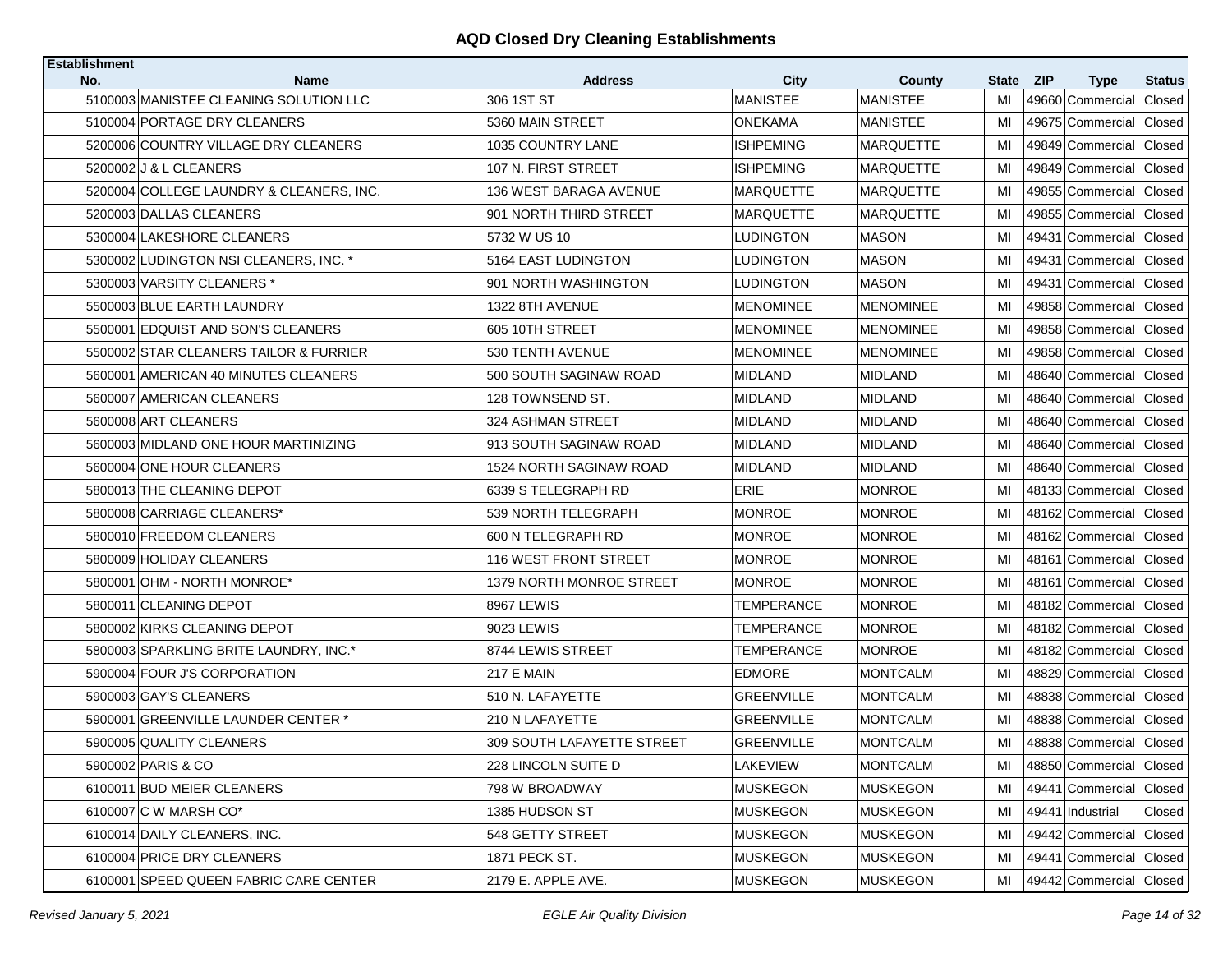| <b>Establishment</b><br>No. | <b>Name</b>                                | <b>Address</b>             | City                 | <b>County</b>   | State | <b>ZIP</b>                      | <b>Status</b> |
|-----------------------------|--------------------------------------------|----------------------------|----------------------|-----------------|-------|---------------------------------|---------------|
|                             | 6100008 MEIER CLEANERS, INC.               | 2804 LEAHY STREET          | <b>MUSKEGON HTS</b>  | <b>MUSKEGON</b> | MI    | <b>Type</b><br>49444 Commercial | Closed        |
|                             | 6100006 MILLERS SUNSHINE LAUNDROMAT        | 2300 GLADE                 | <b>MUSKEGON HTS</b>  | <b>MUSKEGON</b> | MI    | 49444 Commercial                | Closed        |
|                             | 6100002 SHEPARD CLEANERS                   | 2536 PECK STREET           | <b>MUSKEGON HTS</b>  | <b>MUSKEGON</b> | MI    | 49444 Commercial                | Closed        |
|                             | 6100005 Mo Jo CLEANERS                     | <b>1849 RUDDIMAN DRIVE</b> | N MUSKEGON           | <b>MUSKEGON</b> | MI    | 49445 Commercial                | Closed        |
|                             | 6100009 COLES CLEANERS INC                 | 210 E. COLBY ST.           | <b>WHITEHALL</b>     | <b>MUSKEGON</b> | MI    | Commercial<br>49461             | Closed        |
|                             | 6200003 MAIN STREET CLEANERS LLC           | 36 EAST MAIN               | <b>FREMONT</b>       | <b>NEWAYGO</b>  | MI    | 49412 Commercial                | Closed        |
|                             | 6200001 SANITARY CLEANERS, INC.            | 232 W. MAIN ST.            | <b>FREMONT</b>       | <b>NEWAYGO</b>  | MI    | 49412 Commercial                | Closed        |
|                             | 8200432 LEES QUALITY CLEANERS              | 18701 LIVERNOIS            | <b>DETROIT</b>       | NO COUNTY       | MI    | 48221 Commercial                | Closed        |
|                             | 6300279 greshams                           | <b>NA</b>                  | ACME                 | OAKLAND         | MI    | 99999 Commercial Closed         |               |
|                             | 6300237 JOY'S CLEANERS                     | 619 SOUTH OPDYKE ROAD      | <b>AUBURN HILLS</b>  | OAKLAND         | MI    | 48326 Commercial                | Closed        |
|                             | 6300330 Madison Center Cleaners            | 29441 John R               | <b>AUBURN HILLS</b>  | OAKLAND         | MI    | 48071 Commercial                | Closed        |
|                             | 6300186 MGM CLEANERS, INC.                 | 3992 AUBURN ROAD           | <b>AUBURN HILLS</b>  | OAKLAND         | MI    | 48326 Commercial                | Closed        |
|                             | 6300333 Berkley Coin Laundry               | 3099 Cooledge              | <b>BERKLEY</b>       | <b>OAKLAND</b>  | MI    | 48072 Commercial                | Closed        |
|                             | 6300099 CLAIRMOUNT LAUNDRY, INC.           | 27455 WOODWARD AVENUE      | BERKLEY              | <b>OAKLAND</b>  | MI    | 48072 Commercial                | Closed        |
|                             | 6300203 MODEL CLEANERS                     | 3017 W. 12 MILE ROAD       | <b>BERKLEY</b>       | <b>OAKLAND</b>  | MI    | 48072 Commercial                | Closed        |
|                             | 6300154 Sylvia's Cleaners                  | 3099 COOLIDGE HWY.         | <b>BERKLEY</b>       | OAKLAND         | MI    | 48072 Commercial                | Closed        |
|                             | 6300174 WASHETERIA LAUNDRETTE, INC.        | 1705 COOLIDGE              | <b>BERKLEY</b>       | <b>OAKLAND</b>  | MI    | 48072 Commercial                | Closed        |
|                             | 6300157 WON DRYCLEANERS & LAUNDRY          | 3099 COOLIDGE              | <b>BERKLEY</b>       | <b>OAKLAND</b>  | MI    | 48072 Commercial                | Closed        |
|                             | 6300319 Fresh & Clean Dry Cleaners DBA     | 17620 13 Mile Road         | <b>BEVERLY HILLS</b> | <b>OAKLAND</b>  | MI    | 48025 Commercial                | Closed        |
|                             | 6300335 KS Dry Cleaners                    | 2305 S. Telegraph          | <b>BEVERLY HILLS</b> | OAKLAND         | MI    | 48013 Commercial                | Closed        |
|                             | 6300215 LOIS CLEANERS dba                  | 31221 SOUTHFIELD ROAD      | <b>BEVERLY HILLS</b> | OAKLAND         | MI    | 48025 Commercial                | Closed        |
|                             | 6300066 BIRMINGHAM CLEANERS INC            | 1253 S WOODWARD            | BIRMINGHAM           | <b>OAKLAND</b>  | MI    | 48009 Commercial                | Closed        |
|                             | 6300337 Jerry Burns Dry Cleaners           | 615 E. Maple               | <b>BIRMINGHAM</b>    | OAKLAND         | MI    | 48011 Commercial                | Closed        |
|                             | 6300353 Weisman Cleaners of Birmingham     | 875 S. Worth               | <b>BIRMINGHAM</b>    | <b>OAKLAND</b>  | MI    | 48011 Commercial                | Closed        |
|                             | 6300341 Bob White Cleaners, Inc.           | 4081 Telegraph Road        | <b>BLOOMFELD HLS</b> | <b>OAKLAND</b>  | MI    | 48013 Commercial                | Closed        |
|                             | 6300289 DRYCLEAN DEPOT LLC                 | 2527 TELEGRAPH ROAD        | <b>BLOOMFIELD</b>    | <b>OAKLAND</b>  | MI    | 48302 Commercial                | Closed        |
|                             | 6300007 GEORGE E. MITCHELL CLEANERS, INC.* | 1085 WEST LONG LAKE        | BLOOMFIELD           | OAKLAND         | MI    | 48302 Commercial                | Closed        |
|                             | 6300125 J CLEANERS                         | 3260 SOUTH BLVD.           | <b>BLOOMFIELD</b>    | <b>OAKLAND</b>  | MI    | 48304 Commercial                | Closed        |
|                             | 6300034 JANET DAVIS BLOOMFIELD *           | 3645 WEST MAPLE            | BLOOMFIELD           | OAKLAND         | MI    | 48301 Commercial                | Closed        |
|                             | 6300207 LOIS GROSS CLEANERS                | 6570 TELEGRAPH ROAD        | <b>BLOOMFIELD</b>    | <b>OAKLAND</b>  | MI    | 48301 Commercial Closed         |               |
|                             | 6300026 KOMET CLEANERS                     | 5907 DIXIE HIGHWAY         | <b>CLARKSTON</b>     | <b>OAKLAND</b>  | MI    | 48346 Commercial Closed         |               |
|                             | 6300227 LEE CLEANERS & LAUNDRY             | 5433 SASHABAW ROAD         | <b>CLARKSTON</b>     | <b>OAKLAND</b>  | MI    | 48346 Commercial Closed         |               |
|                             | 6300118 SQUIRE CLEANERS                    | 5907 DIXIE HWY.            | <b>CLARKSTON</b>     | <b>OAKLAND</b>  | MI    | 48348 Commercial Closed         |               |
|                             | 6300148 WARREN'S QUALITY CLEANERS          | <b>NA</b>                  | <b>CLARKSTON</b>     | <b>OAKLAND</b>  | MI    | 48016 Commercial Closed         |               |
|                             | 6300090 CLAWSON COLONIAL VILLAGE           | 303 WEST 14 MILE ROAD      | <b>CLAWSON</b>       | <b>OAKLAND</b>  | MI    | 48017 Commercial Closed         |               |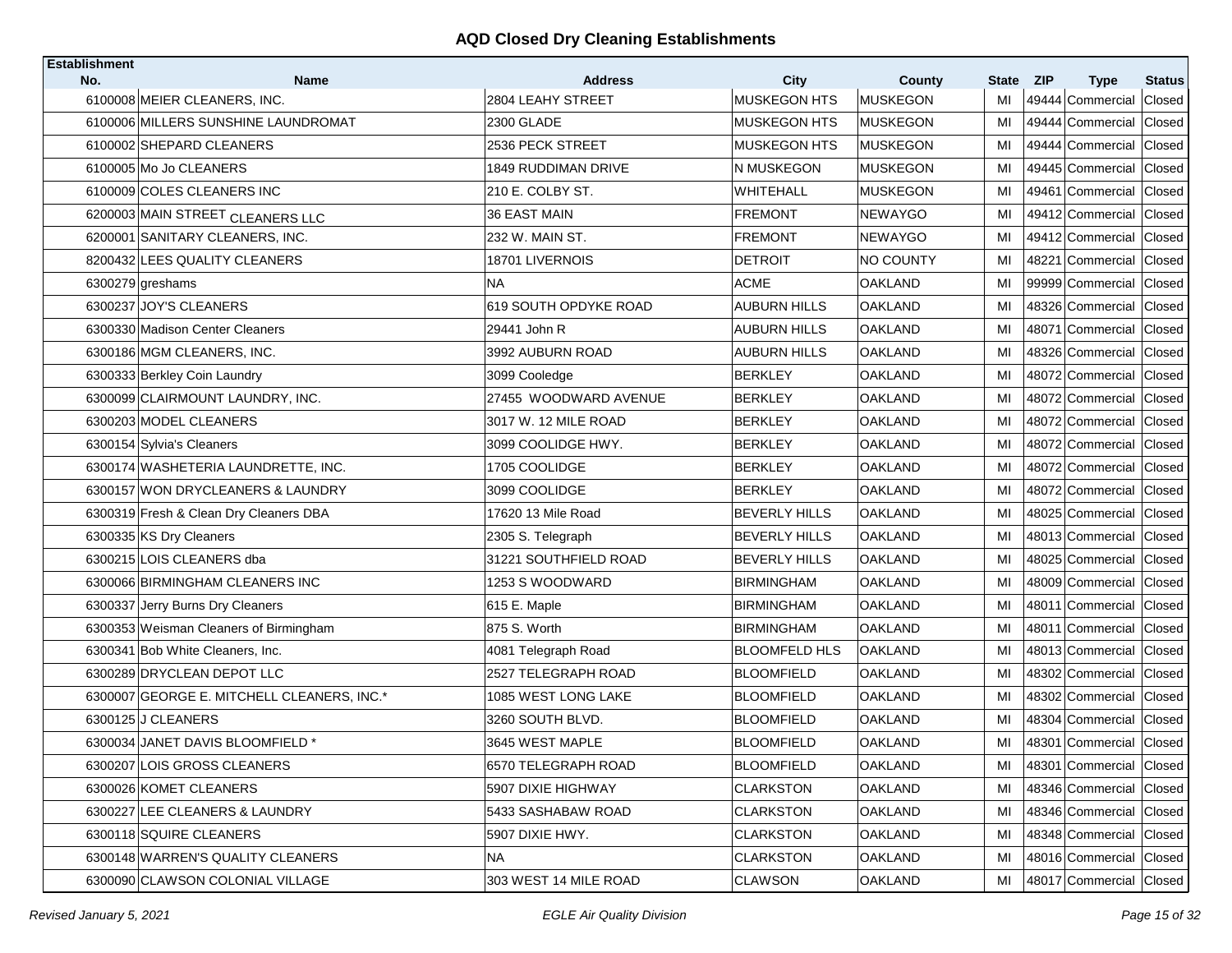| <b>Establishment</b> |                                                       |                                      |                               |                          |          |                                      |                  |
|----------------------|-------------------------------------------------------|--------------------------------------|-------------------------------|--------------------------|----------|--------------------------------------|------------------|
| No.                  | <b>Name</b><br>6300088 CLAWSON FABRICARE COIN LAUNDRY | <b>Address</b><br>107 NORTH MAIN ST. | <b>City</b><br><b>CLAWSON</b> | County<br><b>OAKLAND</b> | State    | <b>ZIP</b><br><b>Type</b>            | <b>Status</b>    |
|                      | 6300212 LEO'S COLONIAL VILLAGE                        | 303 WEST 14 MILE ROAD                | <b>CLAWSON</b>                | <b>OAKLAND</b>           | MI<br>MI | 48017 Commercial<br>48017 Commercial | Closed<br>Closed |
|                      | 6300248 ONE HOUR MARTINIZING CLAWSON                  | 141 E 14 MILE RD                     | CLAWSON                       | OAKLAND                  | MI       | 48017 Commercial                     | Closed           |
|                      |                                                       |                                      |                               |                          |          |                                      |                  |
|                      | 6300133 RAGS TO RICHES CLEANERS                       | 159 N. ROCHESTER RD.                 | <b>CLAWSON</b>                | <b>OAKLAND</b>           | MI       | 48017 Commercial                     | Closed           |
|                      | 6300274 2.89 QUALITY CLEANERS                         | 4831 CARROLL LAKE ROAD               | <b>COMMERCE TWP</b>           | <b>OAKLAND</b>           | MI       | 48382 Commercial                     | Closed           |
|                      | 6300009 GATE CLEANERS                                 | 4056 HAGGERTY ROAD                   | <b>COMMERCE TWP</b>           | <b>OAKLAND</b>           | MI       | 48390 Commercial                     | Closed           |
|                      | 6300320 Drayton One Hour Cleaners                     | 4716 Walton Boulevard                | <b>DRAYTON PLNS</b>           | OAKLAND                  | МI       | 48020 Commercial                     | Closed           |
|                      | 6300348 Spic-N-Span Laundromatt                       | 4696 Dixie Highway                   | <b>DRAYTON PLNS</b>           | <b>OAKLAND</b>           | MI       | 48020 Commercial                     | Closed           |
|                      | 6300232 2.95 DRY CLEANERS                             | 29600 ORCHARD LAKE                   | <b>FARMINGTN HLS</b>          | <b>OAKLAND</b>           | MI       | 48024 Commercial                     | Closed           |
|                      | 6300067 BEST CLEANERS                                 | 27893 ORCHARD LAKE                   | <b>FARMINGTN HLS</b>          | <b>OAKLAND</b>           | MI       | 48334 Commercial                     | Closed           |
|                      | 6300055 CHRISTO'S CLEANERS, INC.                      | 29564 ORCHARD LAKE ROAD              | <b>FARMINGTN HLS</b>          | <b>OAKLAND</b>           | MI       | 48334 Commercial Closed              |                  |
|                      | 6300094 COUNTRY CLEANERS                              | 24355 HALSTEAD RD                    | <b>FARMINGTN HLS</b>          | <b>OAKLAND</b>           | MI       | 48335 Commercial                     | Closed           |
|                      | 6300316 DUBIN CLEANERS OF FARMINGTON HILLS            | 29975 ORCHARD LAKE RD                | <b>FARMINGTN HLS</b>          | <b>OAKLAND</b>           | MI       | 48334 Commercial                     | Closed           |
|                      | 6300018 HAGGERTY CLEANERS                             | 39273 GRAND RIVER                    | <b>FARMINGTN HLS</b>          | <b>OAKLAND</b>           | MI       | 48018 Commercial                     | Closed           |
|                      | 6300032 JASON'S CLEANERS                              | 21023 FARMINGTON ROAD                | <b>FARMINGTN HLS</b>          | <b>OAKLAND</b>           | MI       | 48336 Commercial                     | Closed           |
|                      | 6300228 LOIS GROSS CLEANERS CORP *                    | 33210 WEST 12 MILE ROAD              | <b>FARMINGTN HLS</b>          | <b>OAKLAND</b>           | MI       | 48334 Commercial                     | Closed           |
|                      | 6300202 MIDWAY CLEANERS                               | 24265 MIDDLEBELT ROAD                | <b>FARMINGTN HLS</b>          | <b>OAKLAND</b>           | MI       | 48336 Commercial                     | Closed           |
|                      | 6300272 PARK AVENUE CLEANERS                          | 29401 ORCHARD LAKE ROAD              | <b>FARMINGTN HLS</b>          | <b>OAKLAND</b>           | MI       | 48334 Commercial                     | Closed           |
|                      | 6300075 QUALITY CARE CLEANERS                         | 39273 GRAND RIVER                    | <b>FARMINGTN HLS</b>          | <b>OAKLAND</b>           | MI       | 48335 Commercial                     | Closed           |
|                      | 6300306 REGENCY CLEANERS                              | 30693 W 12 MILE RD                   | <b>FARMINGTN HLS</b>          | <b>OAKLAND</b>           | MI       | 48334 Commercial                     | Closed           |
|                      | 6300113 ROSE CLEANERS                                 | 39273 GRAND RIVER                    | <b>FARMINGTN HLS</b>          | <b>OAKLAND</b>           | MI       | 48335 Commercial                     | Closed           |
|                      | 6300147 WAYNE BETTS QUALITY CLEANERS                  | 30070 GRAND RIVER                    | <b>FARMINGTN HLS</b>          | <b>OAKLAND</b>           | MI       | 48336 Commercial Closed              |                  |
|                      | 6300160 YOUNGS CLEANERS                               | 30870 ORCHARD LAKE ROAD              | <b>FARMINGTN HLS</b>          | <b>OAKLAND</b>           | MI       | 48334 Commercial                     | Closed           |
|                      | 6300152 YOUNG'S WEST INC.                             | 31523 WEST 13 MILE ROAD              | <b>FARMINGTN HLS</b>          | <b>OAKLAND</b>           | MI       | 48334 Commercial Closed              |                  |
|                      | 6300263 AD WHITE INC                                  | 35159 GRAND RIVER                    | <b>FARMINGTON</b>             | OAKLAND                  | МI       | 48335 Commercial                     | Closed           |
|                      | 6300071 ALL AMERICAN CLEANERS, INC.                   | 32736 GRAND RIVER AVENUE             | <b>FARMINGTON</b>             | <b>OAKLAND</b>           | MI       | 48336 Commercial                     | Closed           |
|                      | 6300336 Farmington Cleaners Inc                       | 32725 Grand River                    | FARMINGTON                    | OAKLAND                  | MI       | 48024 Commercial                     | Closed           |
|                      | 6300016 GRAND ONE HOUR CLEANERS                       | 32736 GRAND RIVER                    | <b>FARMINGTON</b>             | <b>OAKLAND</b>           | MI       | 48336 Commercial                     | Closed           |
|                      | 6300043 HERITAGE CLEANERS                             | 37073 GRAND RIVER                    | <b>FARMINGTON</b>             | <b>OAKLAND</b>           | MI       | 48335 Commercial Closed              |                  |
|                      | 6300036 INDIAN VILLAGE CLEANERS INC                   | 34445 GRAND RIVER                    | <b>FARMINGTON</b>             | <b>OAKLAND</b>           | MI       | 48335 Commercial Closed              |                  |
|                      | 6300013 JULIAS CLEANERS                               | 34705 GRAND RIVER AVENUE             | <b>FARMINGTON</b>             | <b>OAKLAND</b>           | MI       | 48335 Commercial Closed              |                  |
|                      | 6300199 MIKES CLEANERS                                | 23350 FARMINGTON RD                  | <b>FARMINGTON</b>             | OAKLAND                  | MI       | 48336 Commercial                     | Closed           |
|                      | 6300129 Q & Q CLEANERS                                | 31618 GRAND RIVER                    | <b>FARMINGTON</b>             | <b>OAKLAND</b>           | MI       | 48336 Commercial Closed              |                  |
|                      | 6300346 Touch of Spring                               | 22012 Farmington Road                | <b>FARMINGTON</b>             | OAKLAND                  | MI       | 48024 Commercial Closed              |                  |
|                      | 6300180 TOWN VILLAGE CLEANERS                         | 34445 GRAND RIVER                    | FARMINGTON                    | <b>OAKLAND</b>           | MI       | 48335 Commercial Closed              |                  |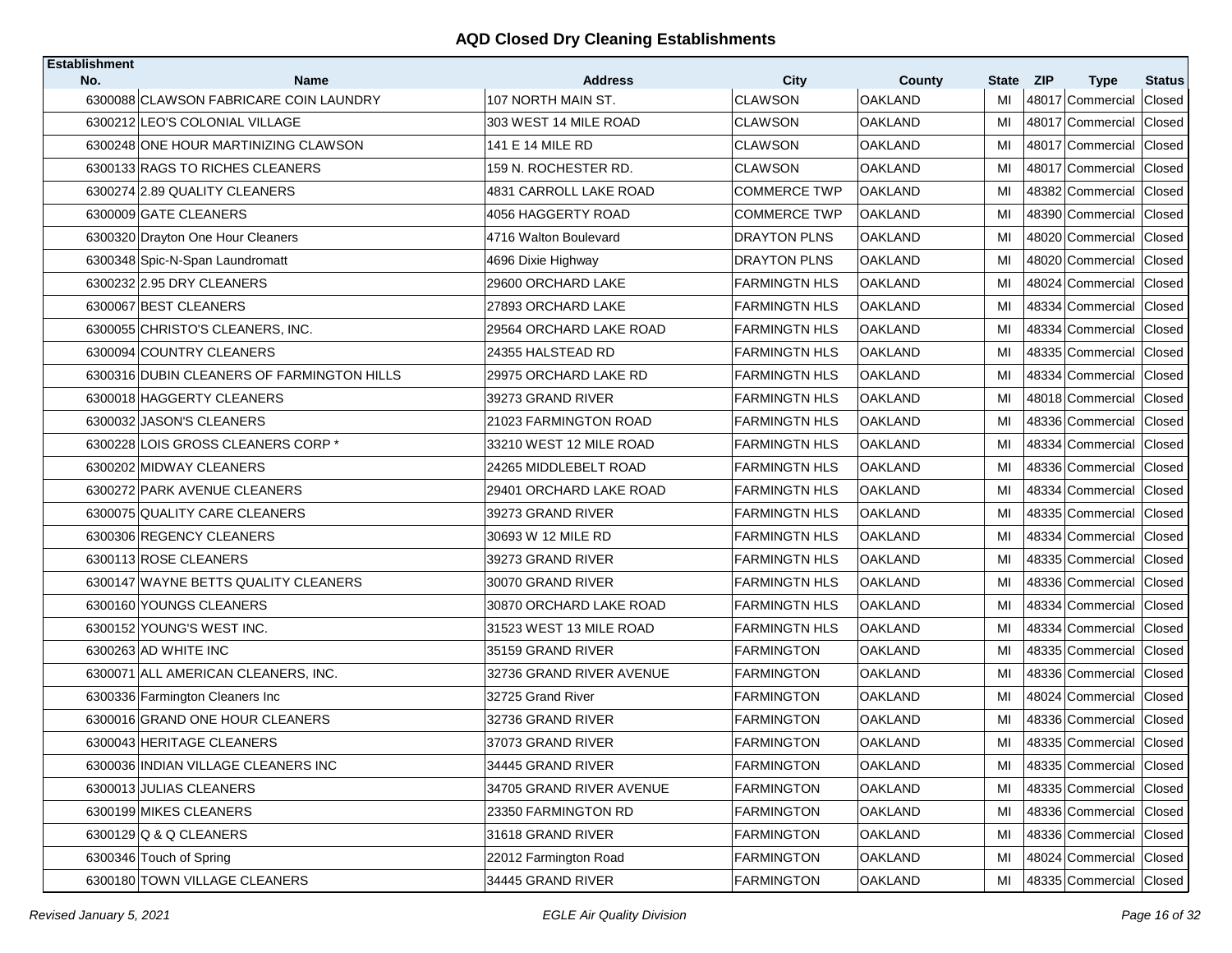| <b>Establishment</b><br>No. | <b>Name</b>                                         | <b>Address</b>           | <b>City</b>        | County         | State | <b>ZIP</b><br><b>Type</b> | <b>Status</b> |
|-----------------------------|-----------------------------------------------------|--------------------------|--------------------|----------------|-------|---------------------------|---------------|
|                             | 6300179 TOWNE TUB LAUNDRY                           | 22804 ORCHARD LAKE       | <b>FARMINGTON</b>  | <b>OAKLAND</b> | MI    | 48336 Commercial          | Closed        |
|                             | 6300146 WASH HUT                                    | 31200 GRAND RIVER AVENUE | <b>FARMINGTON</b>  | <b>OAKLAND</b> | MI    | 48336 Commercial          | Closed        |
|                             | 6300173 ZOUHAIRS NEIGHBORHOOD CLEANERS INC          | 24115 ORCHARD LAKE RD    | <b>FARMINGTON</b>  | <b>OAKLAND</b> | MI    | 48336 Commercial          | Closed        |
|                             | 6300052 BO CLEANERS                                 | 22651 WOODWARD           | <b>FERNDALE</b>    | <b>OAKLAND</b> | MI    | 48220 Commercial          | Closed        |
|                             | 6300000 Colonial Village of Ferndale                | 918 W. Nine Mile Road    | FERNDALE           | OAKLAND        | MI    | 48220 Commercial          | Closed        |
|                             | 6300127 COURTESY CLEANERS                           | 800 WEST 9 MILE ROAD     | <b>FERNDALE</b>    | <b>OAKLAND</b> | MI    | 48220 Commercial          | Closed        |
|                             | 6300077 CROWN EXPRESS CLEANERS                      | 22651 WOODWARD AVENUE    | FERNDALE           | <b>OAKLAND</b> | MI    | 48220 Commercial Closed   |               |
|                             | 6300019 EVE CLEANERS                                | 22651 WOODWARD AVENUE    | <b>FERNDALE</b>    | OAKLAND        | MI    | 48220 Commercial          | Closed        |
|                             | 6300040 HILTON CLEANERS                             | 3251 HILTON RD           | FERNDALE           | OAKLAND        | MI    | 48220 Commercial          | Closed        |
|                             | 6300033 JAY 1 HOUR CLEANERS                         | 22651 WOODWARD AVENUE    | <b>FERNDALE</b>    | OAKLAND        | MI    | 48220 Commercial          | Closed        |
|                             | 6300351 Starbrite Coin Laundry                      | 317 W. Nine Mile Road    | <b>FERNDALE</b>    | <b>OAKLAND</b> | MI    | 48220 Commercial Closed   |               |
|                             | 6300166 SUN BRITE DRY CLEANERS                      | 1111 WEST NINE MILE ROAD | <b>FERNDALE</b>    | OAKLAND        | MI    | 48220 Commercial          | Closed        |
|                             | 6300062 BY WAY CLEANERS                             | 21807 DEQUINDRE          | <b>HAZEL PARK</b>  | <b>OAKLAND</b> | MI    | 48030 Commercial          | Closed        |
|                             | 6300044 HEAVENLY LAUNDRY & DRY CLEANER              | 24041 JOHN R             | HAZEL PARK         | <b>OAKLAND</b> | MI    | 48030 Commercial          | Closed        |
|                             | 6300262 ALPINE DRY CLEANERS HIGHLAND                | 2934 HIGHLAND ROAD       | <b>HIGHLAND</b>    | <b>OAKLAND</b> | MI    | 48031 Commercial          | Closed        |
|                             | 6300270 HERALD CLEANERS                             | 571 NORTH LAPEER ROAD    | <b>LAKE ORION</b>  | OAKLAND        | МI    | 48362 Commercial          | Closed        |
|                             | 6300097 Lake Orion Colony Cleaners                  | 209 NORTH PARK BLVD      | <b>LAKE ORION</b>  | <b>OAKLAND</b> | MI    | 48362 Commercial          | Closed        |
|                             | 6300060 CHAIR COVERS AND LINENS, INC.               | 25914 JOHN R ROAD        | <b>MADISON HTS</b> | <b>OAKLAND</b> | MI    | 48071<br>Industrial       | Closed        |
|                             | 6300065 CLEAN MACHINE                               | 31672 JOHN R ROAD        | <b>MADISON HTS</b> | <b>OAKLAND</b> | MI    | Commercial<br>48071       | Closed        |
|                             | 6300219 L-Y CLEANERS                                | 1425 WEST 14 MILE ROAD   | MADISON HTS        | <b>OAKLAND</b> | MI    | 48071 Commercial Closed   |               |
|                             | 6300331 Madison Square Cleaners                     | 31110 John R             | <b>MADISON HTS</b> | OAKLAND        | MI    | 48071<br>Commercial       | Closed        |
|                             | 6300226 MADISON SQUARE CLEANERS, LLC.               | 120 W. 13 MILE RD.       | <b>MADISON HTS</b> | <b>OAKLAND</b> | MI    | 48071 Commercial          | Closed        |
|                             | 6300276 Coe's Cleaners                              | 312 N. Main Street       | <b>MILFORD</b>     | <b>OAKLAND</b> | MI    | 48042 Commercial          | Closed        |
|                             | 6300328 One Hour Martinizing of Milford             | 630 Highland Ave.        | <b>MILFORD</b>     | <b>OAKLAND</b> | MI    | 48042 Commercial          | Closed        |
|                             | 6300234 ALPINE CLEANERS- NOVI ROAD                  | 21526 NOVI ROAD          | NOVI               | <b>OAKLAND</b> | MI    | 48375 Commercial          | Closed        |
|                             | 6300344 Bella's Cleaners                            | 42270 Grand River Avenue | <b>NOVI</b>        | <b>OAKLAND</b> | MI    | 48050 Commercial          | Closed        |
|                             | 6300027 KINGSBORO CLEANERS, INC.                    | 30730 BECK ROAD          | <b>NOVI</b>        | OAKLAND        | MI    | 48377 Commercial          | Closed        |
|                             | 6300224 MAGIC CLEANERS                              | 26119 NOVI ROAD          | <b>NOVI</b>        | <b>OAKLAND</b> | MI    | 48375 Commercial          | Closed        |
|                             | 6300329 Marc Lauren Cleaners                        | 43420 West Oaks Drive    | <b>NOVI</b>        | <b>OAKLAND</b> | MI    | 48050 Commercial          | Closed        |
|                             | 6300268 NOVI TOWN CENTER CLEANERS                   | 26119 11 MILE ROAD       | <b>NOVI</b>        | <b>OAKLAND</b> | MI    | 48375 Commercial Closed   |               |
|                             | 6300286 Pressed for Success Dry Cleaners, I         | 31202 BECK ROAD          | <b>NOVI</b>        | <b>OAKLAND</b> | MI    | 48377 Commercial Closed   |               |
|                             | 6300204 BRIGHT CLEANERS                             | 26039 COOLIDGE HIGHWAY   | OAK PARK           | <b>OAKLAND</b> | MI    | 48237 Commercial Closed   |               |
|                             | 6300169 CANTERBURY CLEANERS INC - TECK CLEANERS dba | 13841 W 9 MILE RD        | OAK PARK           | <b>OAKLAND</b> | MI    | 48237 Commercial Closed   |               |
|                             | 6300059 CHASE CLEANERS OF OAK PARK                  | 10851 WEST 10 MILE       | OAK PARK           | OAKLAND        | MI    | 48237 Commercial          | Closed        |
|                             | 6300010 FREEDOM CLEANERS                            | 24681 COOLIDGE           | OAK PARK           | <b>OAKLAND</b> | MI    | 48237 Commercial Closed   |               |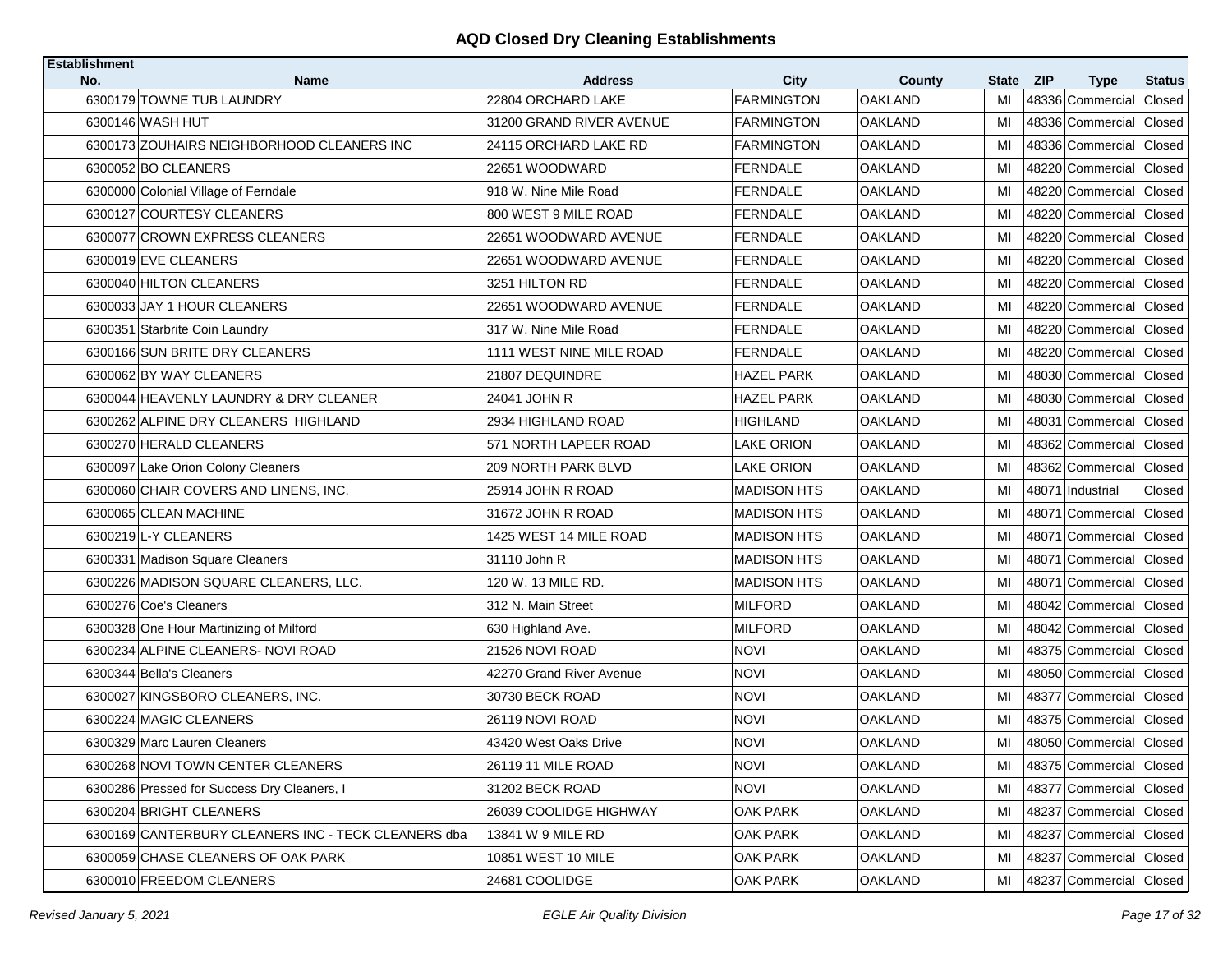| <b>Establishment</b> |                                             |                                  |                      |                          |             |                                               |                         |
|----------------------|---------------------------------------------|----------------------------------|----------------------|--------------------------|-------------|-----------------------------------------------|-------------------------|
| No.                  | <b>Name</b><br>6300028 KING CLEANERS        | <b>Address</b><br>22041 COOLIDGE | City<br>OAK PARK     | County<br><b>OAKLAND</b> | State<br>MI | <b>ZIP</b><br><b>Type</b><br>48237 Commercial | <b>Status</b><br>Closed |
|                      | 6300332 Lincoln Cleaners                    | 15310 Lincoln                    | OAK PARK             | <b>OAKLAND</b>           | MI          | 48237 Commercial                              | Closed                  |
|                      | 6300244 ONE HOUR METROPOLITAN DRY CLEANERS  | 26126 GREENFIELD ROAD            | OAK PARK             | <b>OAKLAND</b>           | MI          | 48237 Commercial                              | Closed                  |
|                      | 6300074 RECOVERY CLEANERS                   | 14701 ELEVEN MILE ROAD           | <b>OAK PARK</b>      | <b>OAKLAND</b>           |             | 48237 Commercial                              |                         |
|                      |                                             |                                  |                      |                          | MI          |                                               | Closed                  |
|                      | 6300136 RECOVERY CLEANERS                   | 14701 ELEVEN MILE ROAD           | OAK PARK             | OAKLAND                  | MI          | 48237<br>Industrial                           | Closed                  |
|                      | 6300172 THREE WAY CLEANERS                  | 25274 GREENFIELD ROAD            | OAK PARK             | OAKLAND                  | MI          | 48237 Commercial                              | Closed                  |
|                      | 6300162 YONG ONE HOUR MARTINIZING           | 22041 COOLIDGE                   | <b>OAK PARK</b>      | <b>OAKLAND</b>           | MI          | 48237 Commercial                              | Closed                  |
|                      | 6300245 CHLOE'S CLEANERS INC                | 4165 ORCHARD LAKE RD             | ORCHARD LAKE         | <b>OAKLAND</b>           | MI          | 48323 Commercial                              | Closed                  |
|                      | 6300163 LAKE CLEANERS                       | 3238 ORCHARD LAKE ROAD           | ORCHARD LAKE         | <b>OAKLAND</b>           | MI          | 48324 Commercial Closed                       |                         |
|                      | 6300236 ONE HOUR MARTINIZING*               | 4268 ORCHARD LAKE ROAD           | ORCHARD LAKE         | <b>OAKLAND</b>           | MI          | 48034 Commercial                              | Closed                  |
|                      | 6300198 MIA'S CLEANERS, LLC                 | 206 SOUTH WASHINGTON             | OXFORD               | OAKLAND                  | MI          | 48371 Commercial                              | Closed                  |
|                      | 6300218 7 MAGIC CLEANERS                    | 379 E. PIKE ST.                  | <b>PONTIAC</b>       | <b>OAKLAND</b>           | MI          | 48342 Commercial                              | Closed                  |
|                      | 6300343 Blue Cleaners                       | 1120 Voorheis Road               | <b>PONTIAC</b>       | <b>OAKLAND</b>           | MI          | 48054 Commercial                              | Closed                  |
|                      | 6300312 Brite-N-Clean Laundry & Dry Cleaner | 405 Auburn                       | PONTIAC              | OAKLAND                  | MI          | 48058 Commercial                              | Closed                  |
|                      | 6300046 DOWNTOWN VALET                      | 113 N PERRY ST                   | <b>PONTIAC</b>       | <b>OAKLAND</b>           | MI          | 48342 Commercial                              | Closed                  |
|                      | 6300079 EAST TOWN CLEANER & SHIRT LNDR      | 349 E PIKE ST                    | PONTIAC              | OAKLAND                  | MI          | 48058 Commercial                              | Closed                  |
|                      | 6300322 Elizabeth Lake Cleaners             | 3685 Elizabeth Lake Road         | <b>PONTIAC</b>       | <b>OAKLAND</b>           | MI          | 48054 Commercial                              | Closed                  |
|                      | 6300315 FATHER & SON DRY CLEANING CO.       | 956 JOSLYN                       | <b>PONTIAC</b>       | <b>OAKLAND</b>           | MI          | 48340 Commercial                              | Closed                  |
|                      | 6300011 FRANKS CLEANERS, INC.               | 227 AUBURN                       | <b>PONTIAC</b>       | <b>OAKLAND</b>           | MI          | 48342 Commercial                              | Closed                  |
|                      | 6300038 HOWARD STREET ECONOWASH             | 148 E. HOWARD                    | PONTIAC              | OAKLAND                  | MI          | 48342 Commercial                              | Closed                  |
|                      | 6300334 Oakland Ave Econo Wash #2           | 1555 Baldwin                     | <b>PONTIAC</b>       | <b>OAKLAND</b>           | MI          | 48055 Commercial                              | Closed                  |
|                      | 6300249 OAKLAND POINTE CLEANERS             | <b>151 SOUTH TELEGRAPH</b>       | <b>PONTIAC</b>       | OAKLAND                  | MI          | 48341 Commercial                              | Closed                  |
|                      | 6300327 Plaza Cleaners, LTD                 | 5566 Cooley Lake Rd.o            | <b>PONTIAC</b>       | OAKLAND                  | MI          | 48054 Commercial                              | Closed                  |
|                      | 6300345 Seven Seas Laundromat               | 900 University Drive             | <b>PONTIAC</b>       | <b>OAKLAND</b>           | MI          | 48058 Commercial                              | Closed                  |
|                      | 6300167 SYLVAN CLEANERS                     | 869 ORCHARD LAKE ROAD            | <b>PONTIAC</b>       | OAKLAND                  | MI          | 48341 Commercial                              | Closed                  |
|                      | 6300275 TWIN CLEANERS                       | 1889 NORTH PERRY                 | <b>PONTIAC</b>       | <b>OAKLAND</b>           | MI          | 48342 Commercial                              | Closed                  |
|                      | 6300153 WARDROBE CLEANERS                   | 1038 BALDWIN                     | PONTIAC              | OAKLAND                  | MI          | 48340 Commercial                              | Closed                  |
|                      | 6300352 Washing-Well Laundry                | 2630 Orchard Lake Road           | <b>PONTIAC</b>       | <b>OAKLAND</b>           | MI          | 48053 Commercial                              | Closed                  |
|                      | 6300144 WHITE & BRITE LAUNDRY & DRY CLEANER | 27 S GLENWOOD                    | PONTIAC              | OAKLAND                  | MI          | 48342 Commercial                              | Closed                  |
|                      | 6300254 NORGETOWN OF ROCHESTER              | 111 S. MAIN GATEWAY C            | <b>ROCHESTER</b>     | <b>OAKLAND</b>           | MI          | 48307 Commercial Closed                       |                         |
|                      | 6300101 ELITE CLEANROOM SERVICES, LLC       | 6875 ROCHESTER ROAD, SUITE A     | ROCHESTER HLS        | <b>OAKLAND</b>           | MI          | 48306 Industrial                              | Closed                  |
|                      | 6300005 GINO'S DRY CLEANERS                 | 2044 AUBURN ROAD                 | ROCHESTER HLS        | <b>OAKLAND</b>           | MI          | 48309 Commercial                              | Closed                  |
|                      | 6300012 GLEAM AMERICA, INC.                 | 6875 ROCHESTER ROAD              | ROCHESTER HLS        | <b>OAKLAND</b>           | MI          | 48306 Industrial                              | Closed                  |
|                      | 6300039 GREAT OAKS LAUNDRY AND DRY CLEANING | 1436 WALTON BLVD                 | <b>ROCHESTER HLS</b> | <b>OAKLAND</b>           | MI          | 48309 Commercial                              | Closed                  |
|                      | 6300047 HAMPTON CLEANERS                    | 2968 ROCHESTER ROAD              | ROCHESTER HLS        | <b>OAKLAND</b>           | MI          | 48307 Commercial Closed                       |                         |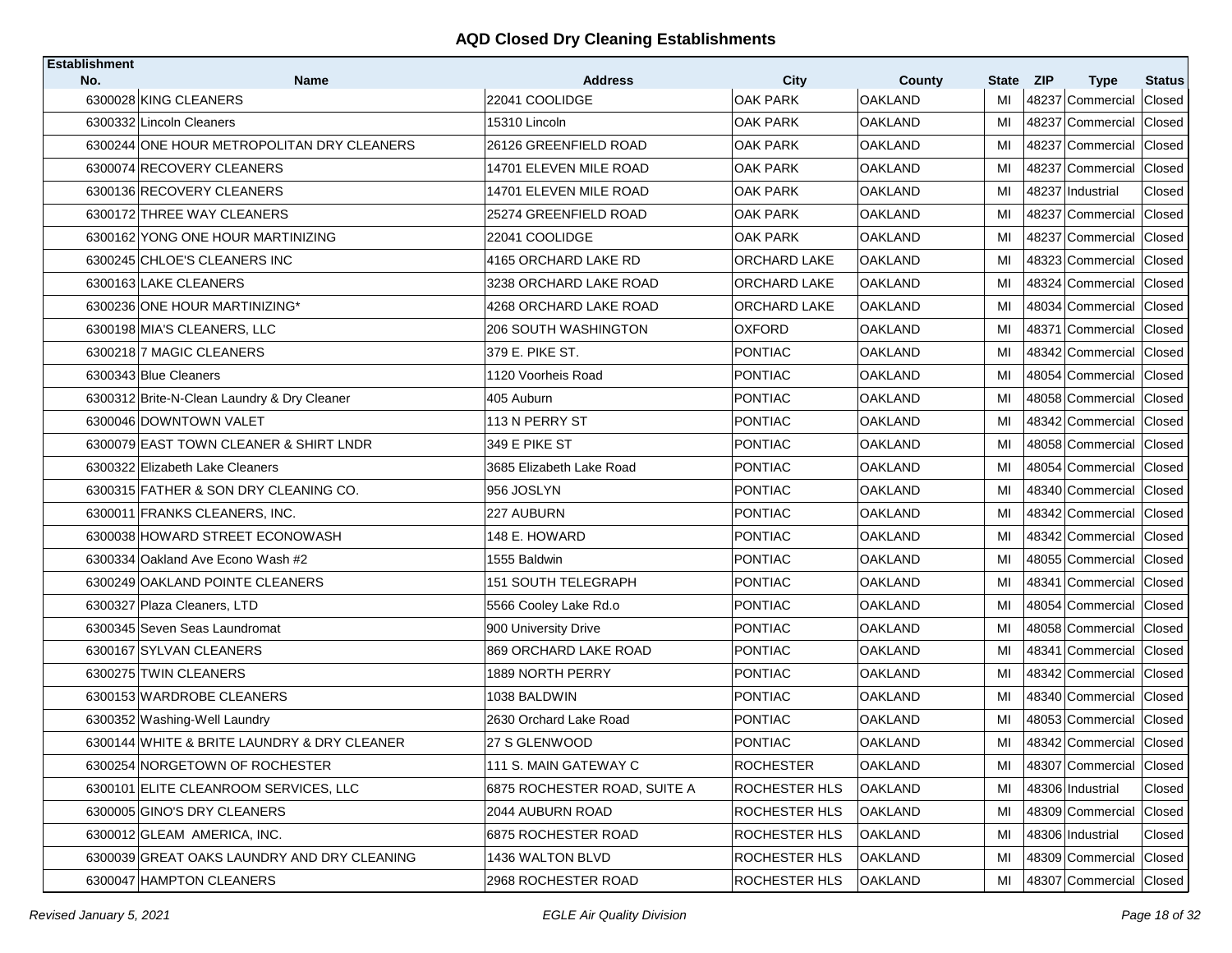| Establishment<br>No. | <b>Name</b>                                | <b>Address</b>               | <b>City</b>          |                          | State | <b>ZIP</b>                      | <b>Status</b> |
|----------------------|--------------------------------------------|------------------------------|----------------------|--------------------------|-------|---------------------------------|---------------|
|                      | 6300321 Lapels Dry Cleaning                | 3038 Rochester Road          | ROCHESTER HLS        | County<br><b>OAKLAND</b> | MI    | <b>Type</b><br>48307 Commercial | Closed        |
|                      | 6300194 MGM CLEANERS, INC. *               | 2995 CROOKS ROAD             | ROCHESTER HLS        | <b>OAKLAND</b>           | MI    | 48309 Commercial                | Closed        |
|                      | 6300239 OHM OF ROCHESTER *                 | 2063 S. ROCHESTER ROAD       | ROCHESTER HLS        | <b>OAKLAND</b>           | MI    | 48307 Commercial                | Closed        |
|                      | 6300128 PRECISION CLEANROOM SERVICES       | 6875 ROCHESTER ROAD          | <b>ROCHESTER HLS</b> | <b>OAKLAND</b>           | MI    | 48306 Industrial                | Closed        |
|                      | 6300177 TOWN & COUNTRY CLEANERS, LLC*      | 321 SOUTH LIVERNOIS          | ROCHESTER HLS        | <b>OAKLAND</b>           | MI    | 48307 Commercial                | Closed        |
|                      | 6300184 VILLAGE CLEANERS INC WEST *        | 2244 CROOKS ROAD             | <b>ROCHESTER HLS</b> | <b>OAKLAND</b>           | MI    | 48309 Commercial                | Closed        |
|                      | 6300159 WOO'S CLEANERS                     | 2244 CROOKS ROAD             | ROCHESTER HLS        | <b>OAKLAND</b>           | MI    | 48309 Commercial Closed         |               |
|                      | 6300014 1ST CLASS CLEANERS                 | 4715 CROOKS ROAD             | ROYAL OAK            | <b>OAKLAND</b>           | MI    | 48073 Commercial                | Closed        |
|                      | 6300070 ARMEN'S DRY CLEANERS               | 4951 FERNLEE                 | ROYAL OAK            | <b>OAKLAND</b>           | MI    | 48073 Commercial Closed         |               |
|                      | 6300143 C & S QUICK CLEANERS               | 32701 N WOODWARD             | ROYAL OAK            | <b>OAKLAND</b>           | MI    | 48073 Commercial                | Closed        |
|                      | 6300273 Crystal Cleaners, Inc.             | 402 S. Lafayette             | ROYAL OAK            | <b>OAKLAND</b>           | MI    | 48067 Commercial Closed         |               |
|                      | 6300191 METRO CLEAN LAUNDROMAT *           | 4121 W. THIRTEEN MILE        | ROYAL OAK            | <b>OAKLAND</b>           | MI    | 48072 Commercial                | Closed        |
|                      | 6300206 MGM CLEANERS, INC. *               | 30489 WOODWARD AVENUE        | ROYAL OAK            | <b>OAKLAND</b>           | MI    | 48073 Commercial                | Closed        |
|                      | 6300205 MONARCH DRY CLEANING & RESTORATION | 4949-4951 FERNLEE AVENUE     | ROYAL OAK            | <b>OAKLAND</b>           | MI    | 48073 Commercial                | Closed        |
|                      | 6300258 OHM OF ROYAL OAK *                 | 1219 S. MAIN                 | ROYAL OAK            | <b>OAKLAND</b>           | MI    | 48067 Commercial                | Closed        |
|                      | 6300246 OTC SOUTHEAST CAMPUS               | 5055 DELEMERE                | ROYAL OAK            | <b>OAKLAND</b>           | MI    | 48073 Commercial                | Closed        |
|                      | 6300139 ROYAL CLEANERS                     | 3216 ROCHESTER ROAD          | ROYAL OAK            | <b>OAKLAND</b>           | MI    | 48073 Commercial                | Closed        |
|                      | 6300264 SALMA'S DRY CLEANING               | 30927 N WOODWARD AVE         | ROYAL OAK            | <b>OAKLAND</b>           | MI    | 48073 Commercial                | Closed        |
|                      | 6300109 STARLIGHT LAUNDRY & CLEANERS       | 1019 NORTH MAIN              | ROYAL OAK            | <b>OAKLAND</b>           | MI    | 48067 Commercial                | Closed        |
|                      | 6300196 SYLVIAS CLEANERS                   | 1407 EAST 11 MILE ROAD       | ROYAL OAK            | <b>OAKLAND</b>           | MI    | 48067 Commercial Closed         |               |
|                      | 6300347 Van Beau Cleaners                  | 2823 N. Woodward Avenue      | ROYAL OAK            | <b>OAKLAND</b>           | MI    | 48072 Commercial                | Closed        |
|                      | 6300155 VILLAGE ONE PRICE CLEANERS         | 4715 CROOKS                  | ROYAL OAK            | <b>OAKLAND</b>           | MI    | 48073 Commercial Closed         |               |
|                      | 6300076 BROOKDALE CLEANERS*                | 22301 PONTIAC TRAIL          | <b>SOUTH LYON</b>    | <b>OAKLAND</b>           | MI    | 48178 Commercial                | Closed        |
|                      | 6300189 MARTINIZING DRY CLEANER            | W. 10 MILE RD.               | SOUTH LYON           | <b>OAKLAND</b>           | MI    | 48178 Commercial Closed         |               |
|                      | 6300243 ONE HOUR MARTINIZING               | 12526 10 MILE ROAD, UNIT 110 | SOUTH LYON           | OAKLAND                  | MI    | 48178 Commercial                | Closed        |
|                      | 6300349 South Lyon Econ-O-Wash             | 413 S. Lafayette             | <b>SOUTH LYON</b>    | <b>OAKLAND</b>           | MI    | 48178 Commercial                | Closed        |
|                      | 6300114 SOUTH LYON LAUNDROMAT *            | 503 LAFAYETTE                | SOUTH LYON           | <b>OAKLAND</b>           | MI    | 48178 Commercial                | Closed        |
|                      | 6300271 A-1 CLEANERS                       | 24541 WEST TWELVE MILE ROAD  | <b>SOUTHFIELD</b>    | <b>OAKLAND</b>           | MI    | 48034 Commercial                | Closed        |
|                      | 6300342 Arnold's Dry Cleaners              | 23119 Lahser                 | SOUTHFIELD           | <b>OAKLAND</b>           | MI    | 48034 Commercial                | <b>Closed</b> |
|                      | 6300305 D-O-G VENTURES                     | 26086 W 8 MILE RD            | <b>SOUTHFIELD</b>    | <b>OAKLAND</b>           | MI    | 48033 Commercial Closed         |               |
|                      | 6300080 DOVE ONE HOUR CLEANERS*            | 29702 SOUTHFIELD             | SOUTHFIELD           | <b>OAKLAND</b>           | MI    | 48076 Commercial Closed         |               |
|                      | 6300304 DRY CLEANING STATION               | 26086 WEST 8 MILE RD         | <b>SOUTHFIELD</b>    | <b>OAKLAND</b>           | MI    | 48033 Commercial                | Closed        |
|                      | 6300298 DTs QUALITY DRY CLEANING           | 24040 W 10 MILE RD           | SOUTHFIELD           | <b>OAKLAND</b>           | MI    | 48034 Commercial Closed         |               |
|                      | 6300020 EVANS, INC. *                      | 21500 NORTHWESTERN--STE F6   | SOUTHFIELD           | <b>OAKLAND</b>           | MI    | 48075 Commercial Closed         |               |
|                      | 6300257 LIZ CLEANERS                       | 24813-17 GREENFIELD          | SOUTHFIELD           | <b>OAKLAND</b>           | MI    | 48075 Commercial Closed         |               |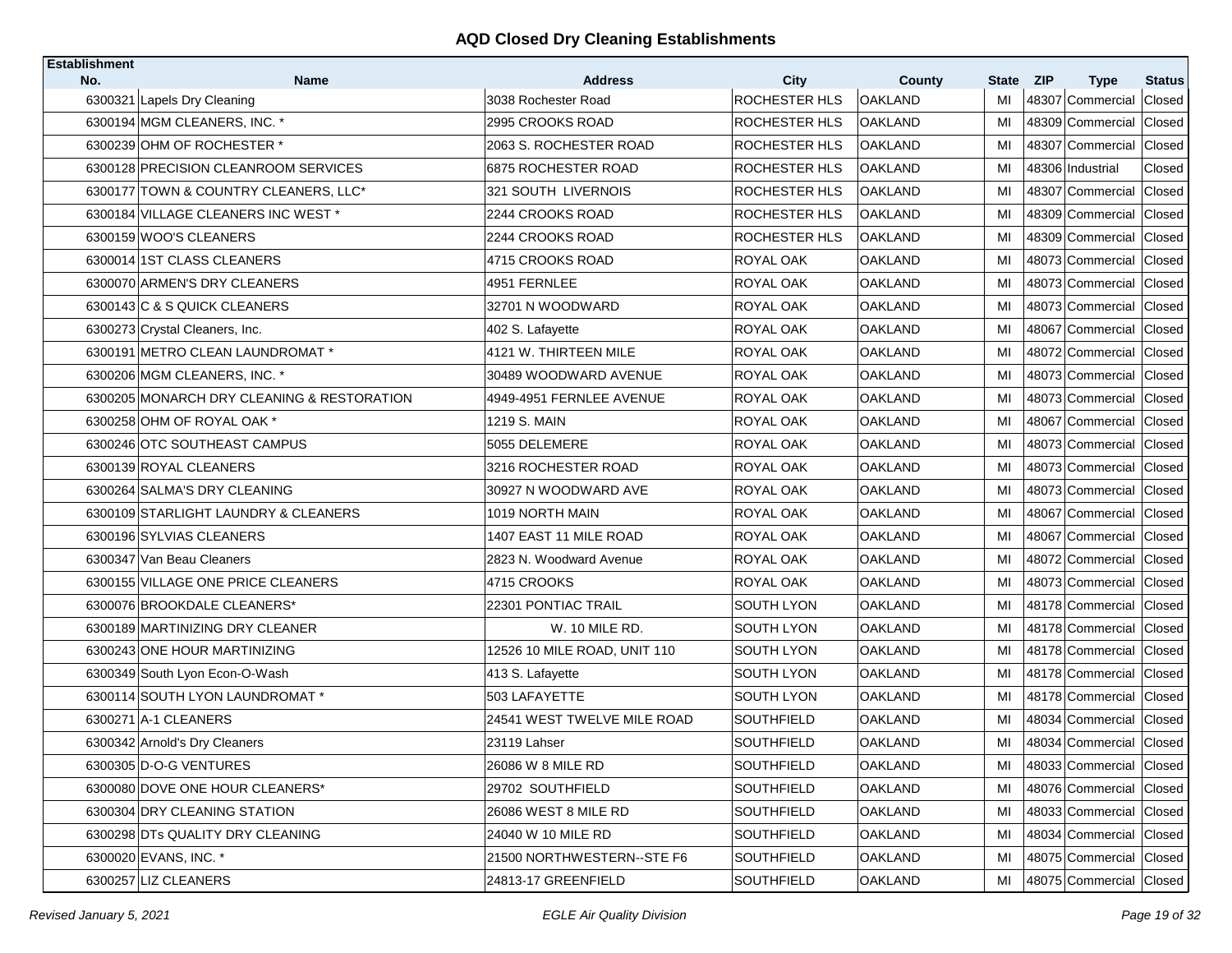| <b>Establishment</b> |                                         |                                         |                           |                          |             |                                               |                         |
|----------------------|-----------------------------------------|-----------------------------------------|---------------------------|--------------------------|-------------|-----------------------------------------------|-------------------------|
| No.                  | <b>Name</b><br>6300021 PRESSING MATTERS | <b>Address</b><br>27163 GREENFIELD ROAD | <b>City</b><br>SOUTHFIELD | County<br><b>OAKLAND</b> | State<br>MI | <b>ZIP</b><br><b>Type</b><br>48076 Commercial | <b>Status</b><br>Closed |
|                      | 6300104 SEAGLE CLEANERS                 | 21935 WEST 9 MILE ROAD                  | <b>SOUTHFIELD</b>         | <b>OAKLAND</b>           | MI          | 48075 Commercial                              | Closed                  |
|                      |                                         | 19715 WEST 12 MILE ROAD                 | <b>SOUTHFIELD</b>         | <b>OAKLAND</b>           | MI          |                                               |                         |
|                      | 6300103 SOMERSET CLEANERS II, LLC       |                                         |                           |                          |             | 48076 Commercial                              | Closed                  |
|                      | 6300119 SUN SON CLEANERS                | 29109 NORTHWESTERN HWY.                 | <b>SOUTHFIELD</b>         | <b>OAKLAND</b>           | MI          | 48034 Commercial                              | Closed                  |
|                      | 6300171 TEN-TEL CLEANERS                | 24040 W. 10 MILE ROAD                   | <b>SOUTHFIELD</b>         | OAKLAND                  | MI          | 48034 Commercial                              | Closed                  |
|                      | 6300297 TOWN PARK CLEANERS              | 19715 W 12 MILE RD                      | SOUTHFIELD                | <b>OAKLAND</b>           | MI          | 48076 Commercial                              | Closed                  |
|                      | 6300292 TOWNSEND CLEANERS               | 19715 WEST 12 MILE RD                   | SOUTHFIELD                | <b>OAKLAND</b>           | MI          | 48076 Commercial Closed                       |                         |
|                      | 6300250 PARK AVENUE CLEANERS            | 48024 RYAN ROAD                         | STERLING HTS              | OAKLAND                  | MI          | 48310 Commercial                              | Closed                  |
|                      | 6300293 A PLUS CLEANERS                 | 2555 ORCHARD LAKE RD                    | SYLVAN LAKE               | OAKLAND                  | МI          | 48320 Commercial                              | <b>Closed</b>           |
|                      | 6300098 CONTINENTAL DRY CLEANERS        | 2555 ORCHARD LAKE ROAD                  | SYLVAN LAKE               | <b>OAKLAND</b>           | MI          | 48320 Commercial                              | Closed                  |
|                      | 6300302 CLASSIC CLEANERS                | 6828 ROCHESTER RD                       | <b>TROY</b>               | <b>OAKLAND</b>           | MI          | 48085 Commercial Closed                       |                         |
|                      | 6300338 Cleaner World of Troy           | 3524 Rochester Road                     | <b>TROY</b>               | OAKLAND                  | MI          | 48083 Commercial                              | Closed                  |
|                      | 6300048 EMIL'S GOLDEN GATE CLEANERS     | 2997 E. BIG BEAVER                      | TROY                      | <b>OAKLAND</b>           | MI          | 48083 Commercial                              | Closed                  |
|                      | 6300024 FIVE STAR CLEANERS              | 5119 ROCHESTER ROAD                     | TROY                      | <b>OAKLAND</b>           | MI          | 48085 Commercial                              | Closed                  |
|                      | 6300031 JS CLEANERS                     | 2934 E. LONG LAKE RD.                   | <b>TROY</b>               | <b>OAKLAND</b>           | MI          | 48084 Commercial                              | Closed                  |
|                      | 6300267 OHM BIG BEAVER                  | 839 EAST BIG BEAVER                     | <b>TROY</b>               | <b>OAKLAND</b>           | MI          | 48084 Commercial                              | Closed                  |
|                      | 6300240 ONE HOUR MARTINIZING OF TROY    | 71 E LONG LAKE RD                       | <b>TROY</b>               | <b>OAKLAND</b>           | MI          | 48098 Commercial                              | Closed                  |
|                      | 6300247 OXFORD CLEANERS                 | 1907 EAST WATTLES ROAD                  | <b>TROY</b>               | <b>OAKLAND</b>           | MI          | 48085 Commercial                              | Closed                  |
|                      | 6300138 ROYAL ONE CLEANERS*             | 1909 BIG BEAVER ROAD                    | TROY                      | OAKLAND                  | MI          | 48083 Commercial                              | Closed                  |
|                      | 6300112 SOMERSET CLEANERS               | 5119 ROCHESTER RD                       | TROY                      | OAKLAND                  | MI          | 48098 Commercial Closed                       |                         |
|                      | 6300057 TROY CENTER CLEANERS            | 1945 SOUTH BLVD.                        | TROY                      | <b>OAKLAND</b>           | MI          | 48098 Commercial                              | Closed                  |
|                      | 6300092 COBO DRY CLEANERS               | 6225 ORCHARD LAKE ROAD                  | W BLOOMFIELD              | <b>OAKLAND</b>           | MI          | 48322 Commercial                              | Closed                  |
|                      | 6300222 M ONE HOUR CLEANERS             | 2083 HILLER                             | W BLOOMFIELD              | <b>OAKLAND</b>           | MI          | 48324 Commercial                              | Closed                  |
|                      | 6300216 MAPLE CLEANERS                  | 6056 WEST MAPLE                         | W BLOOMFIELD              | <b>OAKLAND</b>           | MI          | 48322 Commercial                              | Closed                  |
|                      | 6300164 WESTBROOKE CLEANERS II, INC.    | 2110 WALNUT LAKE ROAD                   | W BLOOMFIELD              | OAKLAND                  | MI          | 48323 Commercial                              | Closed                  |
|                      | 6300339 Glengary Laundry, Inc.          | 1610 Glengary Road                      | <b>WALLED LAKE</b>        | <b>OAKLAND</b>           | MI          | 48088 Commercial                              | Closed                  |
|                      | 6300210 LAKE CLEANERS OF WALLED LAKE    | 1198 EAST WEST MAPLE ROAD               | WALLED LAKE               | OAKLAND                  | MI          | 48390 Commercial                              | Closed                  |
|                      | 6300300 LAKE CLEANERS OF WALLED LAKE    | 1146 EAST WEST MAPLE RD                 | <b>WALLED LAKE</b>        | <b>OAKLAND</b>           | MI          | 48390 Commercial                              | Closed                  |
|                      | 6300242 MICROCLEANERS                   | 1114 N PONTIAC TRAIL                    | <b>WALLED LAKE</b>        | OAKLAND                  | MI          | 48390 Commercial                              | Closed                  |
|                      | 6300350 Wash Basin                      | 1751 Maple Road                         | <b>WALLED LAKE</b>        | <b>OAKLAND</b>           | MI          | 48084 Commercial Closed                       |                         |
|                      | 6300072 AIRPORT LAUNDRY PLUS            | 7362 HIGHLAND ROAD                      | WATERFORD                 | <b>OAKLAND</b>           | MI          | 48327 Commercial Closed                       |                         |
|                      | 6300093 COME CLEANERS                   | 1047 S CASS LAKE RD                     | WATERFORD                 | <b>OAKLAND</b>           | MI          | 48328 Commercial Closed                       |                         |
|                      | 6300230 COOLEY CLEANERS                 | 7930 COOLEY LAKE ROAD                   | WATERFORD                 | <b>OAKLAND</b>           | MI          | 48327 Commercial Closed                       |                         |
|                      | 6300340 Harvard Plaza Cleaners, Inc.    | 5598 Dixie Highway                      | WATERFORD                 | <b>OAKLAND</b>           | MI          | 48095 Commercial Closed                       |                         |
|                      | 6300311 Lake Cleaners                   | 7930 Cooley Lake                        | WATERFORD                 | <b>OAKLAND</b>           | MI          | 48327 Commercial Closed                       |                         |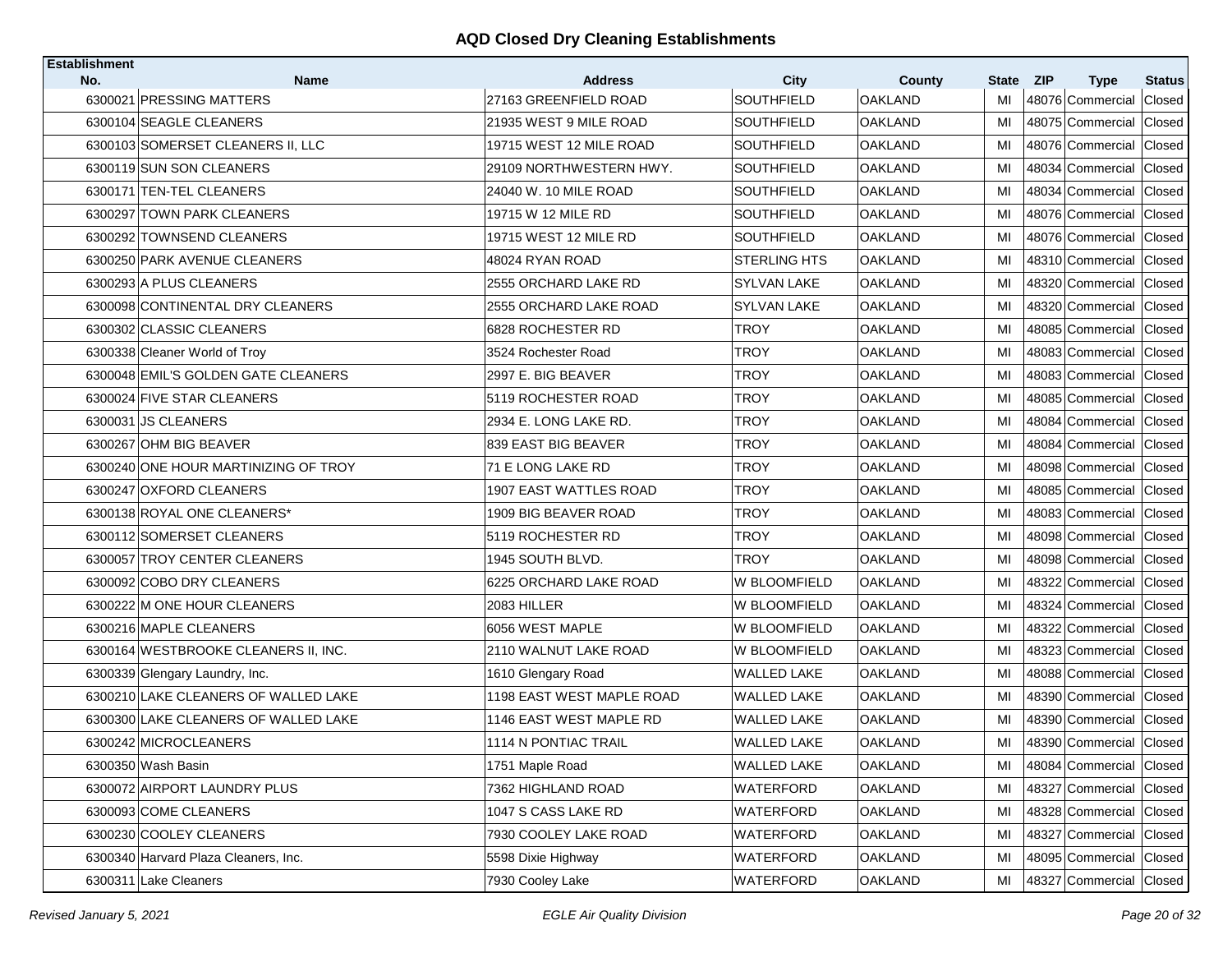| <b>Establishment</b> |                                             |                                   |                      |                     |              |                           |               |
|----------------------|---------------------------------------------|-----------------------------------|----------------------|---------------------|--------------|---------------------------|---------------|
| No.                  | <b>Name</b>                                 | <b>Address</b>                    | City                 | County              | <b>State</b> | <b>ZIP</b><br><b>Type</b> | <b>Status</b> |
|                      | 6300192 MERCEDES CLEANERS                   | 2395 ELIZABETH LAKE               | <b>WATERFORD</b>     | <b>OAKLAND</b>      | MI           | 48328 Commercial          | Closed        |
|                      | 6300308 OHM OF WATERFORD CORNERS            | 3663 HIGHLAND RD                  | WATERFORD            | <b>OAKLAND</b>      | MI           | 48328 Commercial          | Closed        |
|                      | 6300124 PINE KNOB CLEANERS                  | 3550 SASHABAW                     | WATERFORD            | OAKLAND             | MI           | 48329 Commercial          | Closed        |
|                      | 6300134 SAGINAW TRAIL CLEANERS              | 4450 DIXIE HIGHWAY                | WATERFORD            | <b>OAKLAND</b>      | MI           | 48329 Commercial          | Closed        |
|                      | 6300132 SALLY'S CLEANERS                    | 3397 ELIZABETH LAKE ROAD          | WATERFORD            | OAKLAND             | MI           | 48328 Commercial          | Closed        |
|                      | 6300110 SNO-WHITE LAUNDROMAT                | 7950 COOLEY LAKE ROAD             | <b>WATERFORD</b>     | <b>OAKLAND</b>      | MI           | 48327 Commercial          | Closed        |
|                      | 6300185 TOWER CLEANERS                      | 5949 HIGHLAND M-59                | WATERFORD            | OAKLAND             | MI           | 48327 Commercial          | Closed        |
|                      | 6300182 UNION LAKE CLEANERS                 | 7128 COOLEY LK                    | WATERFORD            | OAKLAND             | MI           | 48327 Commercial          | Closed        |
|                      | 6300149 WE CARE CLEANERS                    | 164 N. WILLIAMS LAKE ROAD         | WATERFORD            | OAKLAND             | MI           | 48327 Commercial          | Closed        |
|                      | 6300053 CIRCLE ENVIRONMENTAL                | 46974 LIBERTY DRIVE               | WIXOM                | <b>OAKLAND</b>      | MI           | 48393 Industrial          | Closed        |
|                      | 6500002 MARIANNE'S HOMETOWN LAUNDRY         | 2626 NORTH M-33                   | ROSE CITY            | <b>OGEMAW</b>       | МI           | 48654 Commercial          | Closed        |
|                      | 6500003 WEST BRANCH CLEANING LLC            | 404 WEST HOUGHTON                 | WEST BRANCH          | <b>OGEMAW</b>       | МI           | 48661 Commercial          | Closed        |
|                      | 6700001 WAKEMAN CLEANERS                    | 301 N. CHESTNUT                   | <b>REED CITY</b>     | <b>OSCEOLA</b>      | MI           | 49677 Commercial          | Closed        |
|                      | 6900001 ALPINE CLEANERS & LAUNDERERS, INC.  | 150 SOUTH WISCONSIN               | GAYLORD              | <b>OTSEGO</b>       | MI           | 49735 Commercial          | Closed        |
|                      | 7000006 MODERN DRY CLEANERS                 | 256 MAIN STREET                   | <b>COOPERSVILLE</b>  | <b>OTTAWA</b>       | MI           | 49404 Commercial          | Closed        |
|                      | 7000001 HAVEN MODERN LAUNDRY & CLEANER      | <b>1447 WASHINGTON</b>            | <b>GRAND HAVEN</b>   | OTTAWA              | MI           | 49417 Commercial          | Closed        |
|                      | 7000004 TOWN & COUNTRY CLEANERS             | 947 ROBBINS ROAD                  | <b>GRAND HAVEN</b>   | <b>OTTAWA</b>       | MI           | 49417 Commercial          | Closed        |
|                      | 7000003 WRIGHTWAY LAUNDRY & DRY CLEANERS    | 1447 WASHINGTON                   | <b>GRAND HAVEN</b>   | OTTAWA              | MI           | 49417 Commercial          | Closed        |
|                      | 7000012 BERNIE'S QUICK CLEAN CENTER         | 513 W. 17TH STREET                | <b>HOLLAND</b>       | <b>OTTAWA</b>       | МI           | 49423 Industrial          | Closed        |
|                      | 7000010 ELDON DRAPERY CLEANERS              | 691 MICHIGAN AVENUE               | HOLLAND              | <b>OTTAWA</b>       | MI           | 49423 Commercial          | Closed        |
|                      | 7000009 IDEAL DRY CLEANERS                  | <b>148 COLLEGE AVENUE</b>         | <b>HOLLAND</b>       | <b>OTTAWA</b>       | MI           | 49423 Commercial          | Closed        |
|                      | 7000007 LEMON FRESH CLEANERS *              | 983 BUTTERNUT                     | HOLLAND              | <b>OTTAWA</b>       | MI           | 49424 Commercial Closed   |               |
|                      | 7000011 BRIGHT 'N CLEAN LAUNDRY, LLC*       | 1618 EAST SAVIDGE                 | <b>SPRING LAKE</b>   | <b>OTTAWA</b>       | MI           | 49456 Commercial          | Closed        |
|                      | 7000002 ZEELAND DRY CLEANERS                | <b>118 EAST WASHINGTON AVENUE</b> | ZEELAND              | OTTAWA              | MI           | 49464 Commercial Closed   |               |
|                      | 7100001 SIR VIS CLEANERS                    | 355 THIRD STREET                  | ROGERS CITY          | <b>PRESQUE ISLE</b> | MI           | 49779 Commercial          | Closed        |
|                      | 7200002 FLUKER'S COIN LAUNDRY & DRYCLEANING | 3051 WEST HOUGHTON LAKE DRIVE     | <b>HOUGHTON LAKE</b> | <b>ROSCOMMON</b>    | MI           | 48629 Commercial          | Closed        |
|                      | 7200003 AUSABLE CLEANERS                    | 322 N. FIFTH STREET               | ROSCOMMON            | <b>ROSCOMMON</b>    | MI           | 48653 Commercial          | Closed        |
|                      | 7300022 FENT'S LAUNDRY CENTER, INC.         | 19143 EAST BIRCH RUN ROAD         | <b>BIRCH RUN</b>     | <b>SAGINAW</b>      | MI           | 48415 Commercial Closed   |               |
|                      | 7300009 QUALITY CLEANERS *                  | 5359 DIXIE HIGHWAY                | BRIDGEPORT           | SAGINAW             | MI           | 48722 Commercial Closed   |               |
|                      | 7300020 DALES CLOTHING CARE CENTER          | 1017 W BROAD ST                   | <b>CHESANING</b>     | <b>SAGINAW</b>      | MI           | 48616 Commercial Closed   |               |
|                      | 7300021 GIBSON GOETZEN CLEANERS             | 128 S. SAGINAW ST.                | <b>CHESANING</b>     | <b>SAGINAW</b>      | MI           | 48616 Commercial Closed   |               |
|                      | 7300002 ZENDLERS CLEANERS & LAUNDRY         | 160 S. MAIN STREET                | <b>FRANKENMUTH</b>   | SAGINAW             | MI           | 48734 Commercial          | Closed        |
|                      | 7300013 COUNTRY CLUB CLEANERS               | 216 NORTH MAIN                    | FREELAND             | <b>SAGINAW</b>      | MI           | 48623 Commercial Closed   |               |
|                      | 7300014 AMERICAN GARMENT CLEANERS, INC.     | 835 EAST GENESEE AVENUE           | SAGINAW              | <b>SAGINAW</b>      | MI           | 48607 Commercial          | Closed        |
|                      | 7300026 AUBRY CLEANERS                      | 214 JANES STREET                  | SAGINAW              | SAGINAW             | MI           | 48607 Commercial Closed   |               |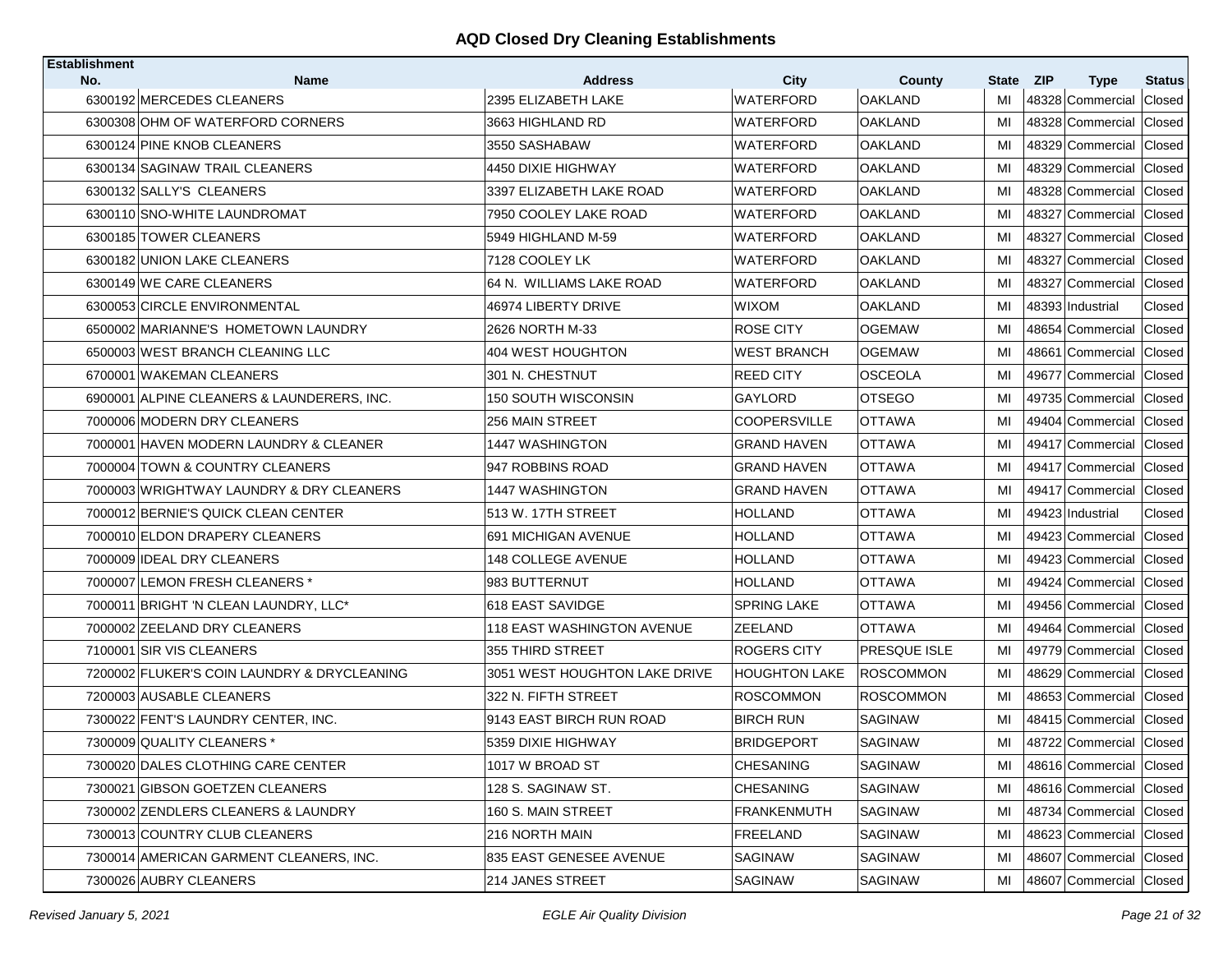| <b>Establishment</b> |                                            |                                   |                    |                    |       |                           |               |
|----------------------|--------------------------------------------|-----------------------------------|--------------------|--------------------|-------|---------------------------|---------------|
| No.                  | <b>Name</b>                                | <b>Address</b>                    | <b>City</b>        | <b>County</b>      | State | <b>ZIP</b><br><b>Type</b> | <b>Status</b> |
|                      | 7300016 CARRIAGE TOWN DRY CLEANERS         | 3385 E. HOLLAND AVENUE            | <b>SAGINAW</b>     | <b>SAGINAW</b>     | MI    | 48601 Commercial          | Closed        |
|                      | 7300018 COLBY'S CLEANING VILLAGE           | 3263 BAY ROAD                     | <b>SAGINAW</b>     | <b>SAGINAW</b>     | MI    | 48603 Commercial          | Closed        |
|                      | 7300023 GEORGE'S DRY CLEANERS. INC.        | 509 SHATTUCK ROAD                 | SAGINAW            | <b>SAGINAW</b>     | MI    | 48604 Commercial          | Closed        |
|                      | 7300017 GUIDA DRY CLEANERS                 | 700 LAPEER                        | <b>SAGINAW</b>     | <b>SAGINAW</b>     | MI    | 48607 Commercial          | Closed        |
|                      | 7300011 IMPERIAL DRY CLEANERS              | 125 S. CENTER RD.                 | SAGINAW            | SAGINAW            | MI    | 48603 Commercial          | Closed        |
|                      | 7300001 ONE HOUR MARTINIZING               | 5726 STATE STREET                 | <b>SAGINAW</b>     | <b>SAGINAW</b>     | MI    | 48603 Commercial          | Closed        |
|                      | 7300015 REALGOOD CLEANERS, INC             | 1317 COURT STREET                 | <b>SAGINAW</b>     | <b>SAGINAW</b>     | MI    | 48602 Commercial          | Closed        |
|                      | 7300007 SPOTLESS CLEANERS                  | <b>1516 SOUTH MICHIGAN AVENUE</b> | <b>SAGINAW</b>     | <b>SAGINAW</b>     | MI    | 48602 Commercial          | Closed        |
|                      | 7700001 KING KOIN, INC. *                  | 222 CEDAR STREET, P.O. BOX 25     | <b>MANISTIQUE</b>  | <b>SCHOOLCRAFT</b> | MI    | 49854 Commercial          | Closed        |
|                      | 7800001 EASTSIDE CLEANERS                  | 910 MAIN STREET                   | OWOSSO             | <b>SHIAWASSEE</b>  | MI    | 48867 Commercial          | Closed        |
|                      | 7800002 HOPKINS LAKE LAUNDRY & DRY CLEANER | 1301 SOUTH SHIAWASSEE STREET      | owosso             | <b>SHIAWASSEE</b>  | MI    | 48867 Commercial Closed   |               |
|                      | 7800003 OWOSSO DRY CLEANERS, INC.          | <b>210 S. WATER</b>               | <b>OWOSSO</b>      | <b>SHIAWASSEE</b>  | MI    | 48867 Commercial          | Closed        |
|                      | 7800006 WESTSIDE CLEANERS                  | 813 W. MAIN STREET                | OWOSSO             | <b>SHIAWASSEE</b>  | MI    | 48867 Commercial          | Closed        |
|                      | 7400005 ALGONAC ECON-O-CLEANERS*           | 408 POINTE TREMBLE ROAD           | <b>ALGONAC</b>     | <b>ST CLAIR</b>    | MI    | 48001 Commercial          | Closed        |
|                      | 7400015 Brown's Dry Cleaning               | 520 South Water Street            | <b>MARINE CITY</b> | <b>ST CLAIR</b>    | MI    | 48039 Commercial          | Closed        |
|                      | 7400019 Prestige Cleaners                  | 2307 Gratiot Boulevard            | MARYSVILLE         | <b>ST CLAIR</b>    | MI    | 48040 Commercial          | Closed        |
|                      | 7400016 Bill's Coin-Op Dry Cleaner         | 2210 Lapeer Avenue                | PORT HURON         | <b>ST CLAIR</b>    | MI    | 48060 Commercial          | Closed        |
|                      | 7400012 BLUE WATER DRY CLEANERS            | 1402 LAPEER AVE                   | PORT HURON         | <b>ST CLAIR</b>    | MI    | 48060 Commercial          | Closed        |
|                      | 7400017 Continental Plaza Laundromat       | 1622 Stone Street                 | PORT HURON         | <b>ST CLAIR</b>    | MI    | 48060 Commercial          | Closed        |
|                      | 7400006 MIL GRIS LAUNDRY & D C             | 1605 MILITARY                     | PORT HURON         | <b>ST CLAIR</b>    | MI    | 48060 Commercial          | Closed        |
|                      | 7400011 MODERN CLEANERS                    | 1401 13TH STREET                  | PORT HURON         | <b>ST CLAIR</b>    | MI    | 48060 Commercial          | Closed        |
|                      | 7400007 PINE GROVE CLEANERS                | 1615 PINE GROVE AVENUE            | PORT HURON         | <b>ST CLAIR</b>    | MI    | 48060 Commercial Closed   |               |
|                      | 7400008 PORT HURON 1 HOUR CLEANERS         | 2037 PINE GROVE AVENUE            | PORT HURON         | <b>ST CLAIR</b>    | MI    | 48060 Commercial          | Closed        |
|                      | 7400018 Prestige Cleaners                  | 5287 Lapeer Road                  | PORT HURON         | <b>ST CLAIR</b>    | MI    | 48060 Commercial Closed   |               |
|                      | 7400010 SUDS N DUDS                        | 1305 LAPEER AVENUE                | PORT HURON         | <b>ST CLAIR</b>    | MI    | 48060 Commercial          | Closed        |
|                      | 7400009 SUNSHINE LAUNDRY                   | 1305 LAPEER AVE                   | PORT HURON         | <b>ST CLAIR</b>    | MI    | 48060 Commercial          | Closed        |
|                      | 7400004 TROY CLEANERS                      | 2037 PINE GROVE AVENUE            | PORT HURON         | <b>ST CLAIR</b>    | MI    | 48060 Commercial          | Closed        |
|                      | 7400002 WEST SIDE CLEANERS                 | 1722 LAPEER AVENUE                | PORT HURON         | <b>ST CLAIR</b>    | MI    | 48060 Commercial          | Closed        |
|                      | 7500006 HI TONE CLEANERS                   | <b>251 SOUTH THIRD STREET</b>     | ACME               | <b>ST JOSEPH</b>   | MI    | 49030 Commercial Closed   |               |
|                      | 7500002 THE TOWNE CLEANERS *               | 122 S. KALAMAZOO ST.              | ACME               | <b>ST JOSEPH</b>   | MI    | 49099 Commercial Closed   |               |
|                      | 7500010 VILLAGE COIN LAUNDRY *             | 660 E MAIN ST                     | <b>ACME</b>        | ST JOSEPH          | MI    | 49032 Commercial Closed   |               |
|                      | 7500008 CHRISTOPHER CLEANERS               | 810 HIGHLAND AVE., UNIT 13        | SAINT JOSEPH       | ST JOSEPH          | MI    | 49085 Commercial Closed   |               |
|                      | 7500009 BOB'S QUALITY DRY CLEANING         | 745 S. CENTERVILLE                | <b>STURGIS</b>     | <b>ST JOSEPH</b>   | MI    | 49091 Commercial Closed   |               |
|                      | 7500004 LUDDERS CLEANERS                   | 301 1/2 EAST CHICAGO ROAD         | <b>STURGIS</b>     | ST JOSEPH          | MI    | 49091 Commercial Closed   |               |
|                      | 7500003 STURGIS ONE HOUR CLEANERS          | 400 W CHICAGO                     | STURGIS            | <b>ST JOSEPH</b>   | MI    | 49091 Commercial Closed   |               |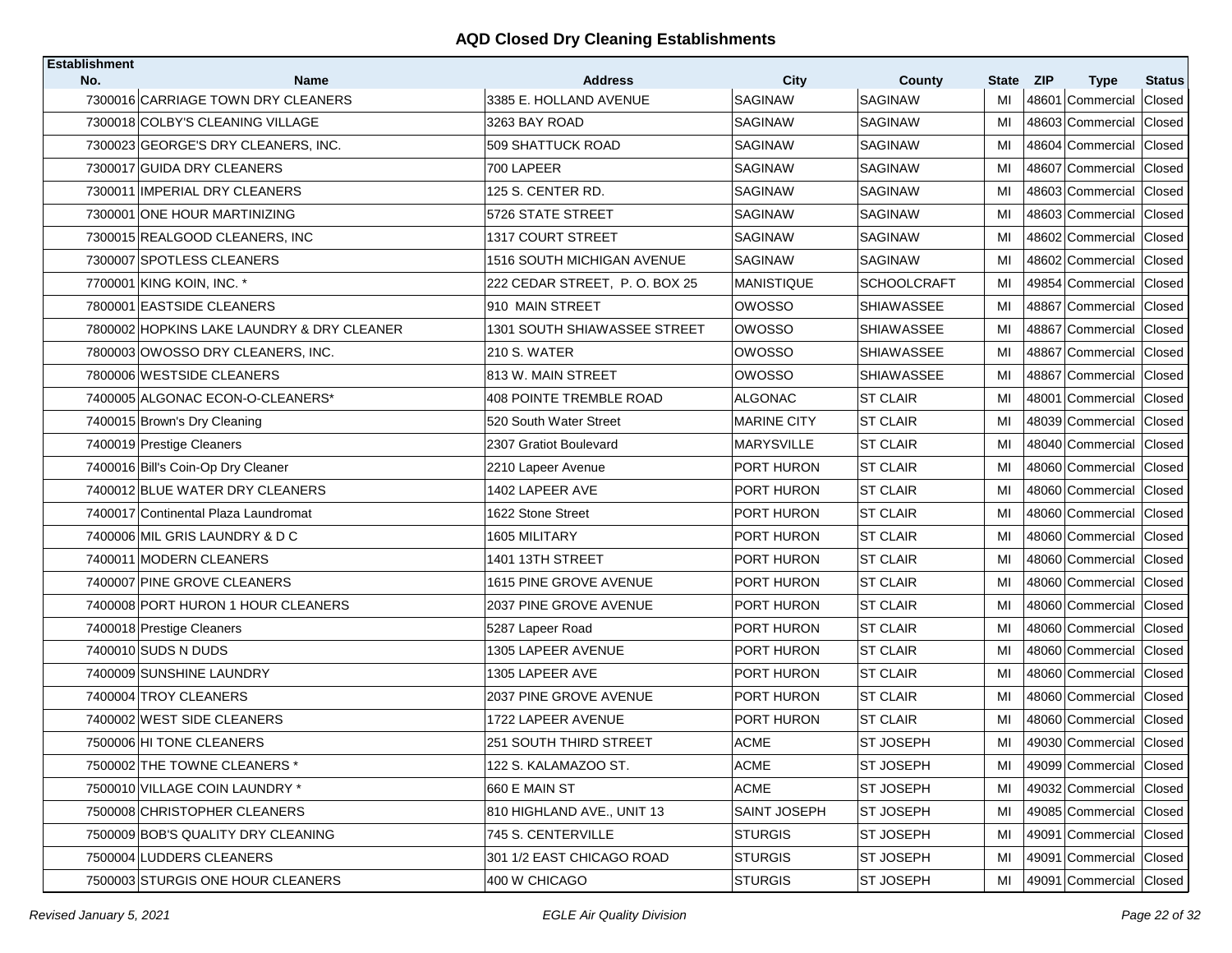| <b>Establishment</b> |                                             |                                            |                                    |                            |             |                                               |                                |
|----------------------|---------------------------------------------|--------------------------------------------|------------------------------------|----------------------------|-------------|-----------------------------------------------|--------------------------------|
| No.                  | <b>Name</b><br>7500007 COMBS CLEANERS       | <b>Address</b><br>512 WEST MICHIGAN AVENUE | <b>City</b><br><b>THREE RIVERS</b> | County<br><b>ST JOSEPH</b> | State<br>MI | <b>ZIP</b><br><b>Type</b><br>49093 Commercial | <b>Status</b><br><b>Closed</b> |
|                      | 7500001 THREE RIVERS LAUNDRY & DRY CLEANING | 427 4TH STREET                             | THREE RIVERS                       | <b>ST JOSEPH</b>           | MI          | 49093 Commercial                              | Closed                         |
|                      | 7900003 COINETTE CLEANERS *                 | 626 SHERIDAN                               | CARO                               | TUSCOLA                    | MI          | 48723 Commercial                              | Closed                         |
|                      | 7900004 D & N RAINBOW CLEANERS              | 734 N. STATE ST.                           | CARO                               | <b>TUSCOLA</b>             | MI          | 48723 Commercial                              | Closed                         |
|                      | 7900002 VASSAR CLEANERS OF MICHIGAN         | <b>620 SOUTH STATE STREET</b>              | VASSAR                             | TUSCOLA                    | MI          | 48768 Commercial Closed                       |                                |
|                      | 8000002 JIM & TONI'S 1 HOUR                 | 317 BROADWAY                               | <b>SOUTH HAVEN</b>                 | VAN BUREN                  | MI          | 49090 Commercial                              | Closed                         |
|                      | 8100024 ACE CLEANERS                        | 1758 PLYMOUTH ROAD                         | ANN ARBOR                          | WASHTENAW                  | MI          | 48105 Commercial Closed                       |                                |
|                      |                                             | 3406 WASHTENAW                             |                                    |                            |             |                                               |                                |
|                      | 8100012 ARBOR CLEANERS*                     |                                            | ANN ARBOR                          | WASHTENAW                  | MI          | 48104 Commercial                              | Closed                         |
|                      | 8100030 ARBOR WEST CLEANERS                 | 2746 JACKSON                               | ANN ARBOR                          | WASHTENAW                  | MI          | 48103 Commercial Closed                       |                                |
|                      | 8100053 ARBOR WEST CLEANERS                 | 2746 JACKSON                               | ANN ARBOR                          | WASHTENAW                  | MI          | 48103 Commercial                              | Closed                         |
|                      | 8100048 ARMEN CLEANERS                      | 630 S. ASHLEY ST.                          | ANN ARBOR                          | WASHTENAW                  | MI          | 48103 Commercial Closed                       |                                |
|                      | 8100049 CIRCLE ENVIRONMENTAL                | <b>SUITE 5 &amp; 6</b>                     | ANN ARBOR                          | WASHTENAW                  | MI          | 48108 Commercial                              | Closed                         |
|                      | 8100050 CIRCLE ENVIRONMENTAL                | 806 AIRPORT BLVD STE 5 & 6                 | ANN ARBOR                          | WASHTENAW                  | MI          | 48108 Industrial                              | Closed                         |
|                      | 8100029 CIRCLE ENVIRONMENTAL MICHIGAN, LLC  | 3820 PLAZA DRIVE, SUITE 1                  | ANN ARBOR                          | WASHTENAW                  | MI          | 48108 Industrial                              | Closed                         |
|                      | 8100023 COLBYS LAUNDROMAT                   | 2459 WEST STADIUM                          | ANN ARBOR                          | WASHTENAW                  | MI          | 48103 Commercial                              | Closed                         |
|                      | 8100032 Colonnade Cleaners Ann Arbor, Inc.  | 881 W. EISENHOWER PARKWAY                  | ANN ARBOR                          | WASHTENAW                  | MI          | 48103 Commercial                              | Closed                         |
|                      | 8100042 GOLD BOND CLEANERS, INC.            | 332 MAYNARD STREET                         | ANN ARBOR                          | WASHTENAW                  | MI          | 48104 Commercial                              | Closed                         |
|                      | 8100041 HICKS CLEANERS                      | 5851 JACKSON AVE                           | ANN ARBOR                          | WASHTENAW                  | MI          | 48103 Commercial                              | Closed                         |
|                      | 8100043 KF CLEANERS, LLC (DBA: GEORGETOWN)  | 2554 PACKARD ROAD                          | ANN ARBOR                          | WASHTENAW                  | MI          | 48104 Commercial                              | Closed                         |
|                      | 8100008 MAGIC TOUCH CLEANERS                | <b>2268 S MAIN</b>                         | ANN ARBOR                          | WASHTENAW                  | MI          | 48103 Commercial Closed                       |                                |
|                      | 8100010 MAPLE VILLAGE CLEANERS              | 357 NORTH MAPLE                            | ANN ARBOR                          | WASHTENAW                  | MI          | 48104 Commercial                              | Closed                         |
|                      | 8100005 MEYERS CLEANERS                     | 1940 WEST STADIUM BLVD.                    | ANN ARBOR                          | WASHTENAW                  | MI          | 48103 Commercial                              | Closed                         |
|                      | 8100003 MR STADIUM COIN LAUNDRY & DC        | 1958 S INDUSTRIAL HW                       | ANN ARBOR                          | WASHTENAW                  | MI          | 48104 Commercial                              | Closed                         |
|                      | 8100016 PITTSFIELD CLEANERS                 | 3530 WASHTENAW                             | ANN ARBOR                          | WASHTENAW                  | MI          | 48104 Commercial Closed                       |                                |
|                      | 8100013 SUN CLEANERS                        | 2746 JACKSON ROAD                          | ANN ARBOR                          | WASHTENAW                  | MI          | 48103 Commercial                              | Closed                         |
|                      | 8100020 VALLEY CLEANERS                     | 2889 CARPENTER ROAD                        | <b>ANN ARBOR</b>                   | <b>WASHTENAW</b>           | MI          | 48108 Commercial                              | Closed                         |
|                      | 8100015 WASH N DRY                          | 3031 PACKARD ROAD                          | ANN ARBOR                          | WASHTENAW                  | MI          | 48108 Commercial                              | Closed                         |
|                      | 8100006 TOP NOTCH                           | 1162 DEXTER STREET                         | <b>MILAN</b>                       | WASHTENAW                  | MI          | 48160 Commercial                              | Closed                         |
|                      | 8100033 DUTCH MAID DRY CLEANING             | 131 EAST MICHIGAN AVENUE                   | SALINE                             | WASHTENAW                  | MI          | 48176 Commercial Closed                       |                                |
|                      | 8100028 LODI CLEANERS                       | 429 E MICHIGAN AVE                         | SALINE                             | <b>WASHTENAW</b>           | MI          | 48176 Commercial Closed                       |                                |
|                      | 8100011 MAGIC TOUCH CLEANERS                | 429 EAST MICHIGAN AVENUE                   | SALINE                             | WASHTENAW                  | MI          | 48176 Commercial Closed                       |                                |
|                      | 8100027 CARRIAGE CLEANERS *                 | 1307 WASHTENAW AVE.                        | YPSILANTI                          | WASHTENAW                  | MI          | 48197 Commercial Closed                       |                                |
|                      | 8100036 FORBES CLEANERS, INC.               | 923 ECORSE ROAD                            | YPSILANTI                          | WASHTENAW                  | MI          | 48198 Commercial Closed                       |                                |
|                      | 8100002 OHM OF YPSILANTI*                   | 2896 WASHTENAW AVE.                        | <b>YPSILANTI</b>                   | WASHTENAW                  | MI          | 48197 Commercial Closed                       |                                |
|                      | 8100017 PROFESSIONAL CARE CLEANERS          | 480 N HEWITT                               | YPSILANTI                          | <b>WASHTENAW</b>           | MI          | 48197 Commercial Closed                       |                                |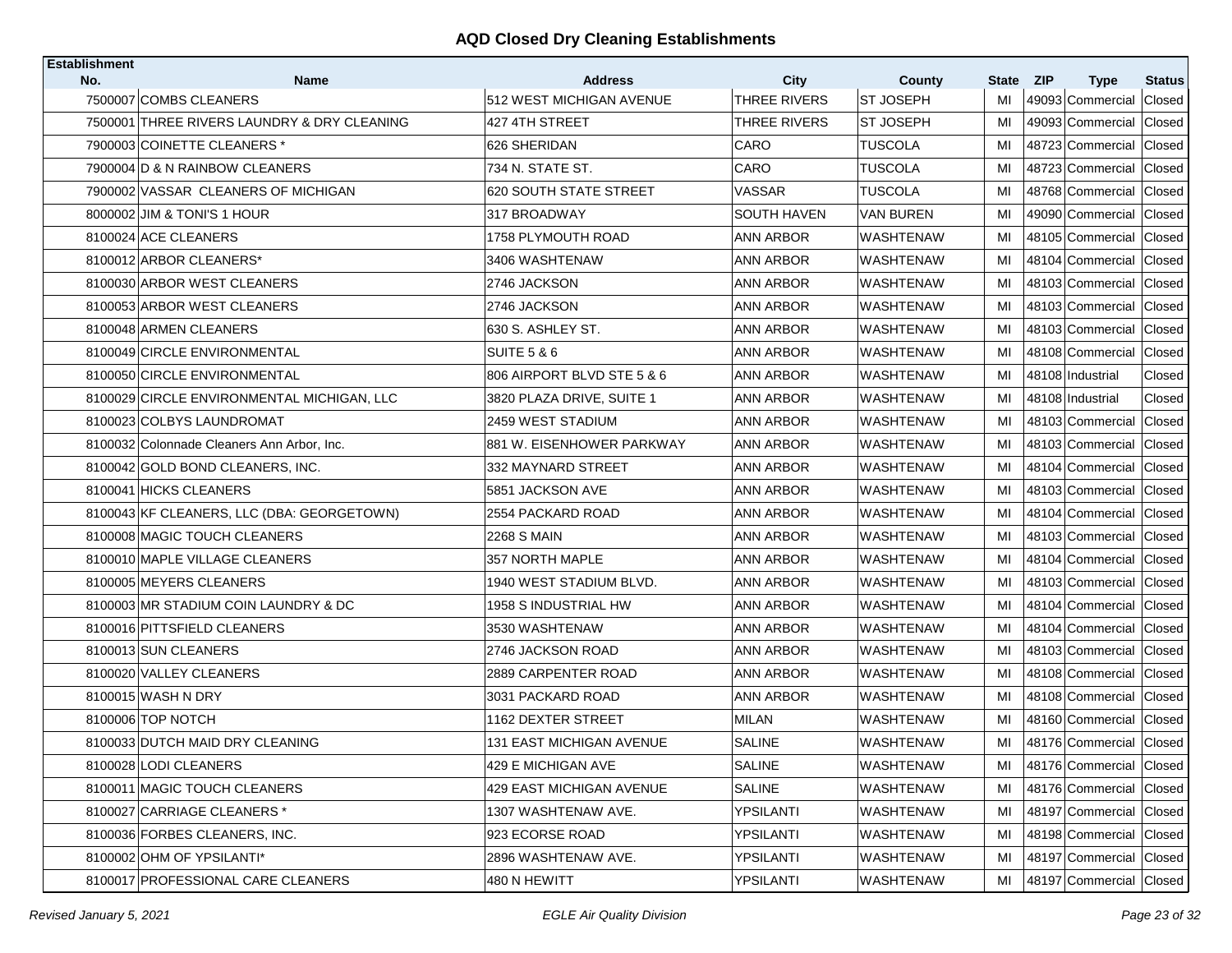| <b>Establishment</b> |                                            |                                |                   |                            |                    |            |                                 |                         |
|----------------------|--------------------------------------------|--------------------------------|-------------------|----------------------------|--------------------|------------|---------------------------------|-------------------------|
| No.                  | <b>Name</b><br>8100001 SUN CLEANERS        | <b>Address</b><br>480 N HEWITT | City<br>YPSILANTI | County<br><b>WASHTENAW</b> | <b>State</b><br>MI | <b>ZIP</b> | <b>Type</b><br>48197 Commercial | <b>Status</b><br>Closed |
|                      | 8100021 YIS FABRICARE CENTER               | 905 W. MICHIGAN AVENUE         | YPSILANTI         | <b>WASHTENAW</b>           | MI                 |            | 48197 Commercial Closed         |                         |
|                      | 8200232 CHAMPAIGN CLEANERS                 | 14733 CHAMPAIGN                | <b>ALLEN PARK</b> | <b>WAYNE</b>               | MI                 |            | 48101 Commercial                | Closed                  |
|                      | 8200182 SHAMROCK CLEANERS                  | 23180 WEST OUTER DRIVE         | <b>ALLEN PARK</b> | <b>WAYNE</b>               | MI                 |            | 48101 Commercial                | Closed                  |
|                      | 8200119 TARCIAS PARK PLACE CLEANERS        | <b>6627 PARK</b>               | <b>ALLEN PARK</b> | <b>WAYNE</b>               | MI                 | 48101      | Commercial                      | Closed                  |
|                      | 820007315TH AVENUE CLEANERS                | 2083 RAWSONVILLE               | BELLEVILLE        | <b>WAYNE</b>               | MI                 |            | 48111 Commercial                | Closed                  |
|                      | 8200106 TROJAN CLEANERS                    | 337 MAIN ST.                   | <b>BELLEVILLE</b> | <b>WAYNE</b>               | MI                 |            | 48111 Commercial                | Closed                  |
|                      | 8200192 2.99 Cleaner                       | 7688 CANTON CENTER ROAD        | <b>CANTON TWP</b> | <b>WAYNE</b>               | MI                 |            | 48187 Commercial                | Closed                  |
|                      | 8200280 CANTON CENTER CLEANERS             |                                | <b>CANTON TWP</b> |                            |                    |            |                                 |                         |
|                      |                                            | 44270 WARREN ROAD              |                   | <b>WAYNE</b>               | MI                 |            | 48187 Commercial Closed         |                         |
|                      | 8200222 CHECKERS CLEANERS                  | 43723 FORD ROAD                | CANTON TWP        | <b>WAYNE</b>               | MI                 |            | 48187 Commercial                | Closed                  |
|                      | 8200214 CLEANER CLEANERS                   | 6565 CANTON CENTER             | CANTON TWP        | <b>WAYNE</b>               | MI                 |            | 48187 Commercial Closed         |                         |
|                      | 8200239 DRY CLEAN COMPANY                  | 43351 JOY ROAD                 | CANTON TWP        | WAYNE                      | MI                 |            | 48187 Commercial                | Closed                  |
|                      | 8200096 DRY CLEANER'S CO.                  | 8010 SHELDON CENTER            | CANTON TWP        | <b>WAYNE</b>               | MI                 |            | 48187 Commercial                | Closed                  |
|                      | 8200348 GOLDEN GATE QUALITY CLEANERS, INC. | 8677 NORTH LILLEY ROAD         | CANTON TWP        | WAYNE                      | MI                 |            | 48187 Commercial                | Closed                  |
|                      | 8200390 HARVARD SQUARE CLEANERS            | 5960 N. SHELDON ROAD           | CANTON TWP        | <b>WAYNE</b>               | MI                 |            | 48187 Commercial                | Closed                  |
|                      | 8200406 KRISTAL CLEANERS                   | 6445 CANTON CENTER RD          | CANTON TWP        | WAYNE                      | MI                 |            | 48188 Commercial                | Closed                  |
|                      | 8200328 LEADER SHIRT LAUNDRY*              | 1690 S. LILLEY                 | <b>CANTON TWP</b> | <b>WAYNE</b>               | MI                 |            | 48188 Commercial                | Closed                  |
|                      | 8200072 MONARCH CLEANERS                   | 42073 FORD ROAD                | CANTON TWP        | WAYNE                      | MI                 |            | 48187 Commercial                | Closed                  |
|                      | 8200012 ONE HOUR MARTINIZING dba           | IMK CLEANERS                   | CANTON TWP        | WAYNE                      | MI                 |            | 48187 Commercial                | Closed                  |
|                      | 8200027 ONE HOUR MARTINIZING*              | 7241 CANTON CENTER ROAD        | CANTON TWP        | WAYNE                      | MI                 |            | 48187 Commercial                | Closed                  |
|                      | 8200391 ONE HOUR MARTINIZING WEST CANTON*  | 7241 N. CANTON CENTER ROAD     | CANTON TWP        | WAYNE                      | MI                 |            | 48187 Commercial                | Closed                  |
|                      | 8200003 ROCKOV, INC.                       | 260 S. LILLEY ROAD             | CANTON TWP        | <b>WAYNE</b>               | MI                 |            | 48188 Commercial                | Closed                  |
|                      | 8200267 AMERICAN VILLAGE CLEANERS          | 25842 FORD RD.                 | DEARBORN          | <b>WAYNE</b>               | MI                 |            | 48237 Commercial                | Closed                  |
|                      | 8200248 ARABIAN VILLAGE CLEANING CENTER    | 10334 DIX                      | <b>DEARBORN</b>   | <b>WAYNE</b>               | MI                 |            | 48120 Commercial                | Closed                  |
|                      | 8200279 AUBURN CLEANERS                    | 13132 W. WARREN ROAD           | DEARBORN          | WAYNE                      | MI                 |            | 48126 Commercial                | Closed                  |
|                      | 8200111 CITY CLEANERS                      | 14207 MICHIGAN AVE             | <b>DEARBORN</b>   | <b>WAYNE</b>               | MI                 |            | 48126 Commercial                | Closed                  |
|                      | 8200398 FAIRLANE CLEANERS                  | 23600 MICHIGAN AVENUE          | <b>DEARBORN</b>   | WAYNE                      | MI                 |            | 48124 Commercial                | Closed                  |
|                      | 8200357 FORDSON CLEANERS                   | 13075 MICHIGAN AVENUE          | <b>DEARBORN</b>   | <b>WAYNE</b>               | MI                 |            | 48126 Commercial                | Closed                  |
|                      | 8200353 FREDS SUNSHINE CENTER              | 14435 FORD RD                  | DEARBORN          | WAYNE                      | MI                 |            | 48126 Commercial                | Closed                  |
|                      | 8200372 JANET DAVIS OF DEARBORN, INC.      | 23101 MICHIGAN AVE.            | <b>DEARBORN</b>   | <b>WAYNE</b>               | MI                 |            | 48124 Commercial Closed         |                         |
|                      | 8200326 MAR-KAY CLEANERS                   | 3829 MONROE                    | <b>DEARBORN</b>   | WAYNE                      | MI                 |            | 48124 Commercial Closed         |                         |
|                      | 8200069 MICH-TEL LAUNDRY & CLEANERS        | 23939 MICHIGAN AVENUE          | <b>DEARBORN</b>   | WAYNE                      | MI                 |            | 48124 Commercial Closed         |                         |
|                      | 8200085 OHM OF FAIRLANE *                  | 16001 FORD ROAD                | <b>DEARBORN</b>   | <b>WAYNE</b>               | MI                 |            | 48128 Commercial Closed         |                         |
|                      | 8200077 OHM OF FORD ROAD *                 | 24601 FORD ROAD                | <b>DEARBORN</b>   | WAYNE                      | MI                 |            | 48127 Commercial Closed         |                         |
|                      | 8200097 OHM OF MICHIGAN *                  | 24332 MICHIGAN AVENUE          | <b>DEARBORN</b>   | WAYNE                      | MI                 |            | 48124 Commercial Closed         |                         |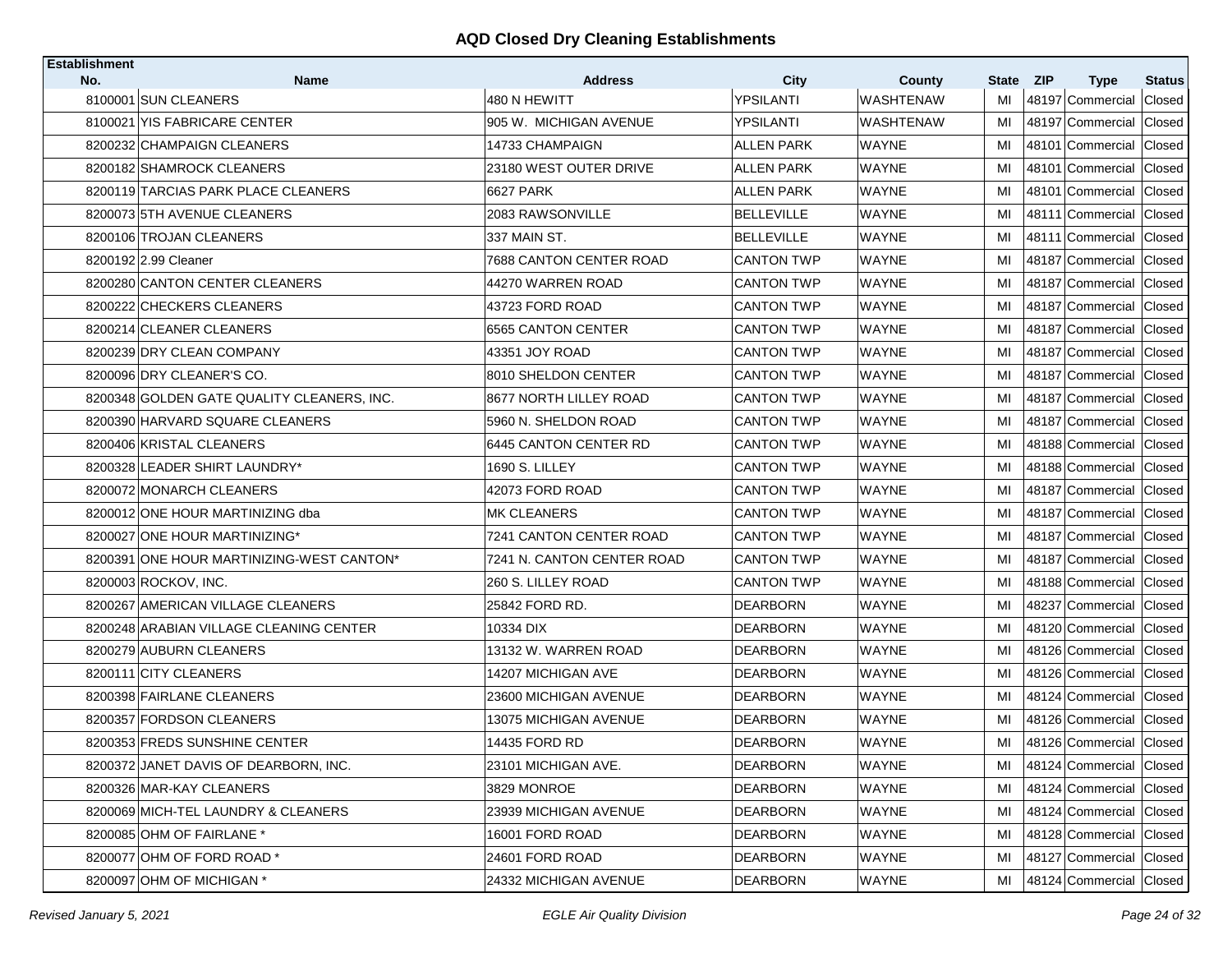| <b>Establishment</b> |                                             |                                |                                |                        |                 |                                 |                         |
|----------------------|---------------------------------------------|--------------------------------|--------------------------------|------------------------|-----------------|---------------------------------|-------------------------|
| No.                  | <b>Name</b><br>8200393 ROYAL CLEANERS       | <b>Address</b><br>14240 WARREN | <b>City</b><br><b>DEARBORN</b> | County<br><b>WAYNE</b> | State ZIP<br>MI | <b>Type</b><br>48126 Commercial | <b>Status</b><br>Closed |
|                      | 8200175 SUN SET DRY CLEANER, INC.           | 7534 WYOMING                   | <b>DEARBORN</b>                | <b>WAYNE</b>           | MI              | 48126 Commercial Closed         |                         |
|                      | 8200165 THE RITZ- CARLTON DEARBORN          | 300 TOWN CENTER DRIVE          | DEARBORN                       | <b>WAYNE</b>           | MI              | 48126 Commercial Closed         |                         |
|                      | 8200405 ULTIMATE CLEANERS                   | 14406 WEST WARREN              | <b>DEARBORN</b>                | <b>WAYNE</b>           | MI              | 48126 Commercial                | Closed                  |
|                      | 8200137 WESTBORN CLEANERS                   | 23101 MICHIGAN AVENUE          | DEARBORN                       | WAYNE                  | MI              | 48124 Commercial Closed         |                         |
|                      | 8200271 CAMBRIDGE CLEANERS & LAUNDRY        | <b>27279 WARREN</b>            | <b>DEARBORN HTS</b>            | <b>WAYNE</b>           | MI              | 48127 Commercial                | Closed                  |
|                      | 8200215 CLASSIC CLEANERS*                   | 25871 FORD                     | DEARBORN HTS                   | WAYNE                  | MI              | 48127 Commercial Closed         |                         |
|                      | 8200359 FOSTER CLEANERS                     | 5153 BEECH DALY                | <b>DEARBORN HTS</b>            | <b>WAYNE</b>           | MI              | 48125 Commercial                | Closed                  |
|                      | 8200336 LOREY CLEANERS                      | 24701 WEST WARREN              | <b>DEARBORN HTS</b>            | <b>WAYNE</b>           | MI              | 48127 Commercial Closed         |                         |
|                      | 8200327 MAPLE VILLAGE CLEANERS              | 25645 JOY ROAD                 | <b>DEARBORN HTS</b>            | <b>WAYNE</b>           | MI              | 48127 Commercial Closed         |                         |
|                      | 8200024 ONE HOUR MARTINIZING DEARBORN       | 20521 WEST WARREN              | <b>DEARBORN HTS</b>            | <b>WAYNE</b>           | MI              | 48127 Commercial Closed         |                         |
|                      | 8200177 SUNSHINE CLEANERS                   | <b>22229 WARREN</b>            | <b>DEARBORN HTS</b>            | WAYNE                  | MI              | 48127 Commercial Closed         |                         |
|                      | 8200417 THE DRY CLEANERS                    | 25645 JOY RD                   | <b>DEARBORN HTS</b>            | <b>WAYNE</b>           | MI              | 48127 Commercial Closed         |                         |
|                      | 8200121 TOWN & COUNTRY CLEANERS             | 26580 FORD ROAD                | <b>DEARBORN HTS</b>            | <b>WAYNE</b>           | MI              | 48127 Commercial Closed         |                         |
|                      | 8200113 39 MIN INDIAN VILLAGE CLEANERS. INC | 6929 EAST LAFAYETTE AVENUE     | <b>DETROIT</b>                 | <b>WAYNE</b>           | MI              | 48207 Commercial                | Closed                  |
|                      | 8200355 40 MINUTE LEADER DRY CLEANERS       | 14310 FENKELL                  | <b>DETROIT</b>                 | WAYNE                  | MI              | 48227 Commercial Closed         |                         |
|                      | 8200152 7 MILE CLEANERS                     | 14655 W. 7 MILE                | <b>DETROIT</b>                 | <b>WAYNE</b>           | MI              | 48235 Commercial                | Closed                  |
|                      | 820015617 STAR CLEANERS                     | 13901 E.  WARREN STREET        | DETROIT                        | <b>WAYNE</b>           | MI              | 48215 Commercial Closed         |                         |
|                      | 8200243 8 MILE CLEANERS                     | 13815 WEST 8 MILE ROAD         | <b>DETROIT</b>                 | <b>WAYNE</b>           | MI              | 48235 Commercial                | Closed                  |
|                      | 8200266 A-1 SUPREME DRY CLEANERS            | 17631 SCHOOLCRAFT              | DETROIT                        | <b>WAYNE</b>           | MI              | 48227 Commercial Closed         |                         |
|                      | 8200262 ABC CLEANERS, INC.                  | 18309 WEST 7 MILE ROAD         | <b>DETROIT</b>                 | <b>WAYNE</b>           | MI              | 48219 Commercial Closed         |                         |
|                      | 8200263 ABRAHAM KNB CLEANERS & LAUNDRY      | 11230 MORANG                   | DETROIT                        | WAYNE                  | MI              | 48224 Commercial Closed         |                         |
|                      | 8200257 ALEXS CLEANERS                      | 8412 WEST VERNOR               | <b>DETROIT</b>                 | <b>WAYNE</b>           | MI              | 48209 Commercial                | Closed                  |
|                      | 8200244 ALEX'S CLEANERS                     | 8535 WEST VERNOR               | <b>DETROIT</b>                 | WAYNE                  | MI              | 48209 Commercial Closed         |                         |
|                      | 8200258 ALLEN CLEANERS                      | 1107 E STATE FAIR              | <b>DETROIT</b>                 | WAYNE                  | MI              | 48203 Commercial Closed         |                         |
|                      | 8200396 ANGEL CLEANERS (dba) FINEST CLEANER | 14231 GREENFIELD               | <b>DETROIT</b>                 | <b>WAYNE</b>           | MI              | 48227 Commercial Closed         |                         |
|                      | 8200252 ANGOTTS DRAPERY SERVICE, INC.       | 10201 WHITTIER                 | <b>DETROIT</b>                 | <b>WAYNE</b>           | MI              | 48224 Commercial Closed         |                         |
|                      | 8200249 AQUA KLEEN 40 MINUTE CLEANERS*      | 7601 FENKELL                   | <b>DETROIT</b>                 | <b>WAYNE</b>           | MI              | 48238 Commercial Closed         |                         |
|                      | 8200247 ARISTO CLEANERS                     | 15738 W. 7 MILE RD.            | <b>DETROIT</b>                 | <b>WAYNE</b>           | MI              | 48235 Commercial Closed         |                         |
|                      | 8200281 AVON CLEANERS                       | 18645 WEST 6 MILE ROAD         | <b>DETROIT</b>                 | <b>WAYNE</b>           | MI              | 48219 Commercial Closed         |                         |
|                      | 8200287 BLUE WATER CLEANERS                 | 18174 W. CHICAGO               | <b>DETROIT</b>                 | <b>WAYNE</b>           | MI              | 48228 Commercial Closed         |                         |
|                      | 8200356 BRITEMORE 40 MINUTE CLEANERS        | 16222 PLYMOUTH RD              | <b>DETROIT</b>                 | WAYNE                  | MI              | 48227 Commercial Closed         |                         |
|                      | 8200283 CAFANA CLEANERS                     | 17233 MACK AVENUE              | <b>DETROIT</b>                 | <b>WAYNE</b>           | MI              | 48224 Commercial Closed         |                         |
|                      | 8200284 CAROUSEL LAUNDRY SELF SERVICE       | 6563 W WARREN                  | <b>DETROIT</b>                 | WAYNE                  | MI              | 48210 Commercial Closed         |                         |
|                      | 8200157 CHALMERS CLEANERS                   | 12609 6 MILE                   | <b>DETROIT</b>                 | <b>WAYNE</b>           | MI              | 48205 Commercial Closed         |                         |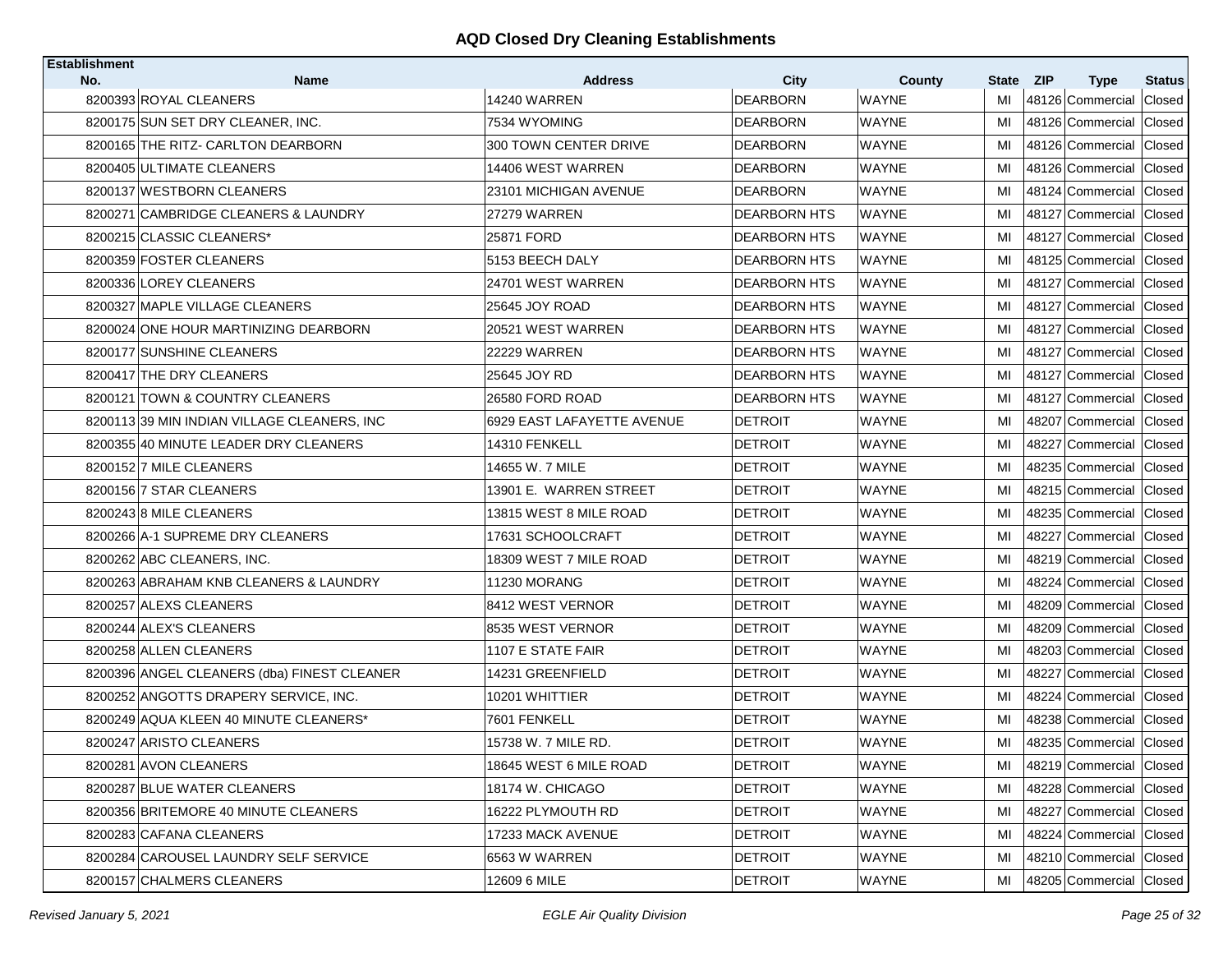| <b>Establishment</b><br>No. | <b>Name</b>                           | <b>Address</b>           | City           | County       | State ZIP | <b>Type</b>             | <b>Status</b> |
|-----------------------------|---------------------------------------|--------------------------|----------------|--------------|-----------|-------------------------|---------------|
|                             | 8200218 CINDERELLA CLEANING CENTER    | 18174 W. CHICAGO         | <b>DETROIT</b> | <b>WAYNE</b> | MI        | 48228 Commercial        | Closed        |
|                             | 8200212 CLEANING BY LAMARK            | 14301 WEST 8 MILE ROAD   | <b>DETROIT</b> | <b>WAYNE</b> | MI        | 48235 Commercial        | Closed        |
|                             | 8200203 CONNER CLEANERS               | 4705 CONNER AVE          | DETROIT        | <b>WAYNE</b> | MI        | 48215 Commercial        | Closed        |
|                             | 8200230 D B DRY CLEANERS              | 2919 W. MCNICHOLS        | <b>DETROIT</b> | <b>WAYNE</b> | MI        | 48221 Commercial        | Closed        |
|                             | 8200062 DAVISON CLEANERS              | 2051 W. DAVISON          | DETROIT        | <b>WAYNE</b> | MI        | 48238 Commercial Closed |               |
|                             | 8200404 DAY'S 40 MINUTE CLEANERS      | 16700 GRAND RIVER AVENUE | <b>DETROIT</b> | <b>WAYNE</b> | MI        | 48227 Commercial        | Closed        |
|                             | 8200242 DEBY CLEANERS                 | 20450 PLYMOUTH           | <b>DETROIT</b> | <b>WAYNE</b> | MI        | 48228 Commercial Closed |               |
|                             | 8200241 DOORMAN CLEANERS              | 10241 W 6 MILE           | <b>DETROIT</b> | <b>WAYNE</b> | MI        | 48221 Commercial Closed |               |
|                             | 8200236 DUN-WELL CLEANERS             | 6307 MICHIGAN AVENUE     | DETROIT        | <b>WAYNE</b> | MI        | 48210 Commercial Closed |               |
|                             | 8200231 EIGHT MILE BLOOM DRY CLEANERS | 5330 E. 8 MILE ROAD      | DETROIT        | <b>WAYNE</b> | MI        | 48234 Commercial Closed |               |
|                             |                                       |                          |                |              |           | 48228 Commercial Closed |               |
|                             | 8200191 ELEGANCE AM CLEANERS          | 14800 TIREMAN            | DETROIT        | <b>WAYNE</b> | MI        |                         |               |
|                             | 8200229 ELEGANT DRY CLEANERS          | 17308 GRAND RIVER        | DETROIT        | WAYNE        | MI        | 48227 Commercial Closed |               |
|                             | 8200227 EP JOY CLEANERS               | 13028 CHICAGO            | <b>DETROIT</b> | <b>WAYNE</b> | MI        | 48228 Commercial Closed |               |
|                             | 8200224 EVELYNS CLEANERS              | 13435 PURITAN            | <b>DETROIT</b> | WAYNE        | MI        | 48227 Commercial        | Closed        |
|                             | 8200223 EVERGREEN CLEANERS            | 19823 WEST MCNICHOLS     | <b>DETROIT</b> | <b>WAYNE</b> | MI        | 48219 Commercial        | Closed        |
|                             | 8200363 FISHER BUILDING VALET SHOP    | 3011 W GRAND BLVD        | DETROIT        | WAYNE        | MI        | 48202 Commercial Closed |               |
|                             | 8200365 GAROFALO CLEANERS             | 7459 E. SEVEN MILE RD.   | <b>DETROIT</b> | <b>WAYNE</b> | MI        | 48234 Commercial        | Closed        |
|                             | 8200411 GENERATION CLEANERS           | 20100 PLYMOUTH RD        | DETROIT        | <b>WAYNE</b> | MI        | 48228 Commercial Closed |               |
|                             | 8200071 GLOVER-MEEKS CLEANERS         | 8239 E. FOREST ST.       | DETROIT        | <b>WAYNE</b> | MI        | 48214 Commercial        | Closed        |
|                             | 8200349 GOEDERTIER'S CLEANERS         | 18451 MACK AVENUE        | DETROIT        | <b>WAYNE</b> | MI        | 48236 Commercial Closed |               |
|                             | 8200067 GOLDEN STAR DRY CLEANERS      | 20521 W 7 MILE RD        | DETROIT        | <b>WAYNE</b> | MI        | 48219 Commercial Closed |               |
|                             | 8200343 GRAND BELL CLEANERS           | 6629 TIREMAN             | DETROIT        | <b>WAYNE</b> | MI        | 48204 Commercial Closed |               |
|                             | 8200346 GRAND JOY CLEANERS            | 4510 JOY ROAD            | <b>DETROIT</b> | <b>WAYNE</b> | MI        | 48204 Commercial        | Closed        |
|                             | 8200345 GREAT LAKES FUR SERVICE, INC. | 230 EAST GRAND RIVER     | <b>DETROIT</b> | <b>WAYNE</b> | MI        | 48226 Commercial        | Closed        |
|                             | 8200407 GROSSE POINTE CLEANERS        | 16219 MACK AVENUE        | <b>DETROIT</b> | <b>WAYNE</b> | MI        | 48224 Commercial Closed |               |
|                             | 8200377 HABERMAN HARRY & SON          | 2111 WOODWARD            | <b>DETROIT</b> | <b>WAYNE</b> | MI        | 48201 Commercial        | Closed        |
|                             | 8200042 HAN'S DRY CLEANING, INC.      | 15100 GRAND RIVER        | <b>DETROIT</b> | WAYNE        | MI        | 48227 Commercial        | Closed        |
|                             | 8200387 HOLLEYS VALET CLEANERS        | 5338 TIREMAN             | <b>DETROIT</b> | <b>WAYNE</b> | MI        | 48204 Commercial        | Closed        |
|                             | 8200373 J P LAUNDROMAT                | 8044 HARPER              | DETROIT        | WAYNE        | MI        | 48213 Commercial        | Closed        |
|                             | 8200367 JORDAN CLEANERS               | 17121 W. MCNICHOLS       | <b>DETROIT</b> | <b>WAYNE</b> | MI        | 48235 Commercial Closed |               |
|                             | 8200310 KIE KIE CLEANERS *            | 13925 W SEVEN MILE       | <b>DETROIT</b> | WAYNE        | MI        | 48221 Commercial Closed |               |
|                             | 8200308 KING CLEANERS                 | 18450 GRAND RIVER        | <b>DETROIT</b> | WAYNE        | MI        | 48223 Commercial Closed |               |
|                             | 8200306 KINGSBORO CLEANERS            | 26130 W. 6 MILE ROAD     | <b>DETROIT</b> | WAYNE        | MI        | 48240 Commercial Closed |               |
|                             | 8200315 K-YORK CLEANERS               | 2601 PURITAN             | <b>DETROIT</b> | <b>WAYNE</b> | MI        | 48238 Commercial Closed |               |
|                             | 8200300 LA BAN CLEANERS               | 14405 WEST 6 MILE        | <b>DETROIT</b> | WAYNE        | MI        | 48235 Commercial Closed |               |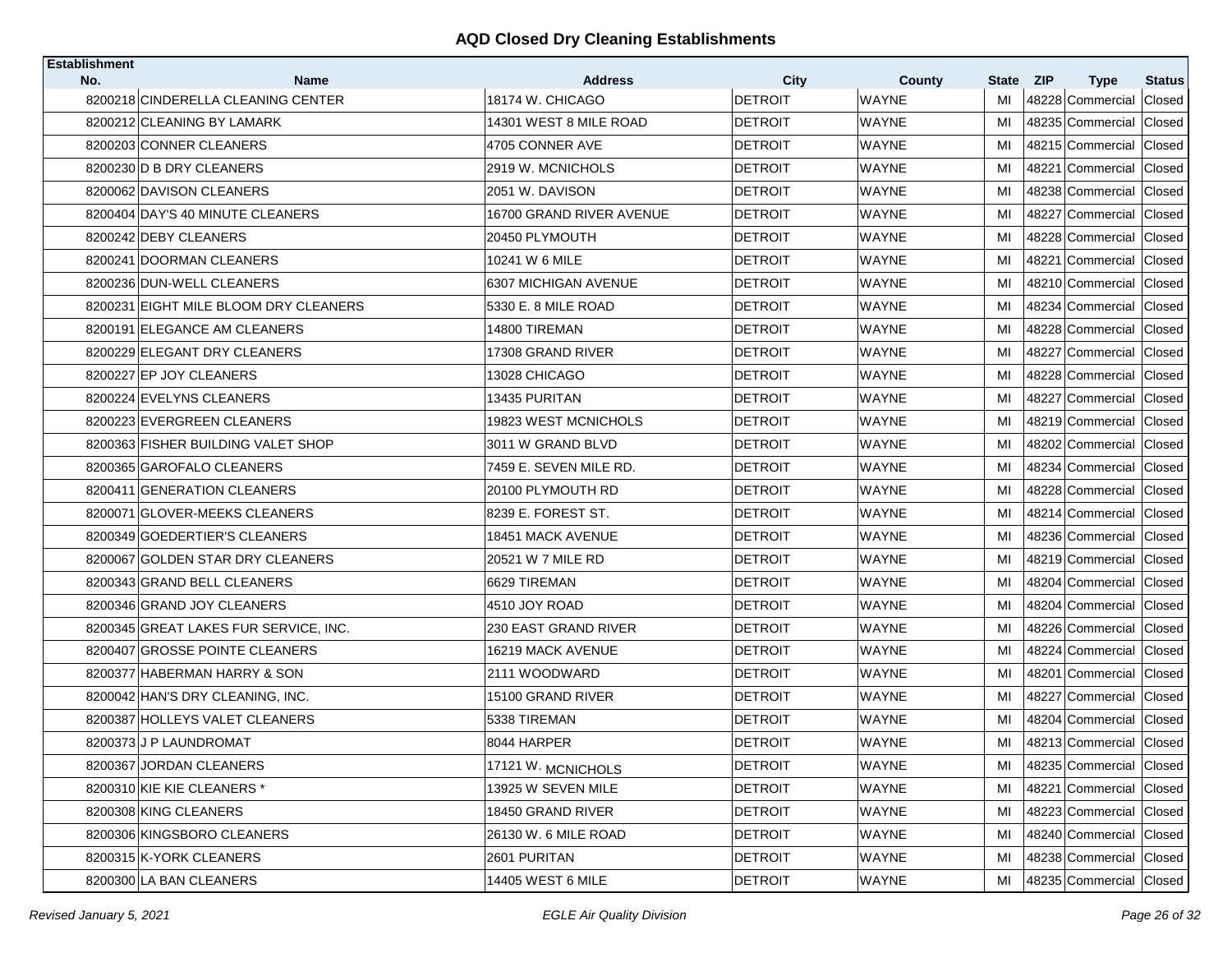| <b>Establishment</b> |                                                 |                                    |                        |                        |             |            |                                 |                         |
|----------------------|-------------------------------------------------|------------------------------------|------------------------|------------------------|-------------|------------|---------------------------------|-------------------------|
| No.                  | <b>Name</b><br>8200296 LASKEY-PARKSIDE CLEANERS | <b>Address</b><br>8728 W MCNICHOLS | City<br><b>DETROIT</b> | County<br><b>WAYNE</b> | State<br>MI | <b>ZIP</b> | <b>Type</b><br>48221 Commercial | <b>Status</b><br>Closed |
|                      | 8200330 LE SURE CLEANERS                        | 2212 E. SEVEN MILE RD.             | <b>DETROIT</b>         | <b>WAYNE</b>           | MI          |            | 48234 Commercial                | Closed                  |
|                      | 8200339 LEWETT CLEANERS                         | 4510 JOY ROAD                      | <b>DETROIT</b>         | <b>WAYNE</b>           | MI          |            | 48204 Commercial                | Closed                  |
|                      |                                                 |                                    |                        | <b>WAYNE</b>           |             |            |                                 |                         |
|                      | 8200334 LUSTER CLEANERS, INC.*                  | 19721 JAMES COUZENS                | <b>DETROIT</b>         |                        | MI          |            | 48235 Commercial                | Closed                  |
|                      | 8200335 LUSTRE LAUNDRY AND DRY CLEANING*        | 9100 CENTRAL AVENUE                | <b>DETROIT</b>         | <b>WAYNE</b>           | MI          |            | 48204 Industrial                | Closed                  |
|                      | 8200333 M W CLEANERS                            | 5106 EAST 7 MILE ROAD              | <b>DETROIT</b>         | <b>WAYNE</b>           | MI          |            | 48234 Commercial                | Closed                  |
|                      | 8200317 MADE CLEANERS                           | 9646 GREENFIELD                    | <b>DETROIT</b>         | <b>WAYNE</b>           | MI          |            | 48227 Commercial                | Closed                  |
|                      | 8200331 MADRID LAUNDROMAT *                     | 13910 JOSEPH CAMPAU                | <b>DETROIT</b>         | <b>WAYNE</b>           | MI          |            | 48212 Commercial                | Closed                  |
|                      | 8200341 MAI KAI CLEANERS. INC.                  | 24235 W. 7 MILE RD.                | <b>DETROIT</b>         | <b>WAYNE</b>           | MI          |            | 48219 Commercial Closed         |                         |
|                      | 8200325 MARS CLEANERS                           | 1796 E. 8 MILE RD.                 | <b>DETROIT</b>         | <b>WAYNE</b>           | MI          |            | 48203 Commercial                | Closed                  |
|                      | 8200321 MASTER CLEANERS                         | 17235 W. MCNICHOLS                 | <b>DETROIT</b>         | <b>WAYNE</b>           | MI          |            | 48235 Commercial Closed         |                         |
|                      | 8200319 MAYTAG LAUNDROMAT AND DRY CLEANING      | 8900 JOY ROAD                      | <b>DETROIT</b>         | <b>WAYNE</b>           | MI          |            | 48204 Commercial                | Closed                  |
|                      | 8200070 MEEKS CLEANERS                          | 10346 E WARREN ST                  | <b>DETROIT</b>         | <b>WAYNE</b>           | MI          |            | 48214 Commercial                | Closed                  |
|                      | 8200197 MEIER CLEANERS                          | 11318 CHALMERS                     | <b>DETROIT</b>         | <b>WAYNE</b>           | MI          |            | 48213 Commercial                | Closed                  |
|                      | 8200068 MICHIGAN 49 MINUTES CLEANERS            | 18601 WEST 8 MILE ROAD             | <b>DETROIT</b>         | <b>WAYNE</b>           | MI          |            | 48219 Commercial                | Closed                  |
|                      | 8200065 MIRIAM & W CLEANERS                     | 20517 GRAND RIVER                  | <b>DETROIT</b>         | <b>WAYNE</b>           | MI          |            | 48219 Commercial                | Closed                  |
|                      | 8200063 MODEL CLEANERS                          | 2051 W. DAVISON                    | <b>DETROIT</b>         | <b>WAYNE</b>           | MI          |            | 48238 Commercial                | Closed                  |
|                      | 8200064 MONK'S CUSTOM QUALITY GARMENT           | 10709 MORANG                       | <b>DETROIT</b>         | <b>WAYNE</b>           | MI          |            | 48224 Commercial                | Closed                  |
|                      | 8200060 MOTOR CITY CLEANERS                     | 7400 PURITAN AVENUE                | <b>DETROIT</b>         | <b>WAYNE</b>           | MI          |            | 48238 Commercial                | Closed                  |
|                      | 8200057 MR SUDS LAUNDRY                         | 8681 ROSA PKS BLVD                 | <b>DETROIT</b>         | <b>WAYNE</b>           | MI          |            | 48206 Commercial                | Closed                  |
|                      | 8200054 NASH CLEANERS                           | 14806 PLYMOUTH ROAD                | <b>DETROIT</b>         | <b>WAYNE</b>           | MI          |            | 48227 Commercial                | Closed                  |
|                      | 8200051 NEW CROWN CLEANERS                      | 14313 EAST JEFFERSON               | <b>DETROIT</b>         | <b>WAYNE</b>           | MI          |            | 48215 Commercial                | Closed                  |
|                      | 8200360 NEW GINO'S CLEANERS, INC.               | 15050 FENKELL                      | <b>DETROIT</b>         | <b>WAYNE</b>           | MI          |            | 48227 Commercial                | Closed                  |
|                      | 8200026 NIAGARA CLEANERS                        | 16379 E WARREN AVE                 | <b>DETROIT</b>         | <b>WAYNE</b>           | MI          |            | 48224 Commercial                | Closed                  |
|                      | 8200086 NORGETOWN                               | 18220 WEST WARREN                  | <b>DETROIT</b>         | <b>WAYNE</b>           | MI          |            | 48228 Commercial                | Closed                  |
|                      | 8200094 NORTOWN CLEANERS                        | 18716 VAN DYKE                     | <b>DETROIT</b>         | <b>WAYNE</b>           | MI          |            | 48234 Commercial                | Closed                  |
|                      | 8200019 ONE HOUR MARTINIZING OF DEARBORN*       | 20500 W. WARREN                    | <b>DETROIT</b>         | WAYNE                  | MI          |            | 48219 Commercial                | Closed                  |
|                      | 8200011 ONE HOUR METROPOLITAN CLEANERS          | 6457 MCGRAW STREET                 | <b>DETROIT</b>         | <b>WAYNE</b>           | MI          |            | 48210 Commercial                | Closed                  |
|                      | 8200002 PALACE CLEANERS                         | <b>11444 WHITTIER</b>              | <b>DETROIT</b>         | <b>WAYNE</b>           | MI          |            | 48224 Commercial                | Closed                  |
|                      | 8200429 Palace Quality Cleaners                 | 1200 Cloverdale                    | <b>DETROIT</b>         | <b>WAYNE</b>           | MI          |            | 48204 Commercial Closed         |                         |
|                      | 8200401 PASTOR CLEANERS                         | 10816 FULLERTON                    | <b>DETROIT</b>         | WAYNE                  | MI          |            | 48238 Commercial Closed         |                         |
|                      | 8200005 PAULS 2 HR DRY CLEANING                 | 8415 W VERNOR                      | <b>DETROIT</b>         | <b>WAYNE</b>           | MI          |            | 48209 Commercial Closed         |                         |
|                      | 8200007 PEGGY'S DRY CLEANERS                    | 14301 KERCHEVAL AVENUE             | <b>DETROIT</b>         | <b>WAYNE</b>           | MI          |            | 48215 Commercial Closed         |                         |
|                      | 8200008 PERSONAL TOUCH CLEANERS                 | 11955 E. MCNICHOLS                 | <b>DETROIT</b>         | WAYNE                  | MI          |            | 48205 Commercial Closed         |                         |
|                      | 8200009 PHASES II PROFESSIONAL CLEANER          | 11818 GRAND RIVER                  | <b>DETROIT</b>         | <b>WAYNE</b>           | MI          |            | 48204 Commercial Closed         |                         |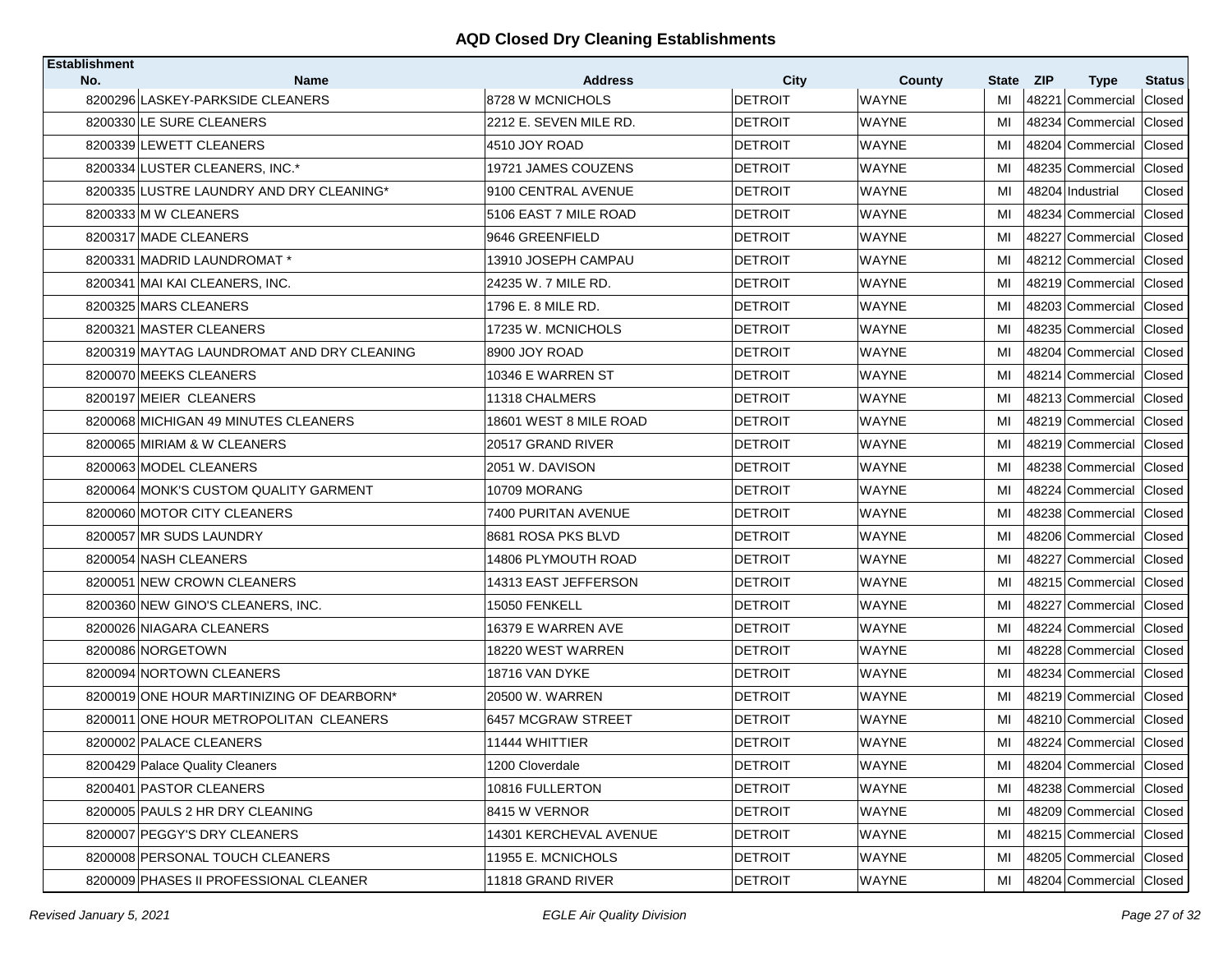| <b>Establishment</b> |                                       |                                               |                        |                        |                    |            |                                 |                         |
|----------------------|---------------------------------------|-----------------------------------------------|------------------------|------------------------|--------------------|------------|---------------------------------|-------------------------|
| No.                  | <b>Name</b><br>8200037 PINE CLEANERS  | <b>Address</b><br>15920 PURITAN ST            | City<br><b>DETROIT</b> | County<br><b>WAYNE</b> | <b>State</b><br>MI | <b>ZIP</b> | <b>Type</b><br>48227 Commercial | <b>Status</b><br>Closed |
|                      | 8200047 PINECREST CLEANERS            | 8235 W EIGHT MILE                             | <b>DETROIT</b>         | <b>WAYNE</b>           | MI                 |            | 48221 Commercial                | Closed                  |
|                      | 8200040 PRIDE QUALITY CLEANERS        | 13126 FENKELL                                 | <b>DETROIT</b>         | <b>WAYNE</b>           | MI                 |            | 48227 Commercial                | Closed                  |
|                      | 8200048 Q & Q QUALITY CLEANER         | 13028 W. CHICAGO                              | <b>DETROIT</b>         | <b>WAYNE</b>           | MI                 |            | 48228 Commercial                | Closed                  |
|                      | 8200036 Q 40 MINUTE CLEANERS          | 16035 PLYMOUTH                                | <b>DETROIT</b>         | WAYNE                  | MI                 |            | 48227 Commercial Closed         |                         |
|                      |                                       |                                               |                        |                        |                    |            |                                 |                         |
|                      | 8200170 QUEEN'S DRY CLEANERS          | 13848 WEST MCNICHOLS ROAD<br>2855 E 7 MILE RD | <b>DETROIT</b>         | <b>WAYNE</b>           | MI                 |            | 48235 Commercial                | Closed                  |
|                      | 8200032 QUICK WAY CLEANERS INC        |                                               | <b>DETROIT</b>         | <b>WAYNE</b>           | MI                 |            | 48234 Commercial Closed         |                         |
|                      | 8200392 RAM LEATHER CARE, INC.        | 3325 WEST MCNICOLS ROAD                       | <b>DETROIT</b>         | <b>WAYNE</b>           | MI                 |            | 48221 Commercial Closed         |                         |
|                      | 8200194 RED BIRD CLEANERS             | 1501 E 7 MILE RD                              | <b>DETROIT</b>         | <b>WAYNE</b>           | MI                 |            | 48203 Commercial Closed         |                         |
|                      | 8200395 RED BOW TIE DRY CLEANERS      | 16393 EAST WARREN                             | DETROIT                | WAYNE                  | MI                 |            | 48224 Commercial                | Closed                  |
|                      | 8200164 ROBINS 40 MIN CLEANERS        | 8838 THIRD                                    | <b>DETROIT</b>         | <b>WAYNE</b>           | MI                 |            | 48219 Commercial Closed         |                         |
|                      | 8200163 ROYCOURT CLEANERS             | 16431 SCHOOLCRAFT ROAD                        | <b>DETROIT</b>         | WAYNE                  | MI                 |            | 48227 Commercial Closed         |                         |
|                      | 8200160 RUBY CLEANERS                 | 20101 W 7 MILE RD                             | <b>DETROIT</b>         | <b>WAYNE</b>           | MI                 |            | 48219 Commercial Closed         |                         |
|                      | 8200147 RYANS LAUNDRY & DRY CLEANERS  | 2465 W DAVISON                                | <b>DETROIT</b>         | <b>WAYNE</b>           | MI                 |            | 48238 Commercial Closed         |                         |
|                      | 8200058 SCHOOLCRAFT DRY CLEANERS      | 17631 SCHOOLCRAFT                             | <b>DETROIT</b>         | <b>WAYNE</b>           | MI                 |            | 48227 Commercial                | Closed                  |
|                      | 8200150 SEARS CLEANERS                | 14800 TIREMAN                                 | DETROIT                | WAYNE                  | MI                 |            | 48228 Commercial                | Closed                  |
|                      | 8200153 SEVEN MILE OSBORNE CLEANERS   | 4535 E. SEVEN MILE                            | <b>DETROIT</b>         | <b>WAYNE</b>           | MI                 |            | 48234 Commercial                | Closed                  |
|                      | 8200148 SHARP DRY CLEANERS            | 19721 W. 7 MILE ROAD                          | DETROIT                | <b>WAYNE</b>           | MI                 |            | 48219 Commercial Closed         |                         |
|                      | 8200184 SINGLETON CLEANERS            | 8141 GRATIOT                                  | <b>DETROIT</b>         | <b>WAYNE</b>           | MI                 |            | 48213 Commercial                | Closed                  |
|                      | 8200190 SOLO CLEANERS                 | 17605 CONANT                                  | DETROIT                | <b>WAYNE</b>           | MI                 |            | 48213 Commercial Closed         |                         |
|                      | 8200188 SPARKLE CLEANERS              | 18729 SCHOOLCRAFT                             | <b>DETROIT</b>         | <b>WAYNE</b>           | MI                 |            | 48227 Commercial                | Closed                  |
|                      | 8200189 SPECIALTY CLEANERS            | 10201 WEST 7 MILE ROAD                        | <b>DETROIT</b>         | WAYNE                  | MI                 |            | 48221 Commercial Closed         |                         |
|                      | 8200433 ST CLAIR CLEANERS             | 10443-47 KERCHEVAL                            | <b>DETROIT</b>         | <b>WAYNE</b>           | MI                 |            | 48214 Commercial                | Closed                  |
|                      | 8200186 STATE FAIR CLEANERS           | 1501 EAST STATE FAIR                          | <b>DETROIT</b>         | <b>WAYNE</b>           | MI                 |            | 48203 Commercial                | Closed                  |
|                      | 8200176 SUPERIOR CLEANERS             | 10639 W. SEVEN MILE                           | <b>DETROIT</b>         | <b>WAYNE</b>           | MI                 |            | 48221 Commercial                | Closed                  |
|                      | 8200173 T GROVE & SONS CLEANERS, INC. | <b>1141 WESTMINSTER STREET</b>                | <b>DETROIT</b>         | <b>WAYNE</b>           | MI                 |            | 48211 Commercial                | Closed                  |
|                      | 8200172 TAFT CLEANERS                 | 7626 WEST VERNOR                              | <b>DETROIT</b>         | WAYNE                  | MI                 |            | 48209 Commercial                | Closed                  |
|                      | 8200118 TAYLOR'S CLEANERS             | 3435 CHENE                                    | <b>DETROIT</b>         | <b>WAYNE</b>           | MI                 |            | 48207 Commercial                | Closed                  |
|                      | 8200117 TCB CLEANERS                  | 17706 FENKELL                                 | DETROIT                | WAYNE                  | MI                 |            | 48227 Commercial                | <b>Closed</b>           |
|                      | 8200116 TERRY'S QUALITY CLEANERS      | 19735 CONANT                                  | <b>DETROIT</b>         | WAYNE                  | MI                 |            | 48234 Commercial Closed         |                         |
|                      | 8200434 The 30 Minute Cleaner         | 7520 Grand River                              | <b>DETROIT</b>         | WAYNE                  | MI                 | 48204      |                                 | Closed                  |
|                      | 8200115 THE LAUNDRY SHOPPE, INC.      | 14500 E. JEFFERSON                            | <b>DETROIT</b>         | WAYNE                  | MI                 |            | 48215 Commercial                | Closed                  |
|                      | 8200332 THE MARRIOTT HOTEL - DETROIT  | RENAISSANCE CENTER, LEVEL B                   | <b>DETROIT</b>         | <b>WAYNE</b>           | MI                 |            | 48243 Commercial Closed         |                         |
|                      | 8200138 THE WESTIN HOTEL - DETROIT    | <b>RENAISSANCE CENTER</b>                     | <b>DETROIT</b>         | <b>WAYNE</b>           | MI                 |            | 48243 Commercial Closed         |                         |
|                      | 8200107 TRIPLETT CLEANERS, INC.       | 7546 WEST MCNICHOLS                           | <b>DETROIT</b>         | WAYNE                  | MI                 |            | 48221 Commercial Closed         |                         |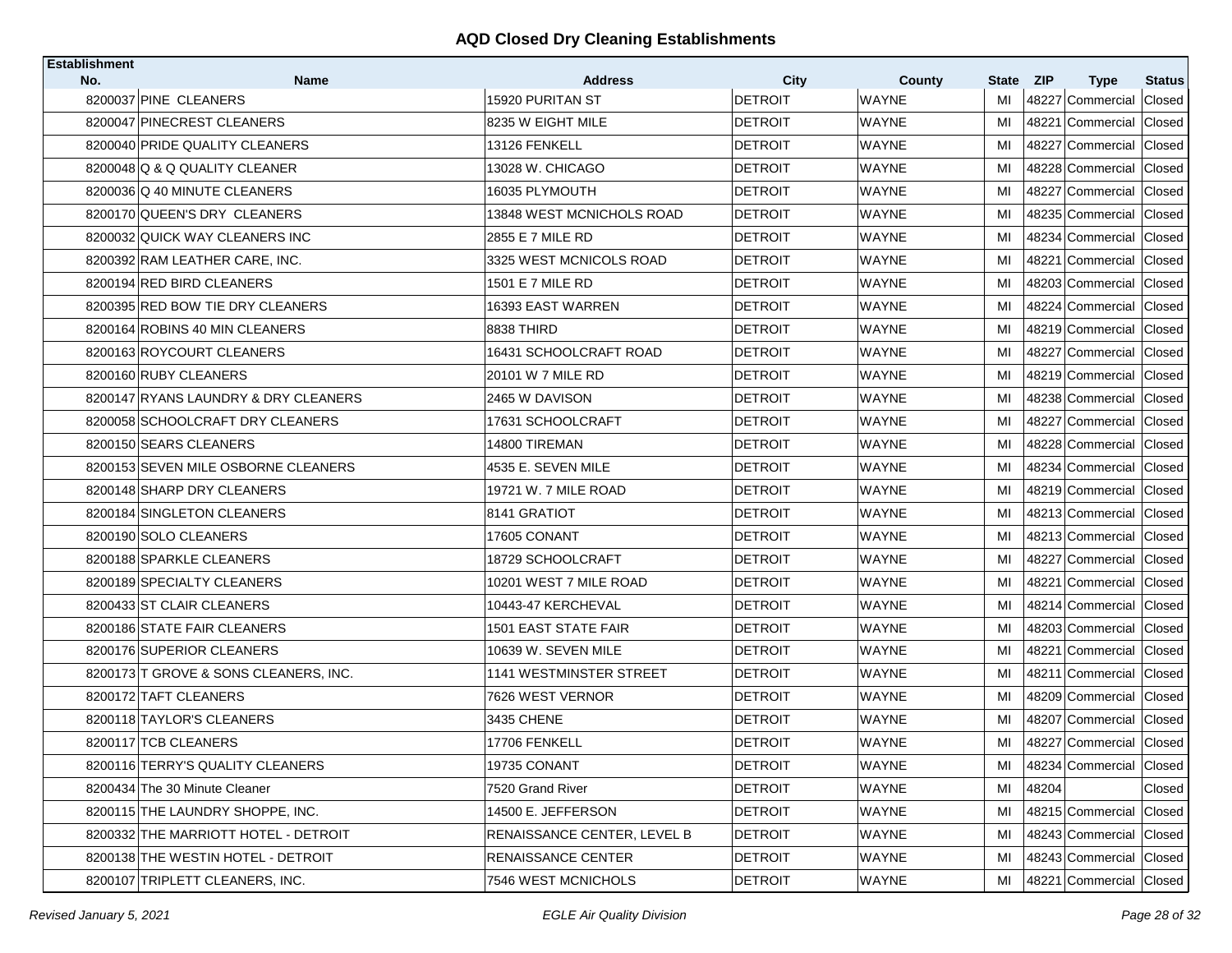| Establishment |                                             |                                  |                        |                               |             |                                    |                         |
|---------------|---------------------------------------------|----------------------------------|------------------------|-------------------------------|-------------|------------------------------------|-------------------------|
| No.           | <b>Name</b><br>8200436 Troy Cleaners        | <b>Address</b><br>5469 McDougall | City<br><b>DETROIT</b> | <b>County</b><br><b>WAYNE</b> | State<br>MI | <b>ZIP</b><br><b>Type</b><br>48211 | <b>Status</b><br>Closed |
|               | 8200435 Twin 40 Min Cleaners                | 7711 E. 7 Mile                   | <b>DETROIT</b>         | <b>WAYNE</b>                  | MI          | 48134 Commercial                   | Closed                  |
|               | 8200394 UNIVERSITY CLEANERS                 | 4704 CASS AVENUE                 | <b>DETROIT</b>         | <b>WAYNE</b>                  | MI          | 48201 Commercial                   | Closed                  |
|               | 8200400 UNIVERSITY CLEANERS                 | 4704 CASS AVENUE                 | <b>DETROIT</b>         | <b>WAYNE</b>                  | MI          | 48201<br>Commercial                | Closed                  |
|               | 8200199 VALENTE'S MEN'S FORMALWEAR          | DBA: CUSMANO TUXEDO, INC.        | <b>DETROIT</b>         | <b>WAYNE</b>                  | MI          | 48224 Commercial                   | Closed                  |
|               | 8200101 VALET CLEANERS                      | 9521 DEXTER AVENUE               | <b>DETROIT</b>         | <b>WAYNE</b>                  | MI          | 48206 Commercial                   | Closed                  |
|               | 8200099 VASSAR CLEANERS                     | 13336 W. 7 MILE ROAD             | <b>DETROIT</b>         | <b>WAYNE</b>                  | MI          | 48235 Commercial Closed            |                         |
|               | 8200135 VENUS 40 MINUTE CLEANERS            | 20233 WEST 7 MILE ROAD           | <b>DETROIT</b>         | <b>WAYNE</b>                  | MI          | 48219 Commercial                   | Closed                  |
|               | 8200133 VENUS CLEANERS, INC.                | 14349 SCHOOLCRAFT AVENUE         | <b>DETROIT</b>         | <b>WAYNE</b>                  | MI          | 48227 Commercial Closed            |                         |
|               | 8200144 WARDELLS FABRIC SERVICE             | 15400 WYOMING                    | <b>DETROIT</b>         | <b>WAYNE</b>                  | MI          | 48238 Commercial                   | Closed                  |
|               | 8200162 Warren & Conner Laundry             | 11818 E. Warren                  | <b>DETROIT</b>         | <b>WAYNE</b>                  | MI          | 48214 Commercial                   | Closed                  |
|               | 8200143 WARREN PLAZA CLEANERS               | 520 EAST WARREN                  | <b>DETROIT</b>         | <b>WAYNE</b>                  | MI          | 48201 Commercial                   | Closed                  |
|               | 8200139 WEST CHICAGO CLEANERS               | 13107 WEST CHICAGO               | <b>DETROIT</b>         | <b>WAYNE</b>                  | MI          | 48228 Commercial                   | Closed                  |
|               | 8200132 WHITE TOWER LAUNDRY & CLEANERS      | 10600 GRATIOT AVENUE             | <b>DETROIT</b>         | <b>WAYNE</b>                  | MI          | 48213 Industrial                   | Closed                  |
|               | 8200131 WHITNEY CLEANERS                    | 3285 WEST DAVISON                | <b>DETROIT</b>         | <b>WAYNE</b>                  | MI          | 48238 Commercial                   | Closed                  |
|               | 8200126 YORK CLEANERS                       | 1600 EAST 7 MILE ROAD            | <b>DETROIT</b>         | WAYNE                         | MI          | 48203 Commercial                   | Closed                  |
|               | 8200125 YOUNG'S CLEANERS                    | 10105 SHOEMAKER                  | <b>DETROIT</b>         | <b>WAYNE</b>                  | МI          | 48213 Commercial                   | Closed                  |
|               | 8200123 YOUR NEIGHBORHOOD CLEANERS*         | 19400 LIVERNOIS                  | DETROIT                | WAYNE                         | MI          | 48221 Commercial                   | Closed                  |
|               | 8200297 YS Cleaners.INC dba:LACYS CLEANERS  | 13341 W SEVEN MILE RD            | <b>DETROIT</b>         | <b>WAYNE</b>                  | MI          | 48235 Commercial                   | Closed                  |
|               | 8200301 L. B. WOODS, JR. TAILORING & CLEAN  | <b>392 SALLIOTTE ROAD</b>        | <b>ECORSE</b>          | <b>WAYNE</b>                  | MI          | 48229 Commercial Closed            |                         |
|               | 8200208 DELUX CLEANERS, INC.                | 32065 GRAND RIVER                | <b>FARMINGTON</b>      | <b>WAYNE</b>                  | MI          | 48336 Commercial                   | Closed                  |
|               | 8200180 SUNNYSIDE CLEANERS                  | 27508 TELEGRAPH                  | <b>FLAT ROCK</b>       | WAYNE                         | MI          | 48134 Commercial                   | Closed                  |
|               | 8200196 CLOTHING CLINIC CLEANERS            | 5926 MIDDLEBELT                  | <b>GARDEN CITY</b>     | <b>WAYNE</b>                  | MI          | 48135 Commercial                   | Closed                  |
|               | 8200313 K. C. EXPRESS CLEANERS              | 5926 MIDDLEBELT                  | <b>GARDEN CITY</b>     | <b>WAYNE</b>                  | MI          | 48135 Commercial Closed            |                         |
|               | 8200056 MY CLEANERS, INC.                   | 32600 CHERRY HILL                | <b>GARDEN CITY</b>     | <b>WAYNE</b>                  | MI          | 48135 Commercial                   | Closed                  |
|               | 8200124 YOUR AUNT KATHY'S CLEANERS          | 30955 FORD ROAD                  | <b>GARDEN CITY</b>     | <b>WAYNE</b>                  | MI          | 48135 Commercial                   | Closed                  |
|               | 8200413 Valente's Men's Formalwear          | 17854-60 Mack Avenue             | <b>GROSSE POINTE</b>   | <b>WAYNE</b>                  | MI          | 48230 Commercial                   | Closed                  |
|               | 8200046 PREFERRED CLEANERS                  | 18300 MACK AVENUE                | <b>GRSSE PTE FMS</b>   | <b>WAYNE</b>                  | MI          | 48236 Commercial                   | Closed                  |
|               | 8200270 CEDAR DRY CLEANERS, INC.            | 15139 KERCHEVAL                  | <b>GRSSE PTE PRK</b>   | <b>WAYNE</b>                  | MI          | 48230 Commercial                   | Closed                  |
|               | 8200090 VINTAGE CLEANERS                    | 15324 E JEFFERSON                | <b>GRSSE PTE PRK</b>   | <b>WAYNE</b>                  | MI          | 48230 Commercial Closed            |                         |
|               | 8200130 WHITTIER CLEANERS                   | 15010 CHARLEVOIX                 | <b>GRSSE PTE PRK</b>   | WAYNE                         | MI          | 48230 Commercial Closed            |                         |
|               | 8200408 GROSSE POINTE LAUNDRY & DRY CLEANER | 21138 MACK AVENUE                | <b>GRSSE PTE WDS</b>   | WAYNE                         | MI          | 48236 Commercial                   | Closed                  |
|               | 8200091 OHM OF MACK*                        | 20481 MACK AVENUE                | <b>GRSSE PTE WDS</b>   | WAYNE                         | MI          | 48236 Commercial Closed            |                         |
|               | 8200322 City Coin Laundry                   | 8838 JOS CAMPAU                  | <b>HAMTRAMCK</b>       | <b>WAYNE</b>                  | MI          | 48212 Commercial                   | Closed                  |
|               | 8200198 CUSTOM CLEANERS                     | 11410 JOSEPH CAMPAU              | <b>HAMTRAMCK</b>       | <b>WAYNE</b>                  | MI          | 48212 Commercial Closed            |                         |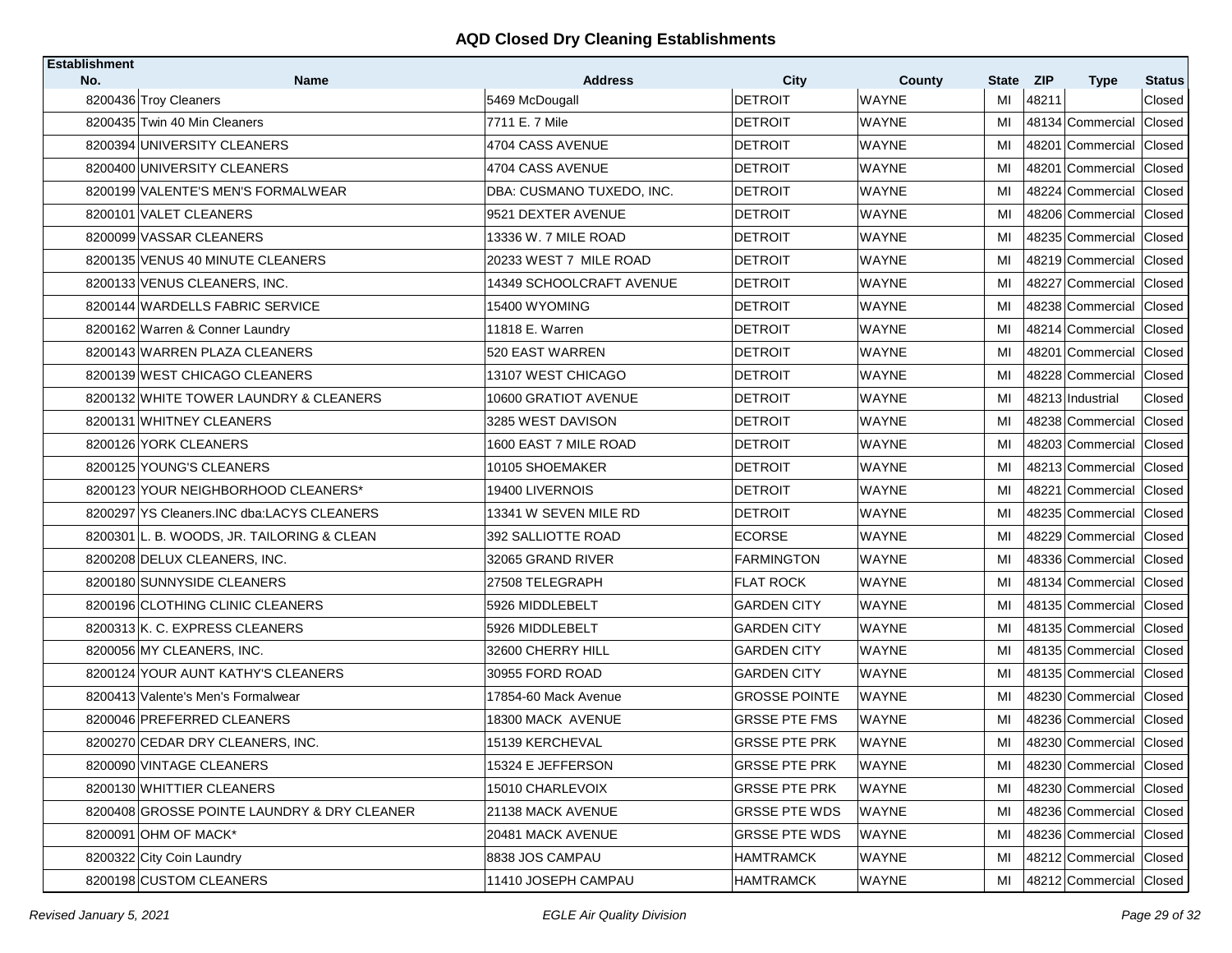| <b>Establishment</b> |                                            |                              |                      |              |       |                           |               |
|----------------------|--------------------------------------------|------------------------------|----------------------|--------------|-------|---------------------------|---------------|
| No.                  | <b>Name</b>                                | <b>Address</b>               | City                 | County       | State | <b>ZIP</b><br><b>Type</b> | <b>Status</b> |
|                      | 8200362 FLORIAN CLEANERS                   | 2760 FLORIAN                 | <b>HAMTRAMCK</b>     | <b>WAYNE</b> | MI    | 48212 Commercial          | Closed        |
|                      | 8200354 HAMTRAMCK VALET CLEANERS           | 8842 JOSEPH CAMPAU           | <b>HAMTRAMCK</b>     | <b>WAYNE</b> | MI    | 48212 Commercial Closed   |               |
|                      | 8200375 GREEN'S CLEANERS                   | 16177 HAMILTON               | <b>HIGHLAND PARK</b> | <b>WAYNE</b> | MI    | 48205 Commercial          | Closed        |
|                      | 8200385 HIGHLAND NORGE CLEANERS INC        | 12542 WOODWARD AVE           | <b>HIGHLAND PARK</b> | <b>WAYNE</b> | MI    | 48203 Commercial          | Closed        |
|                      | 8200344 KATHY VICTOR CLEANERS              | 13952 WOODWARD AVENUE        | HIGHLAND PARK        | <b>WAYNE</b> | MI    | 48203 Commercial          | Closed        |
|                      | 8200105 ULTRA CLEAN DRY CLEANERS           | 11842 WOODWARD               | HIGHLAND PARK        | <b>WAYNE</b> | MI    | 48204 Commercial          | Closed        |
|                      | 8200102 UPTOWN DRYCLEANERS                 | 16357 WOODWARD AVENUE        | HIGHLAND PARK        | <b>WAYNE</b> | MI    | 48203 Commercial          | Closed        |
|                      | 8200254 CHURCHILL CLEANERS*                | 29265 CHERRY HILL RD         | <b>INKSTER</b>       | <b>WAYNE</b> | MI    | 48141 Commercial          | Closed        |
|                      | 8200023 ONE HOUR MARTINIZING AVON EAST     | 29375 CHERRY HILL RD         | INKSTER              | <b>WAYNE</b> | MI    | 48141 Commercial          | <b>Closed</b> |
|                      | 8200004 PARK'S INKSTER CLEANERS            | 26756 MICHIGAN AVENUE        | <b>INKSTER</b>       | WAYNE        | MI    | 48141 Commercial          | Closed        |
|                      | 8200043 PRESTIGE CLEANERS                  | 27355 CHERRYHILL             | INKSTER              | WAYNE        | MI    | 48141 Commercial Closed   |               |
|                      | 8200174 T & E CLEANERS                     | 3751 SOUTH MIDDLEBELT        | INKSTER              | <b>WAYNE</b> | MI    | 48141 Commercial          | Closed        |
|                      | 8200179 SUNSHINE LAUNDRY & D C             | 3580 FORT ST                 | <b>LINCOLN PARK</b>  | <b>WAYNE</b> | MI    | 48146 Commercial Closed   |               |
|                      | 8200098 TOUCH OF CLASS *                   | <b>1777 DIX</b>              | <b>LINCOLN PARK</b>  | <b>WAYNE</b> | MI    | 48146 Commercial          | Closed        |
|                      | 8200424 ALPINE CLEANERS*                   | 37454 FIVE MILE RD           | LIVONIA              | <b>WAYNE</b> | MI    | 48154 Commercial Closed   |               |
|                      | 8200286 BRAVO CLEANERS                     | 20215 MIDDLEBELT ROAD        | LIVONIA              | <b>WAYNE</b> | MI    | 48152 Commercial Closed   |               |
|                      | 8200075 CARRIAGE CLEANERS                  | 33030 W 7 MILE RD            | LIVONIA              | <b>WAYNE</b> | MI    | 48152 Commercial          | Closed        |
|                      | 8200291 CHOICE CLEANERS                    | 27466 SCHOOLCRAFT            | LIVONIA              | <b>WAYNE</b> | MI    | 48150 Commercial          | Closed        |
|                      | 8200416 CLASSIC CLEANERS                   | 11990 MAYFIELD               | <b>LIVONIA</b>       | <b>WAYNE</b> | MI    | 48152 Commercial          | Closed        |
|                      | 8200238 DRY CLEANING STATION*              | 19244 NEWBURGH ROAD          | LIVONIA              | <b>WAYNE</b> | MI    | 48152 Commercial          | Closed        |
|                      | 8200303 FASHION CLEANERS                   | 33523 8 MILE ROAD, SUITE D-1 | LIVONIA              | <b>WAYNE</b> | MI    | 48152 Commercial          | Closed        |
|                      | 8200350 GLAMOUR CLEANERS                   | 31244 5 MILE ROAD            | LIVONIA              | <b>WAYNE</b> | MI    | 48154 Commercial Closed   |               |
|                      | 8200380 HAPPY COIN LAUNDRY, INC.           | 28450 JOY ROAD               | LIVONIA              | <b>WAYNE</b> | MI    | 48150 Commercial          | Closed        |
|                      | 8200368 JOHN'S CLEANERS & TAILORS          | 29175 PLYMOUTH ROAD          | LIVONIA              | WAYNE        | MI    | 48150 Commercial Closed   |               |
|                      | 8200274 LAUREL PARK CLEANERS               | 37132 SIX MILE ROAD          | LIVONIA              | WAYNE        | MI    | 48152 Commercial          | Closed        |
|                      | 8200338 LIVONIA CLEANERS                   | 18782 MIDDLEBELT ROAD        | LIVONIA              | <b>WAYNE</b> | MI    | 48152 Commercial Closed   |               |
|                      | 8200324 MARSHALL'S CLEANERS, INC.          | 37280 FIVE MILE ROAD         | LIVONIA              | WAYNE        | MI    | 48154 Commercial          | Closed        |
|                      | 8200080 MAX CLEANERS                       | 16729 MIDDLEBELT RD          | LIVONIA              | <b>WAYNE</b> | MI    | 48154 Commercial Closed   |               |
|                      | 8200052 NESO CORP CLOTHING CLINIC CLEANERS | 28153 W 8 MILE RD            | LIVONIA              | WAYNE        | MI    | 48152 Commercial Closed   |               |
|                      | 8200093 OHM - LIVONIA, INC.*               | 37454 FIVE MILE ROAD         | <b>LIVONIA</b>       | <b>WAYNE</b> | MI    | 48154 Commercial Closed   |               |
|                      | 8200076 ONE HOUR MARTINIZING LIVONIA*      | 31155 PLYMOUTH ROAD          | LIVONIA              | WAYNE        | MI    | 48150 Commercial Closed   |               |
|                      | 8200074 ONE PRICE DRY CLEANING             | 29111 WEST 8 MILE ROAD       | <b>LIVONIA</b>       | WAYNE        | MI    | 48152 Commercial Closed   |               |
|                      | 8200045 PRESTIGE CLEANERS                  | 37633 5 MILE                 | <b>LIVONIA</b>       | <b>WAYNE</b> | МI    | 48154 Commercial Closed   |               |
|                      | 8200423 QUALITY CLEANERS                   | 33030 W 7 MILE RD            | <b>LIVONIA</b>       | WAYNE        | MI    | 48152 Commercial          | Closed        |
|                      | 8200149 SHELDON CENTER CLEANERS            | 10970 FARMINGTON ROAD        | <b>LIVONIA</b>       | <b>WAYNE</b> | MI    | 48150 Commercial Closed   |               |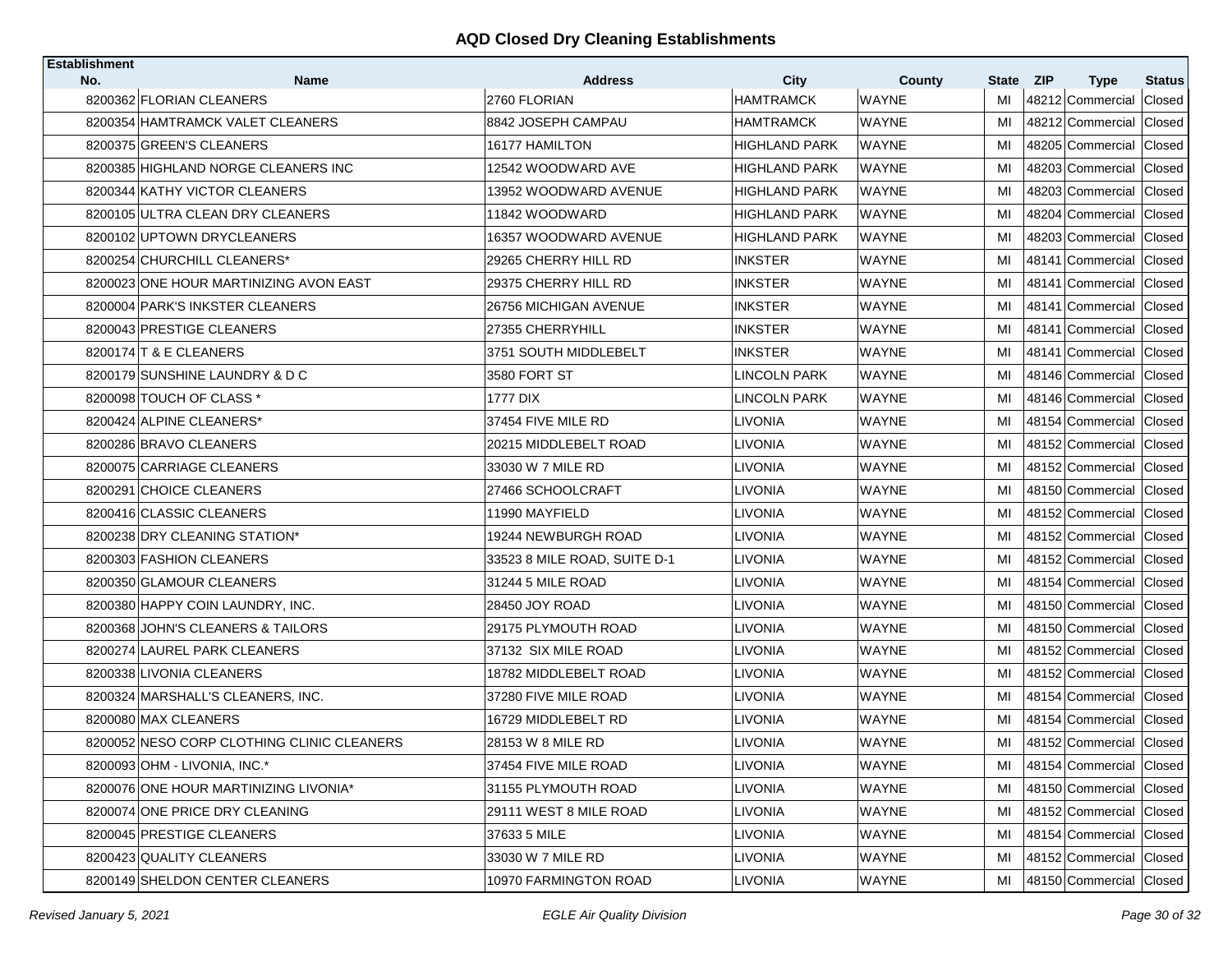| <b>Establishment</b> |                                                   |                                     |                        |                        |             |                                               |                                |
|----------------------|---------------------------------------------------|-------------------------------------|------------------------|------------------------|-------------|-----------------------------------------------|--------------------------------|
| No.                  | <b>Name</b><br>8200185 STEVE PETIX CLOTHIER, INC. | <b>Address</b><br>27565 GRAND RIVER | <b>City</b><br>LIVONIA | County<br><b>WAYNE</b> | State<br>MI | <b>ZIP</b><br><b>Type</b><br>48152 Commercial | <b>Status</b><br><b>Closed</b> |
|                      | 8200171 STEVE'S ROSEDALE CLEANERS                 | 31619 PLYMOUTH ROAD                 | LIVONIA                | <b>WAYNE</b>           | MI          | 48150 Commercial Closed                       |                                |
|                      | 8200140 WASHING WELL COIN LAUNDRY                 | 38165 ANN ARBOR RD                  | LIVONIA                | WAYNE                  | MI          | 48150 Commercial                              | <b>Closed</b>                  |
|                      | 8200145 YOUNG CLEANERS                            | 15260 MIDDLEBELT ROAD               | LIVONIA                | <b>WAYNE</b>           |             | 48154 Commercial                              | <b>Closed</b>                  |
|                      |                                                   |                                     |                        |                        | MI          |                                               |                                |
|                      | 8200029 RAINBOW COIN LAUNDRY AND CLEANERS         | 18585 ALLEN ROAD                    | MELVINDALE             | WAYNE                  | MI          | 48122 Commercial                              | Closed                         |
|                      | 8200128 WOOD CLEANERS                             | 4204 OAKWOOD                        | <b>MELVINDALE</b>      | <b>WAYNE</b>           | MI          | 48122 Commercial                              | Closed                         |
|                      | 8200268 CANTERBURY CLEANERS                       | 43209 W. 7 MILE RD.                 | <b>NORTHVILLE</b>      | WAYNE                  | MI          | 48167 Commercial                              | Closed                         |
|                      | 8200342 FREYDL CLEANERS                           | 112 E. MAIN STREET                  | <b>NORTHVILLE</b>      | <b>WAYNE</b>           | MI          | 48167 Commercial                              | Closed                         |
|                      | 8200081 ONE HOUR MARTINIZING*                     | 42295 7 MILE ROAD                   | NORTHVILLE             | <b>WAYNE</b>           | MI          | 48167 Commercial                              | Closed                         |
|                      | 8200290 A & S CLEANERS                            | MIA-B LLC                           | <b>PLYMOUTH</b>        | <b>WAYNE</b>           | MI          | 48170 Commercial                              | Closed                         |
|                      | 8200277 CARRIAGE CLEANERS OF PLYMOUTH, LLC*       | 541 ANN ARBOR ROAD                  | PLYMOUTH               | <b>WAYNE</b>           | MI          | 48170 Commercial Closed                       |                                |
|                      | 8200347 GOULDS CLEANERS (DBA)                     | 212 S MAIN ST                       | PLYMOUTH               | <b>WAYNE</b>           | MI          | 48170 Commercial                              | Closed                         |
|                      | 8200381 INDIAN VILLAGE CLEANERS, INC.             | 1448 SHELDON                        | PLYMOUTH               | <b>WAYNE</b>           | MI          | 48170 Commercial Closed                       |                                |
|                      | 8200410 OHM GARMENT RESTORATION                   | 45125 POLARIS CT                    | PLYMOUTH               | <b>WAYNE</b>           | MI          | 48170 Commercial                              | Closed                         |
|                      | 8200154 7 GRAND CLEANERS                          | 25709 7 MILE ROAD                   | <b>REDFORD TWP</b>     | <b>WAYNE</b>           | MI          | 48240 Commercial Closed                       |                                |
|                      | 8200288 BETTY BRITE DRY CLEANERS                  | 23222 PLYMOUTH ROAD                 | REDFORD TWP            | WAYNE                  | MI          | 48239 Commercial                              | Closed                         |
|                      | 8200374 IRV'S DELUXE CLEANERS                     | 26169 WEST SIX MILE ROAD            | <b>REDFORD TWP</b>     | <b>WAYNE</b>           | MI          | 48240 Commercial                              | Closed                         |
|                      | 8200320 MAPLE VILLAGE CLEANERS                    | 26130 W. SIX MILE ROAD              | REDFORD TWP            | WAYNE                  | MI          | 48240 Commercial                              | Closed                         |
|                      | 8200168 REDFORD PLAZA 1 HR CLEANERS               | 27312 PLYMOUTH ROAD                 | <b>REDFORD TWP</b>     | <b>WAYNE</b>           | MI          | 48239 Commercial                              | Closed                         |
|                      | 8200378 HERBS CLEANERS                            | 398 POLK STREET                     | RIVER ROUGE            | WAYNE                  | MI          | 48183 Commercial                              | Closed                         |
|                      | 8200337 L & L CLEANERS, INC.*                     | 17020 FORT STREET                   | <b>RIVERVIEW</b>       | <b>WAYNE</b>           | MI          | 48192 Commercial                              | Closed                         |
|                      | 8200013 ONE HOUR MARTINIZING-RIVERVIEW            | 18097 FORT STREET                   | <b>RIVERVIEW</b>       | <b>WAYNE</b>           | MI          | 48192 Commercial                              | Closed                         |
|                      | 8200209 THE CLOTHES DEPOT OF ROMULUS              | 37500 HURON RIVER DR                | <b>ROMULUS</b>         | <b>WAYNE</b>           | MI          | 48174 Commercial                              | Closed                         |
|                      | 8200282 CAMEO CLEANERS                            | 15600 NORTHLINE                     | SOUTHGATE              | WAYNE                  | MI          | 48195 Commercial Closed                       |                                |
|                      | 8200402 CARDINAL FABRIC CARE                      | 13565 DIX-TOLEDO HIGHWAY            | SOUTHGATE              | WAYNE                  | MI          | 48195 Commercial                              | Closed                         |
|                      | 8200292 CARDINAL FABRIC CARE                      | 13565 DIX-TOLEDO HWY                | SOUTHGATE              | WAYNE                  | MI          | 48195 Industrial                              | Closed                         |
|                      | 8200219 MTD's DRY CLEANERS                        | 15600 NORTHLINE RD                  | SOUTHGATE              | WAYNE                  | MI          | 48195 Commercial                              | Closed                         |
|                      | 8200095 NORTHLINE KLEAN KLOTHES, INC.             | 13293 NORTHLINE                     | SOUTHGATE              | WAYNE                  | MI          | 48195 Commercial Closed                       |                                |
|                      | 8200017 OHM OF NORTHLINE*                         | 12466 FORT STREET                   | SOUTHGATE              | WAYNE                  | MI          | 48192 Commercial Closed                       |                                |
|                      | 8200246 ARROW UNIFORM RENTAL                      | 6400 MONROE BLVD.                   | <b>TAYLOR</b>          | <b>WAYNE</b>           | MI          | 48180 Industrial                              | Closed                         |
|                      | 8200210 CLOTHES DEPOT *                           | 25940 EUREKA                        | <b>TAYLOR</b>          | WAYNE                  | MI          | 48180 Commercial                              | Closed                         |
|                      | 8200193 OCEAN BREEZE LAUNDROMAT & DRY CLEAN       | <b>25940 EUREKA</b>                 | <b>TAYLOR</b>          | WAYNE                  | MI          | 48180 Commercial                              | Closed                         |
|                      | 8200089 OHM OF GODDARD*                           | 22762 GODDARD ROAD                  | <b>TAYLOR</b>          | WAYNE                  | MI          | 48180 Commercial                              | Closed                         |
|                      | 8200016 ONE HOUR MARTINIZING OF PARDEE*           | 7144 PARDEE                         | <b>TAYLOR</b>          | <b>WAYNE</b>           | MI          | 48180 Commercial                              | Closed                         |
|                      | 8200114 THE SUDS FACTORY                          | 8204 TELEGRAPH                      | TAYLOR                 | WAYNE                  | MI          | 48180 Commercial Closed                       |                                |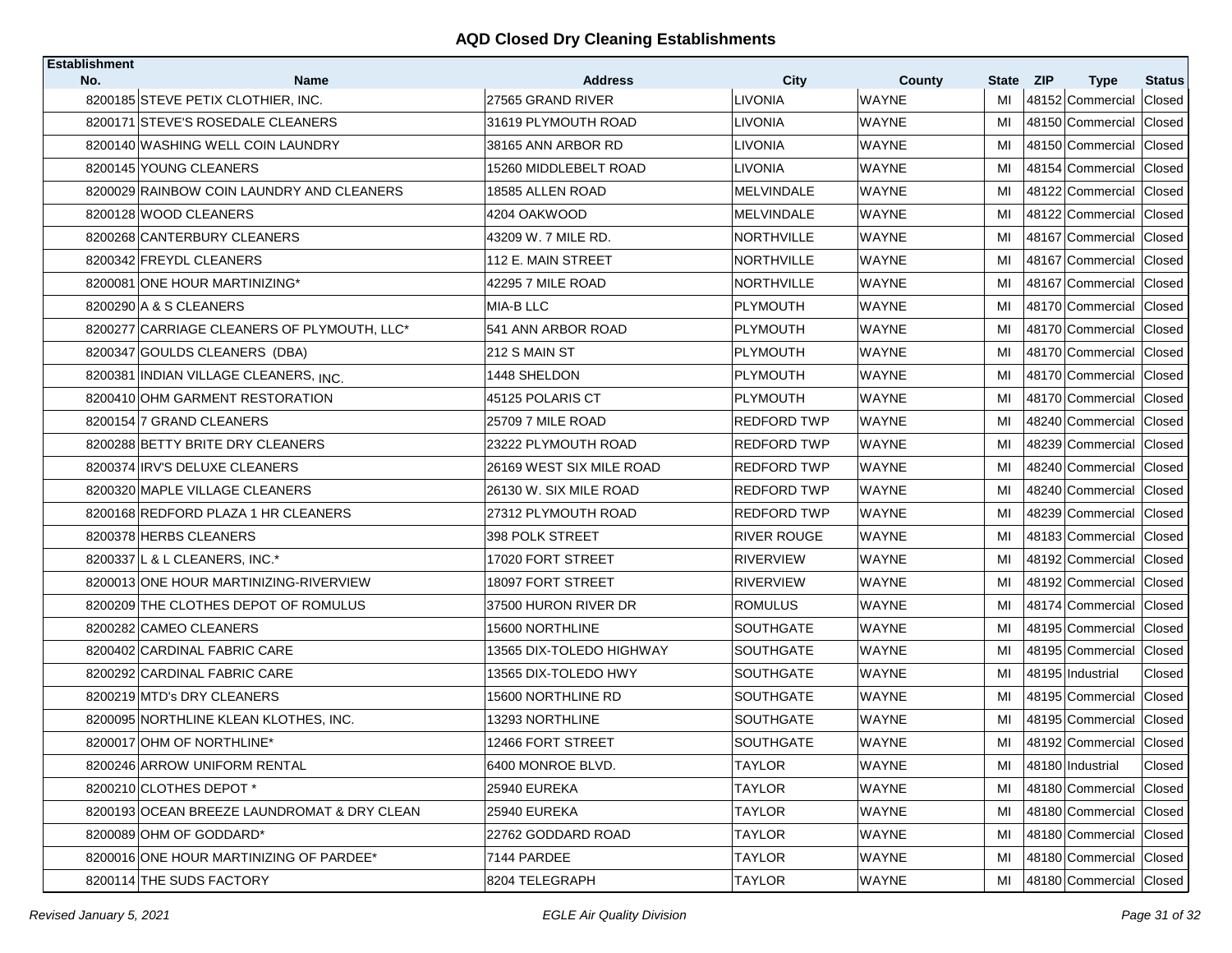| <b>Establishment</b> |                                             |                               |                  |                |              |            |                         |               |
|----------------------|---------------------------------------------|-------------------------------|------------------|----------------|--------------|------------|-------------------------|---------------|
| No.                  | <b>Name</b>                                 | <b>Address</b>                | City             | County         | <b>State</b> | <b>ZIP</b> | <b>Type</b>             | <b>Status</b> |
|                      | 8200142 WASHBOARD LAUNDROMAT                | 22746 GODDARD                 | <b>TAYLOR</b>    | <b>WAYNE</b>   | MI           |            | 48180 Commercial        | Closed        |
|                      | 8200384 HERITAGE DRY CLEANERS, INC.         | 1951 KING ROAD                | TRENTON          | <b>WAYNE</b>   | MI           |            | 48183 Commercial Closed |               |
|                      | 8200088 OHM OF GRANGE *                     | 3500 WEST ROAD                | TRENTON          | <b>WAYNE</b>   | MI           |            | 48183 Commercial Closed |               |
|                      | 8200092 Jewels Dry Cleaning                 | 34806 MICHIGAN AVENUE         | WAYNE            | <b>WAYNE</b>   | MI           |            | 48184 Commercial Closed |               |
|                      | 8200084 60 MINUTE PRO CLEAN *               | 6610 N WAYNE ROAD             | <b>WESTLAND</b>  | <b>WAYNE</b>   | MI           |            | 48185 Commercial Closed |               |
|                      | 8200272 CARRIAGE CLEANERS OF AAT*           | 31125 ANN ARBOR TRAIL         | WESTLAND         | <b>WAYNE</b>   | MI           |            | 48185 Commercial Closed |               |
|                      | 8200275 CARRIAGE CLEANERS OF WESTLAND, LLC* | 35664 WARREN ROAD             | <b>WESTLAND</b>  | <b>WAYNE</b>   | MI           |            | 48185 Commercial Closed |               |
|                      | 8200217 CINDERELLA CLEANING CENTER          | 35041 CHERRY HILL             | WESTLAND         | <b>WAYNE</b>   | MI           |            | 48185 Commercial Closed |               |
|                      | 8200207 CLUB CLEANERS                       | 31246 WARREN ROAD             | <b>WESTLAND</b>  | <b>WAYNE</b>   | MI           |            | 48185 Commercial Closed |               |
|                      | 8200240 DOVE CLEANERS                       | 34524 WARREN ROAD             | <b>WESTLAND</b>  | <b>WAYNE</b>   | MI           |            | 48185 Commercial Closed |               |
|                      | 8200298 LACYS CLEANERS                      | 8727 MIDDLEBELT               | <b>WESTLAND</b>  | <b>WAYNE</b>   | MI           |            | 48185 Commercial Closed |               |
|                      | 8200127 WOODHAVEN DRY CLEANERS              | 22124 WEST ROAD               | <b>WOODHAVEN</b> | <b>WAYNE</b>   | MI           |            | 48183 Commercial Closed |               |
|                      | 8200044 PRESTIGE CLEANERS                   | 2461 FORT STREET              | <b>WYANDOTTE</b> | <b>WAYNE</b>   | MI           |            | 48192 Commercial Closed |               |
|                      | 8200146 WHITE CLOUD CLEANERS                | 326 EUREKA ROAD               | <b>WYANDOTTE</b> | <b>WAYNE</b>   | MI           |            | 48192 Commercial Closed |               |
|                      | 8300001 WELLINGTON CLEANERS                 | <b>113 EAST CHAPIN STREET</b> | CADILLAC         | <b>WEXFORD</b> | MI           |            | 49601 Commercial Closed |               |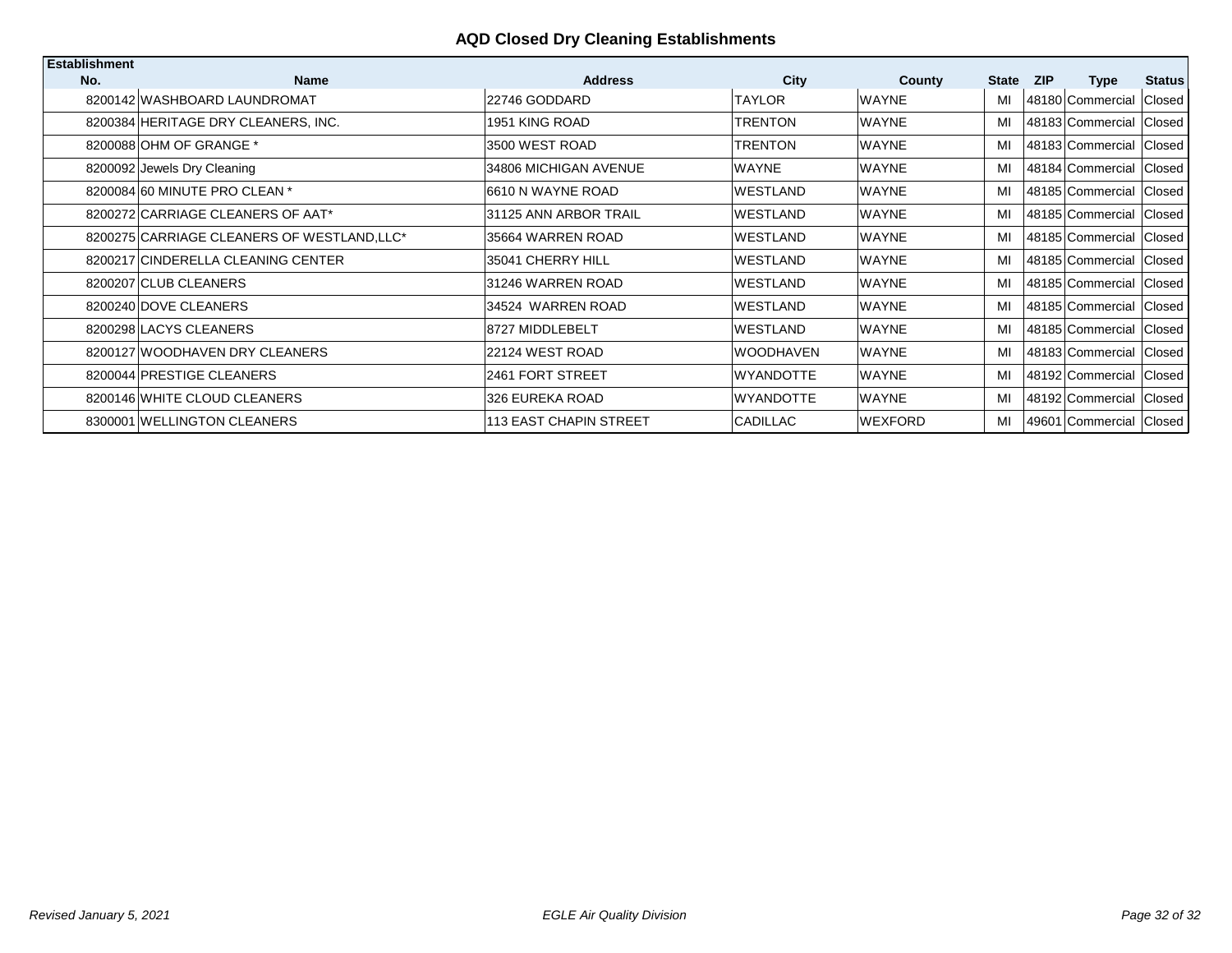# **AQD Inactive Dry Cleaning Establishments**

| <b>Establishment</b><br>No. | <b>Name</b>                              | <b>Address</b>               | <b>City</b>          | <b>County</b>         | State ZIP | <b>Type</b>                 | <b>Status</b> |
|-----------------------------|------------------------------------------|------------------------------|----------------------|-----------------------|-----------|-----------------------------|---------------|
|                             | 600001 STANDISH LAUNDRY + DRYCLEANERS*   | 220 E CEDAR                  | <b>STANDISH</b>      | <b>ARENAC</b>         | МI        | 48658 Commercial            | Inactive      |
|                             | 800001 BARRY CLEANERS                    | 321 S MICHIGAN AVE           | <b>HASTINGS</b>      | <b>BARRY</b>          | MI        | 49058 Commercial            | Inactive      |
|                             | 900010 COLUMBUS LAUNDRY                  | 1000 COLUMBUS AVE            | <b>BAY CITY</b>      | <b>BAY</b>            | MI        | 48708 Commercial            | Inactive      |
|                             | 1100006 PLAZA ONE HOUR MARTINIZING       | 1015 NAPIER                  | <b>BENTON HARBOR</b> | <b>BERRIEN</b>        | MI        | 49022 Commercial            | Inactive      |
|                             | 1600002 CHEBOYGAN LAUNDROMAT LLC         | 922 S MAIN ST                | <b>CHEBOYGAN</b>     | <b>CHEBOYGAN</b>      | MI        | 49721 Commercial            | Inactive      |
|                             | 1700003 UP NORTH LAUNDRY                 | 160 RIDGE ST                 | <b>SAULT S MARIE</b> | <b>CHIPPEWA</b>       | MI        | 49783 Commercial            | Inactive      |
|                             | 1900003 SUNSHINE CENTER                  | 800 S US 27                  | <b>SAINT JOHNS</b>   | <b>CLINTON</b>        | MI        | 48879 Commercial            | Inactive      |
|                             | 2300003 WASH KING                        | 516 ELMWOOD                  | LANSING              | <b>EATON</b>          | MI        | 48917 Commercial            | Inactive      |
|                             | 2800002 ELITE FABRICARE                  | 3359 S AIRPORT RD            | <b>TRAVERSE CITY</b> | <b>GRAND TRAVERSE</b> | MI        | 49684 Commercial            | Inactive      |
|                             | 2800001 MODERN CLEANERS LLC              | 501 W FRONT ST               | <b>TRAVERSE CITY</b> | <b>GRAND TRAVERSE</b> | MI        | 49684 Commercial            | Inactive      |
|                             | 2800003 PROGRESS CLEANERS & LAUNDERERS   | 329 E STATE ST               | <b>TRAVERSE CITY</b> | <b>GRAND TRAVERSE</b> | MI        | 49684 Commercial            | Inactive      |
|                             | 3800005 VILLAGE DRY CLEANERS *           | 120 S MAIN ST                | <b>BROOKLYN</b>      | JACKSON               | MI        | 49230 Commercial            | Inactive      |
|                             | 3900016 CLEANIT CORP*                    | 1300 S DRAKE                 | KALAMAZOO            | KALAMAZOO             | MI        | 49007 Commercial            | Inactive      |
|                             | 3900026 NEIGHBORHOOD DRY CLEANERS        | 425 W MILHAM RD              | PORTAGE              | KALAMAZOO             | MI        | 49024 Commercial            | Inactive      |
|                             | 4100003 UPTOWN CLEANERS LEONARD LLC      | 1235 LEONARD ST NE           | GRAND RAPIDS         | <b>KENT</b>           | MI        | 49505 Commercial            | Inactive      |
|                             | 4100013 MONA DRY CLEANER                 | 2417 36TH ST SW              | WYOMING              | <b>KENT</b>           | MI        | 49509 Commercial            | Inactive      |
|                             | 4100016 MR DUDS LAUNDRY LLC              | 1230-28TH ST SW              | WYOMING              | KENT                  | MI        | 49509 Commercial            | Inactive      |
|                             | 5000048 VARGO CLEANERS                   | 23357 GRATIOT AVENUE         | <b>EASTPOINTE</b>    | <b>MACOMB</b>         | MI        | 48021 Commercial            | Inactive      |
|                             | 5000141 TOWN AND COUNTRY CLEANERS        | 1971 25 MILE ROAD            | <b>SHELBY TWP</b>    | <b>MACOMB</b>         | MI        | 48315 Commercial            | Inactive      |
|                             | 5000088 9 MACK CLEANERS                  | 23507 NINE MACK DRIVE        | <b>ST CLAIR SHRS</b> | <b>MACOMB</b>         | MI        | 48080 Commercial            | Inactive      |
|                             | 5000012 LEE'S EXPRESS DRY CLEANERS       | 15102 THIRTEEN MILE          | WARREN               | MACOMB                | MI        | 48088 Commercial            | Inactive      |
|                             | 5100002 EASY WASH                        | <b>156 WASHINGTON STREET</b> | <b>MANISTEE</b>      | <b>MANISTEE</b>       | MI        | 49660 Commercial   Inactive |               |
|                             | 5300001 BLUE RIBBON CLEANERS             | 411 SOUTH JAMES STREET       | LUDINGTON            | <b>MASON</b>          | MI        | 49431 Commercial            | Inactive      |
|                             | 5400001 PETE'S CLEANERS                  | 115 HEMLOCK                  | <b>BIG RAPIDS</b>    | MECOSTA               | MI        | 49307 Commercial            | Inactive      |
|                             | 5800007 KIMBERLY CLEANERS*               | 9032 LEWIS                   | <b>TEMPERANCE</b>    | <b>MONROE</b>         | MI        | 48182 Commercial   Inactive |               |
|                             | 6100012 ARCHER LAUNDROMAT & DRY CLEANERS | 1575 HOLTON ROAD             | <b>MUSKEGON</b>      | <b>MUSKEGON</b>       | MI        | 49445 Commercial            | Inactive      |
|                             | 6300255 ETON CLEANERS                    | 217 NORTH ETON               | <b>BIRMINGHAM</b>    | <b>OAKLAND</b>        | MI        | 48009 Commercial   Inactive |               |
|                             | 6300002 EZ DUZ IT LAUNDROMAT (DBA)       | 6507 DIXIE HIGHWAY           | <b>CLARKSTON</b>     | <b>OAKLAND</b>        | MI        | 48346 Commercial            | Inactive      |
|                             | 6300313 Eco Cleaner & Alterations        | 32330 Grand River            | <b>FARMINGTON</b>    | <b>OAKLAND</b>        | MI        | 48336 Commercial            | Inactive      |
|                             | 6300017 FATHER & SON DRY CLEANING CO.    | 956 JOSLYN                   | <b>PONTIAC</b>       | OAKLAND               | MI        | 48340 Commercial            | Inactive      |
|                             | 6300123 REDDAWAY CLEANERS, INC,          | 737 AUBURN ROAD              | <b>PONTIAC</b>       | <b>OAKLAND</b>        | MI        | 48342 Commercial            | Inactive      |
|                             | 6300008 Huntington Cleaners              | 2267 ORCHARD LAKE ROAD       | <b>SYLVAN LAKE</b>   | <b>OAKLAND</b>        | MI        | 48320 Commercial            | Inactive      |